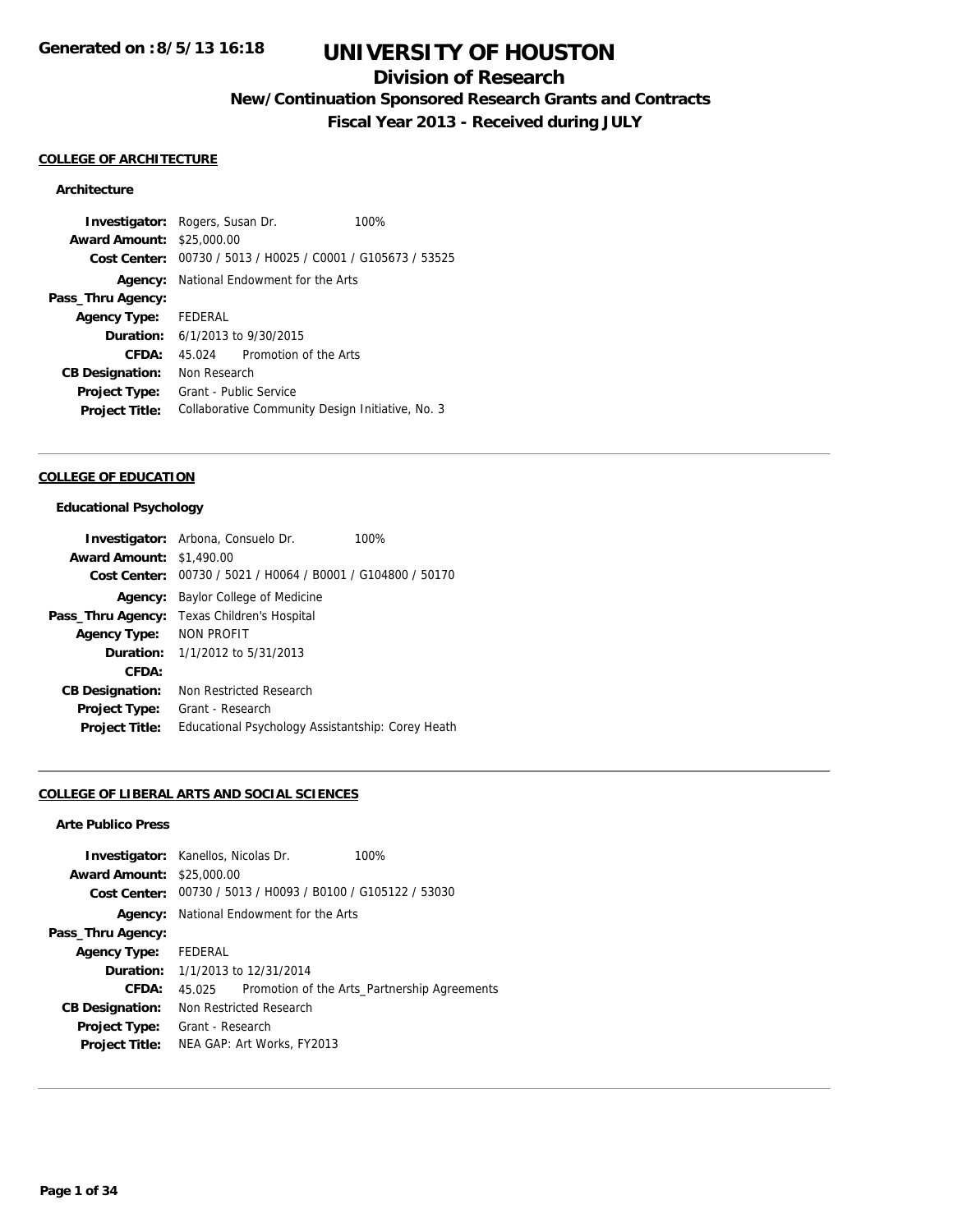## **Division of Research**

**New/Continuation Sponsored Research Grants and Contracts**

**Fiscal Year 2013 - Received during JULY**

#### **COLLEGE OF LIBERAL ARTS AND SOCIAL SCIENCES**

#### **Arte Publico Press**

|                                 | <b>Investigator:</b> Kanellos, Nicolas Dr.                  | 100%                                                           |
|---------------------------------|-------------------------------------------------------------|----------------------------------------------------------------|
| <b>Award Amount: \$2,535,00</b> |                                                             |                                                                |
|                                 | Cost Center: 00730 / 5016 / H0093 / B0100 / C106320 / 53484 |                                                                |
| Agency:                         | Texas Commission on the Arts                                |                                                                |
| Pass_Thru Agency:               |                                                             |                                                                |
| <b>Agency Type: STATE</b>       |                                                             |                                                                |
|                                 | <b>Duration:</b> 4/1/2013 to 8/31/2013                      |                                                                |
| CFDA:                           |                                                             |                                                                |
| <b>CB Designation:</b>          | Non Restricted Research                                     |                                                                |
| <b>Project Type:</b>            | Grant - Research                                            |                                                                |
| <b>Project Title:</b>           |                                                             | TCA-HEALTH & HUMAN SERVIES: Hispanic Children's Wellness Books |

#### **Communication Disorders**

| <b>Investigator:</b> Bunta, Ferenc Dr. |                            |                                                             | 96%                                                                   |
|----------------------------------------|----------------------------|-------------------------------------------------------------|-----------------------------------------------------------------------|
| <b>Award Amount: \$144,400.32</b>      |                            |                                                             |                                                                       |
|                                        |                            | Cost Center: 00730 / 5013 / H0087 / B0001 / G105999 / 53505 |                                                                       |
| Agency:                                |                            |                                                             | National Institute on Deafness and Other Communication Disorders      |
| Pass_Thru Agency:                      |                            |                                                             |                                                                       |
| <b>Agency Type:</b>                    | FEDERAL                    |                                                             |                                                                       |
| <b>Duration:</b> 8/1/2013 to 7/31/2016 |                            |                                                             |                                                                       |
| CFDA:                                  | 93 173                     |                                                             | Research Related to Deafness and Communication Disorders              |
| <b>CB Designation:</b>                 | <b>Restricted Research</b> |                                                             |                                                                       |
| <b>Project Type:</b>                   | Grant - Research           |                                                             |                                                                       |
| <b>Project Title:</b>                  |                            |                                                             | Phonological acquisition in bilingual children with cochlear implants |
|                                        |                            |                                                             |                                                                       |

### **Economics**

| Investigator: Liu, Elaine Dr.     |                                                                | 100% |
|-----------------------------------|----------------------------------------------------------------|------|
| <b>Award Amount: \$141,899.60</b> |                                                                |      |
| Cost Center:                      | 00730 / 5021 / H0122 / B0001 / G103817 / 51386                 |      |
|                                   | <b>Agency:</b> Economic and Social Research Council            |      |
| Pass_Thru Agency:                 |                                                                |      |
| Agency Type: NON PROFIT           |                                                                |      |
|                                   | <b>Duration:</b> 4/25/2012 to 1/31/2014                        |      |
| CFDA:                             |                                                                |      |
| <b>CB Designation:</b>            | <b>Restricted Research</b>                                     |      |
| Project Type:                     | Grant - Research                                               |      |
| <b>Project Title:</b>             | Rural Property Rights, Returns to Scale and Contracts in China |      |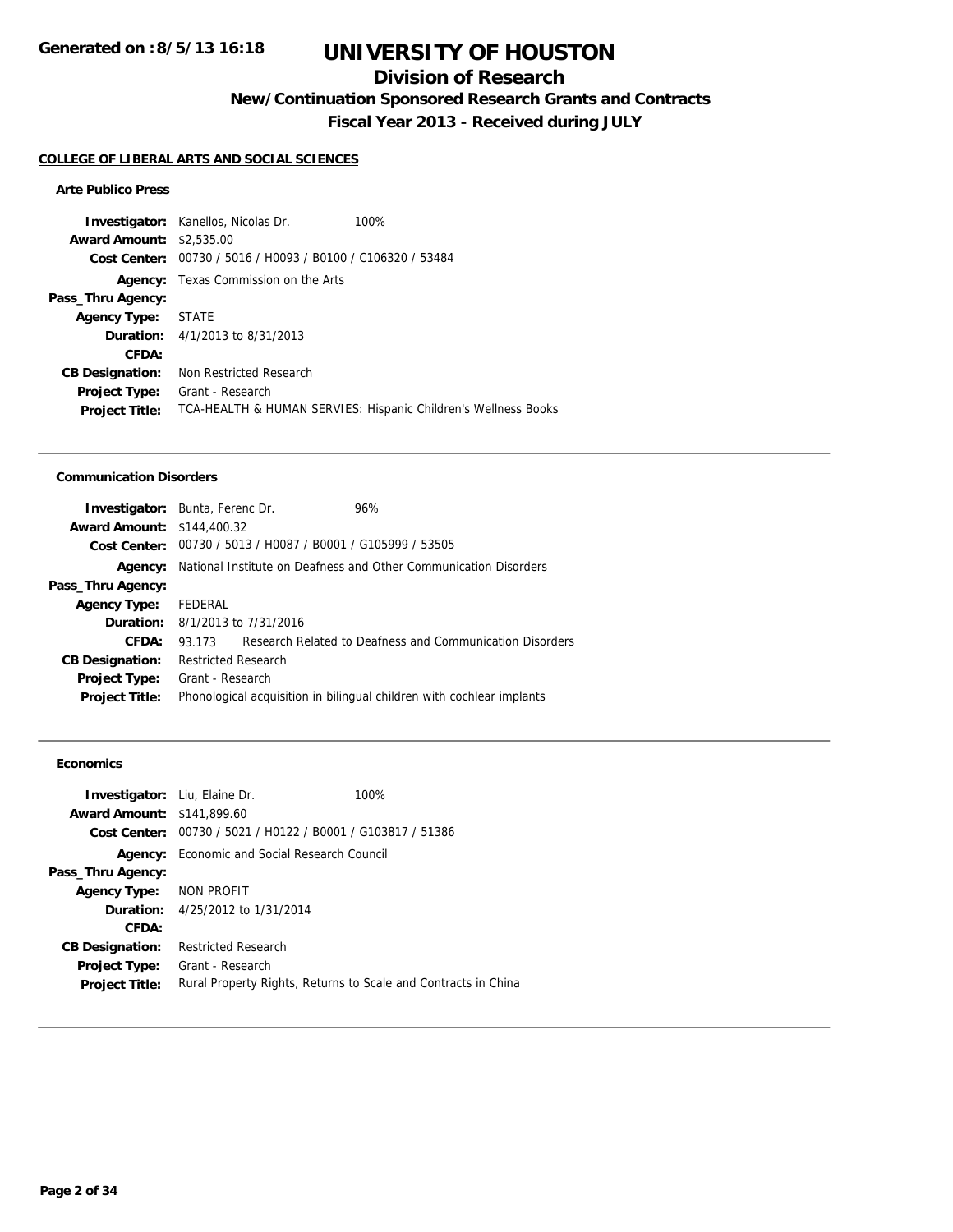## **Division of Research**

**New/Continuation Sponsored Research Grants and Contracts**

**Fiscal Year 2013 - Received during JULY**

#### **COLLEGE OF LIBERAL ARTS AND SOCIAL SCIENCES**

#### **Health and Human Performance**

| 100%<br><b>Investigator:</b> Layne, Charles S. Dr.                                                   |
|------------------------------------------------------------------------------------------------------|
| <b>Award Amount: \$72,092.10</b>                                                                     |
| Cost Center: 00730 / 5043 / H0065 / B0001 / G105755 / 51658                                          |
| <b>WYLE Laboratories</b><br>Agency:                                                                  |
| <b>Pass_Thru Agency:</b> NASA - National Aeronautics and Space Administration - Johnson Space Center |
| FEDERAL                                                                                              |
| <b>Duration:</b> 9/1/2012 to 9/30/2013                                                               |
| Aerospace Education Services Program<br>43.001                                                       |
| <b>Restricted Research</b>                                                                           |
| Contract - Research                                                                                  |
| Enhanced Development of the Office of Scientific Data Review and Dissemination - Jordan Rhone        |
|                                                                                                      |

|                                  | <b>Investigator:</b> Layne, Charles S. Dr.<br>100%                                                   |
|----------------------------------|------------------------------------------------------------------------------------------------------|
| <b>Award Amount: \$53,640.00</b> |                                                                                                      |
|                                  | Cost Center: 00730 / 5043 / H0065 / B0001 / G105752 / 51655                                          |
|                                  | <b>Agency:</b> WYLE Laboratories                                                                     |
|                                  | <b>Pass_Thru Agency:</b> NASA - National Aeronautics and Space Administration - Johnson Space Center |
| <b>Agency Type:</b>              | FEDERAL                                                                                              |
|                                  | <b>Duration:</b> 9/1/2012 to 9/30/2013                                                               |
| <b>CFDA:</b>                     | Aerospace Education Services Program<br>43.001                                                       |
| <b>CB Designation:</b>           | <b>Restricted Research</b>                                                                           |
| Project Type:                    | Contract - Research                                                                                  |
| <b>Project Title:</b>            | Enhanced Development of the Office of Scientific Data Review and Dissemination - Mary Anne Frey      |

| 100%<br><b>Investigator:</b> Layne, Charles S. Dr.                                                      |
|---------------------------------------------------------------------------------------------------------|
| <b>Award Amount: \$68,786.78</b>                                                                        |
| Cost Center: 00730 / 5043 / H0065 / B0001 / G105751 / 51654                                             |
| <b>Agency:</b> WYLE Laboratories                                                                        |
| <b>Pass_Thru Agency:</b> NASA - National Aeronautics and Space Administration - Johnson Space Center    |
| FEDERAL                                                                                                 |
| <b>Duration:</b> 9/1/2012 to 9/30/2013                                                                  |
| Aerospace Education Services Program<br>43.001                                                          |
| <b>Restricted Research</b>                                                                              |
| Contract - Research                                                                                     |
| Enhanced Development of the Office of Scientific Data Review and Dissemination - John Flores-McLaughlin |
|                                                                                                         |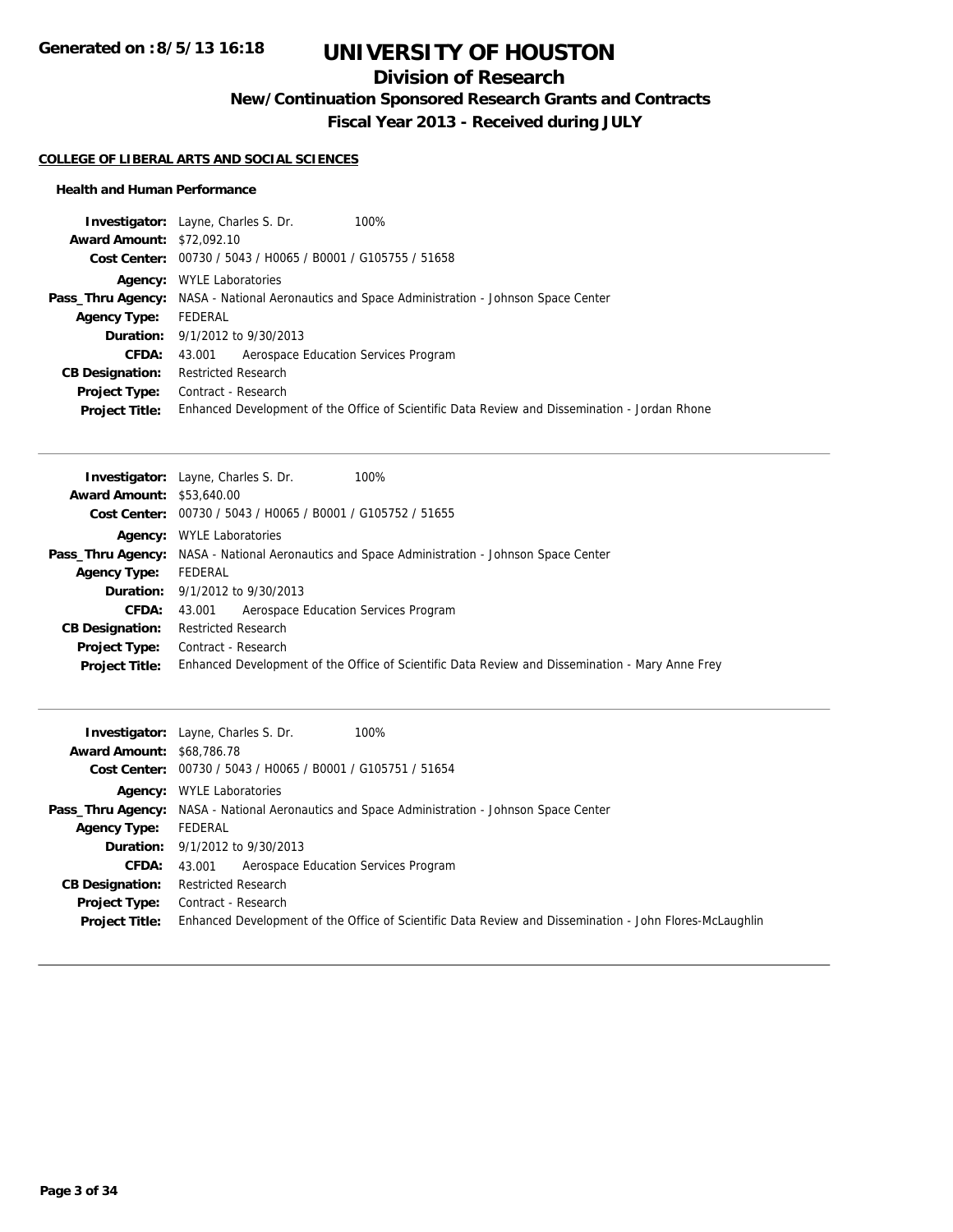## **Division of Research**

**New/Continuation Sponsored Research Grants and Contracts**

**Fiscal Year 2013 - Received during JULY**

#### **COLLEGE OF LIBERAL ARTS AND SOCIAL SCIENCES**

#### **Health and Human Performance**

| <b>Investigator:</b> Layne, Charles S. Dr.<br>100%                                                   |
|------------------------------------------------------------------------------------------------------|
| <b>Award Amount: \$68,335,35</b>                                                                     |
| Cost Center: 00730 / 5043 / H0065 / B0001 / G105749 / 51653                                          |
| <b>Agency:</b> WYLE Laboratories                                                                     |
| <b>Pass_Thru Agency:</b> NASA - National Aeronautics and Space Administration - Johnson Space Center |
| FEDERAL                                                                                              |
| <b>Duration:</b> 9/1/2012 to 9/30/2013                                                               |
| 43.001 Aerospace Education Services Program                                                          |
| <b>Restricted Research</b>                                                                           |
| Contract - Research                                                                                  |
| Enhanced Development of the Office of Scientific Data Review and Dissemination - Meghan Everett      |
|                                                                                                      |

| <b>Award Amount: \$60,214.05</b><br>Cost Center: 00730 / 5043 / H0065 / B0001 / G105747 / 51651<br><b>Agency:</b> WYLE Laboratories<br><b>Pass_Thru Agency:</b> NASA - National Aeronautics and Space Administration - Johnson Space Center<br>FEDERAL<br><b>Agency Type:</b><br><b>Duration:</b> 9/1/2012 to 9/30/2013<br>Aerospace Education Services Program<br><b>CFDA:</b><br>43.001<br><b>Restricted Research</b><br><b>CB Designation:</b><br>Contract - Research<br>Project Type:<br>Enhanced Development of the Office of Scientific Data Review and Dissemination - Roxanne Buxton<br><b>Project Title:</b> | 100%<br><b>Investigator:</b> Layne, Charles S. Dr. |
|-----------------------------------------------------------------------------------------------------------------------------------------------------------------------------------------------------------------------------------------------------------------------------------------------------------------------------------------------------------------------------------------------------------------------------------------------------------------------------------------------------------------------------------------------------------------------------------------------------------------------|----------------------------------------------------|
|                                                                                                                                                                                                                                                                                                                                                                                                                                                                                                                                                                                                                       |                                                    |
|                                                                                                                                                                                                                                                                                                                                                                                                                                                                                                                                                                                                                       |                                                    |
|                                                                                                                                                                                                                                                                                                                                                                                                                                                                                                                                                                                                                       |                                                    |
|                                                                                                                                                                                                                                                                                                                                                                                                                                                                                                                                                                                                                       |                                                    |
|                                                                                                                                                                                                                                                                                                                                                                                                                                                                                                                                                                                                                       |                                                    |
|                                                                                                                                                                                                                                                                                                                                                                                                                                                                                                                                                                                                                       |                                                    |
|                                                                                                                                                                                                                                                                                                                                                                                                                                                                                                                                                                                                                       |                                                    |
|                                                                                                                                                                                                                                                                                                                                                                                                                                                                                                                                                                                                                       |                                                    |
|                                                                                                                                                                                                                                                                                                                                                                                                                                                                                                                                                                                                                       |                                                    |
|                                                                                                                                                                                                                                                                                                                                                                                                                                                                                                                                                                                                                       |                                                    |

| <b>Investigator:</b> Layne, Charles S. Dr.<br>100%                                                   |
|------------------------------------------------------------------------------------------------------|
| <b>Award Amount: \$71,150.18</b>                                                                     |
| Cost Center: 00730 / 5043 / H0065 / B0001 / G105750 / 51662                                          |
| <b>Agency:</b> WYLE Laboratories                                                                     |
| <b>Pass_Thru Agency:</b> NASA - National Aeronautics and Space Administration - Johnson Space Center |
| FEDERAL                                                                                              |
| <b>Duration:</b> $9/1/2012$ to $9/30/2013$                                                           |
| Aerospace Education Services Program<br>43.001                                                       |
| <b>Restricted Research</b>                                                                           |
| Contract - Research                                                                                  |
| Enhanced Development of the Office of Scientific Data Review and Dissemination - Charles Picco       |
|                                                                                                      |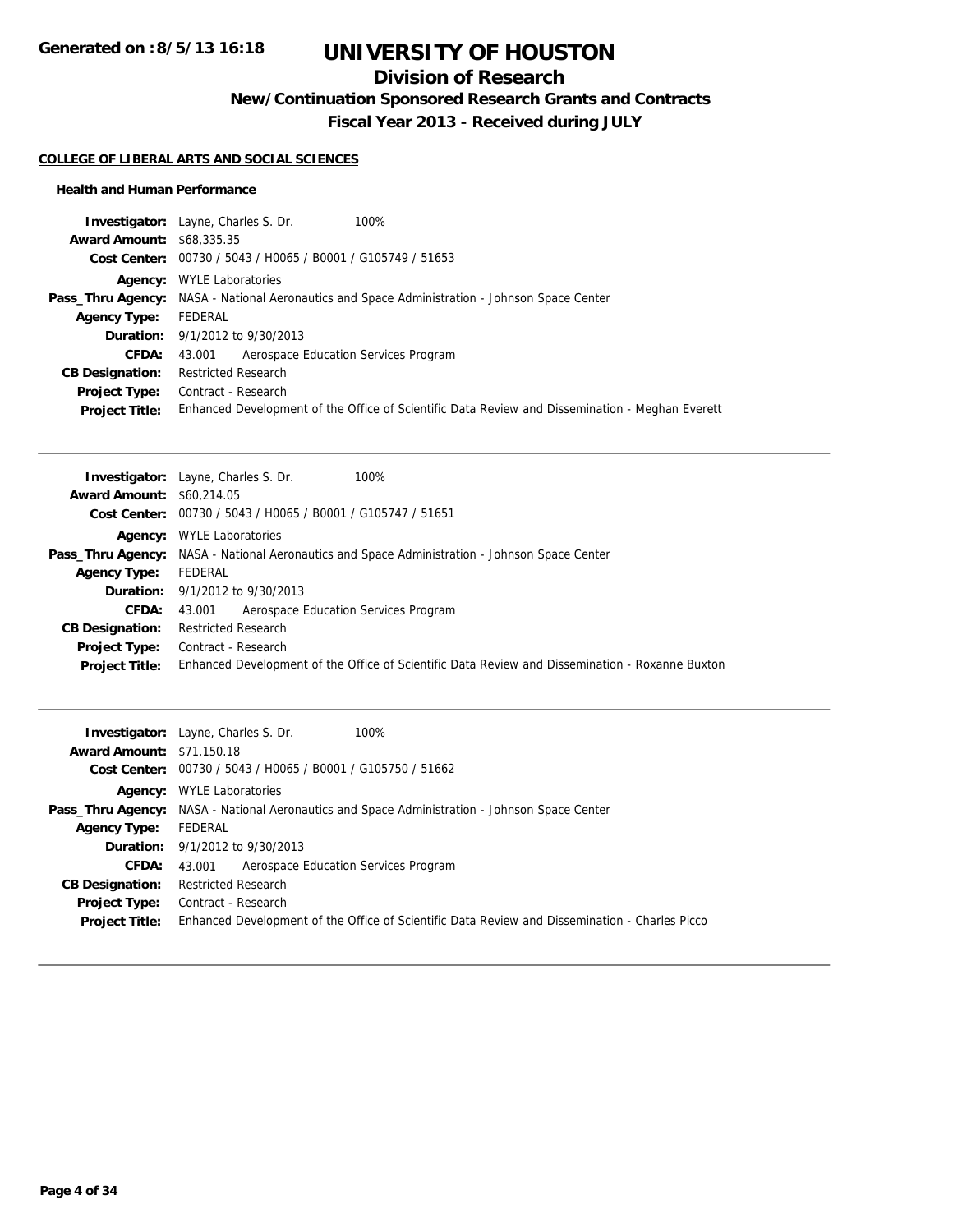## **Division of Research**

**New/Continuation Sponsored Research Grants and Contracts**

**Fiscal Year 2013 - Received during JULY**

## **COLLEGE OF LIBERAL ARTS AND SOCIAL SCIENCES**

#### **Health and Human Performance**

|                                  | 100%<br><b>Investigator:</b> Layne, Charles S. Dr.                                                   |  |
|----------------------------------|------------------------------------------------------------------------------------------------------|--|
| <b>Award Amount: \$45,966.00</b> |                                                                                                      |  |
|                                  | Cost Center: 00730 / 5043 / H0065 / B0001 / G105759 / 51663                                          |  |
|                                  | <b>Agency:</b> WYLE Laboratories                                                                     |  |
|                                  | <b>Pass_Thru Agency:</b> NASA - National Aeronautics and Space Administration - Johnson Space Center |  |
| <b>Agency Type:</b>              | FEDERAL                                                                                              |  |
|                                  | <b>Duration:</b> 9/1/2012 to 9/30/2013                                                               |  |
| CFDA:                            | Aerospace Education Services Program<br>43.001                                                       |  |
| <b>CB Designation:</b>           | <b>Restricted Research</b>                                                                           |  |
| Project Type:                    | Contract - Research                                                                                  |  |
| <b>Project Title:</b>            | Enhanced Development of the Office of Scientific Data Review and Dissemination - Mitzi Laughlin      |  |
|                                  |                                                                                                      |  |

### **Modern/Classical Languages**

|        |                        | 100%                                                                                                                                                                                                                                                  |
|--------|------------------------|-------------------------------------------------------------------------------------------------------------------------------------------------------------------------------------------------------------------------------------------------------|
|        |                        |                                                                                                                                                                                                                                                       |
|        |                        |                                                                                                                                                                                                                                                       |
|        |                        |                                                                                                                                                                                                                                                       |
|        |                        |                                                                                                                                                                                                                                                       |
|        |                        |                                                                                                                                                                                                                                                       |
|        |                        |                                                                                                                                                                                                                                                       |
| 12.900 | Language Grant Program |                                                                                                                                                                                                                                                       |
|        |                        |                                                                                                                                                                                                                                                       |
|        |                        |                                                                                                                                                                                                                                                       |
|        |                        | STARTALK Texas Teacher Program at the University of Houston                                                                                                                                                                                           |
|        | Agency Type: FEDERAL   | <b>Investigator:</b> Wen, Sharon Dr.<br><b>Award Amount: \$92,050.80</b><br>Cost Center: 00730 / 5013 / H0092 / A0001 / G106017 / 53061<br>National Security Agency<br><b>Duration:</b> 4/18/2013 to 2/28/2014<br>Non Research<br>Grant - Instruction |

#### **Psychology**

| <b>Investigator:</b> Massman, Paul Dr.                      | 100%                                                                        |
|-------------------------------------------------------------|-----------------------------------------------------------------------------|
| <b>Award Amount: \$38,584,00</b>                            |                                                                             |
| Cost Center: 00730 / 5021 / H0125 / B0100 / G105714 / 51719 |                                                                             |
| <b>Agency:</b> Texas Children's Hospital                    |                                                                             |
|                                                             |                                                                             |
| Agency Type: NON PROFIT                                     |                                                                             |
| <b>Duration:</b> 9/1/2012 to 8/31/2013                      |                                                                             |
|                                                             |                                                                             |
| Non Restricted Research                                     |                                                                             |
| Grant - Research                                            |                                                                             |
|                                                             | Clinical Neuropsychology Training-BCM/TCH Blue Bird Circle Clinic-Chapieski |
|                                                             |                                                                             |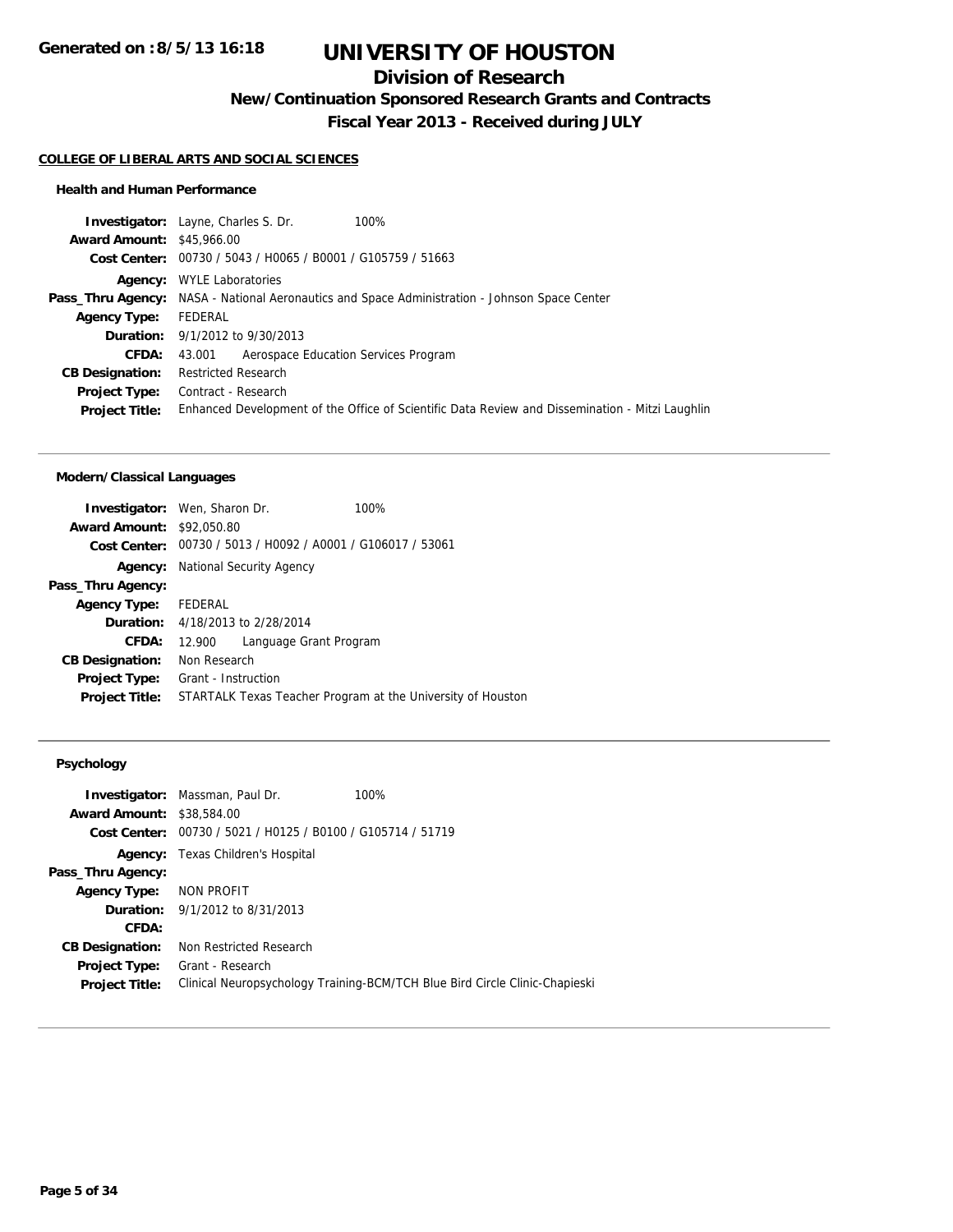**Generated on :8/5/13 16:18**

# **UNIVERSITY OF HOUSTON**

## **Division of Research**

**New/Continuation Sponsored Research Grants and Contracts**

**Fiscal Year 2013 - Received during JULY**

#### **COLLEGE OF LIBERAL ARTS AND SOCIAL SCIENCES**

### **Psychology**

| <b>Award Amount:</b>                          | <b>Investigator:</b> Hernandez, Arturo Dr.<br>2%<br>\$3,008.34<br>Cost Center: 00730 / 5013 / H0087 / B0001 / G105999 / 53505 |
|-----------------------------------------------|-------------------------------------------------------------------------------------------------------------------------------|
| Agency:                                       | National Institute on Deafness and Other Communication Disorders                                                              |
| Pass_Thru Agency:                             |                                                                                                                               |
| <b>Agency Type:</b>                           | FEDERAL                                                                                                                       |
|                                               | <b>Duration:</b> 8/1/2013 to 7/31/2016                                                                                        |
| CFDA:                                         | Research Related to Deafness and Communication Disorders<br>93.173                                                            |
| <b>CB Designation:</b>                        | <b>Restricted Research</b>                                                                                                    |
| <b>Project Type:</b><br><b>Project Title:</b> | Grant - Research<br>Phonological acquisition in bilingual children with cochlear implants                                     |

|                                 | <b>Investigator:</b> Francis, David Dr.                              | 2%                                                                    |
|---------------------------------|----------------------------------------------------------------------|-----------------------------------------------------------------------|
| <b>Award Amount: \$3,008.34</b> |                                                                      |                                                                       |
|                                 | <b>Cost Center:</b> $00730 / 5013 / 40087 / 80001 / 6105999 / 53505$ |                                                                       |
| Agency:                         |                                                                      | National Institute on Deafness and Other Communication Disorders      |
| Pass_Thru Agency:               |                                                                      |                                                                       |
| <b>Agency Type:</b>             | FEDERAL                                                              |                                                                       |
|                                 | <b>Duration:</b> $8/1/2013$ to $7/31/2016$                           |                                                                       |
| <b>CFDA:</b>                    | 93.173                                                               | Research Related to Deafness and Communication Disorders              |
| <b>CB Designation:</b>          | <b>Restricted Research</b>                                           |                                                                       |
| <b>Project Type:</b>            | Grant - Research                                                     |                                                                       |
| <b>Project Title:</b>           |                                                                      | Phonological acquisition in bilingual children with cochlear implants |
|                                 |                                                                      |                                                                       |

| <b>Investigator:</b> Tian, Siva Dr.<br><b>Award Amount: \$11,241.00</b> | 45%<br>Cost Center: 00730 / 5013 / H0288 / B0001 / G104505 / 51659                                              |
|-------------------------------------------------------------------------|-----------------------------------------------------------------------------------------------------------------|
|                                                                         | <b>Agency:</b> National Science Foundation                                                                      |
| Pass_Thru Agency:                                                       |                                                                                                                 |
| <b>Agency Type:</b>                                                     | FEDERAL                                                                                                         |
|                                                                         | <b>Duration:</b> 9/1/2012 to 8/31/2015                                                                          |
| <b>CFDA:</b>                                                            | 47.049 Mathematical and Physical Sciences                                                                       |
| <b>CB Designation:</b>                                                  | <b>Restricted Research</b>                                                                                      |
| Project Type:<br><b>Project Title:</b>                                  | Grant - Research<br>Collaborative Research: New Developments for Analysis of Two-Way Structured Functional Data |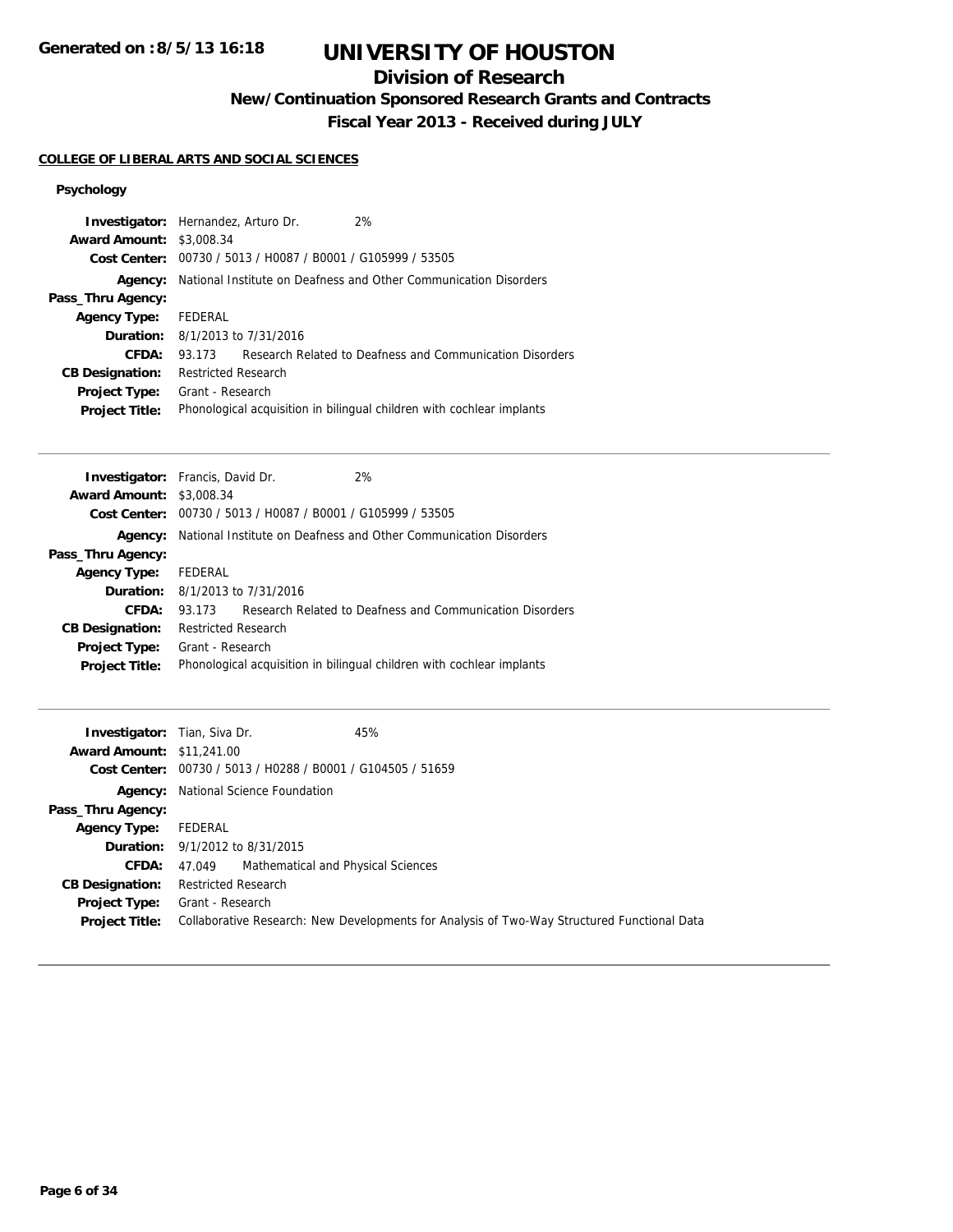## **Division of Research**

**New/Continuation Sponsored Research Grants and Contracts**

**Fiscal Year 2013 - Received during JULY**

#### **COLLEGE OF LIBERAL ARTS AND SOCIAL SCIENCES**

### **Psychology**

|                                  | 50%<br><b>Investigator:</b> Knee, C. Raymond Dr.                                                        |
|----------------------------------|---------------------------------------------------------------------------------------------------------|
| <b>Award Amount: \$15,616.00</b> |                                                                                                         |
|                                  | Cost Center: 00730 / 5013 / H0125 / B0001 / G104219 / 49518                                             |
|                                  | <b>Agency:</b> NIH/Center for Scientific Review                                                         |
| Pass_Thru Agency:                |                                                                                                         |
| <b>Agency Type:</b>              | FEDERAL                                                                                                 |
|                                  | <b>Duration:</b> 8/5/2011 to 8/9/2014                                                                   |
| <b>CFDA:</b>                     | 93.273 Alcohol Research Programs                                                                        |
| <b>CB Designation:</b>           | <b>Restricted Research</b>                                                                              |
| <b>Project Type:</b>             | Grant - Research                                                                                        |
| <b>Project Title:</b>            | F31 Fellowship for Lindsey Rodriguez: Problematic Drinking and Relationship Distress in Married Couples |

| <b>Award Amount: \$1,102.00</b><br>Cost Center: 00730 / 5016 / H0125 / B0100 / G105715 / 51715<br>University of Texas Health Science Center at Houston<br>Agency:<br>Pass_Thru Agency:<br>STATE<br><b>Agency Type:</b><br><b>Duration:</b> $9/1/2012$ to $8/31/2013$<br>CFDA:<br>Non Restricted Research<br><b>CB Designation:</b><br>Grant - Research<br><b>Project Type:</b><br>Clinical Neuropsychology Training-UTHSCH Breier: Student-V. Williams<br><b>Project Title:</b> | <b>Investigator:</b> Massman, Paul Dr.<br>100% |
|---------------------------------------------------------------------------------------------------------------------------------------------------------------------------------------------------------------------------------------------------------------------------------------------------------------------------------------------------------------------------------------------------------------------------------------------------------------------------------|------------------------------------------------|
|                                                                                                                                                                                                                                                                                                                                                                                                                                                                                 |                                                |
|                                                                                                                                                                                                                                                                                                                                                                                                                                                                                 |                                                |
|                                                                                                                                                                                                                                                                                                                                                                                                                                                                                 |                                                |
|                                                                                                                                                                                                                                                                                                                                                                                                                                                                                 |                                                |
|                                                                                                                                                                                                                                                                                                                                                                                                                                                                                 |                                                |
|                                                                                                                                                                                                                                                                                                                                                                                                                                                                                 |                                                |
|                                                                                                                                                                                                                                                                                                                                                                                                                                                                                 |                                                |
|                                                                                                                                                                                                                                                                                                                                                                                                                                                                                 |                                                |
|                                                                                                                                                                                                                                                                                                                                                                                                                                                                                 |                                                |
|                                                                                                                                                                                                                                                                                                                                                                                                                                                                                 |                                                |

|                                  | 50%<br><b>Investigator:</b> Neighbors, Clayton Dr.                                                      |
|----------------------------------|---------------------------------------------------------------------------------------------------------|
| <b>Award Amount: \$15,616.00</b> |                                                                                                         |
|                                  | Cost Center: 00730 / 5013 / H0125 / B0001 / G104219 / 49518                                             |
|                                  | <b>Agency:</b> NIH/Center for Scientific Review                                                         |
| Pass_Thru Agency:                |                                                                                                         |
| <b>Agency Type:</b>              | FEDERAL                                                                                                 |
|                                  | <b>Duration:</b> 8/5/2011 to 8/9/2014                                                                   |
| <b>CFDA:</b>                     | 93.273 Alcohol Research Programs                                                                        |
| <b>CB Designation:</b>           | <b>Restricted Research</b>                                                                              |
| Project Type:                    | Grant - Research                                                                                        |
| <b>Project Title:</b>            | F31 Fellowship for Lindsey Rodriguez: Problematic Drinking and Relationship Distress in Married Couples |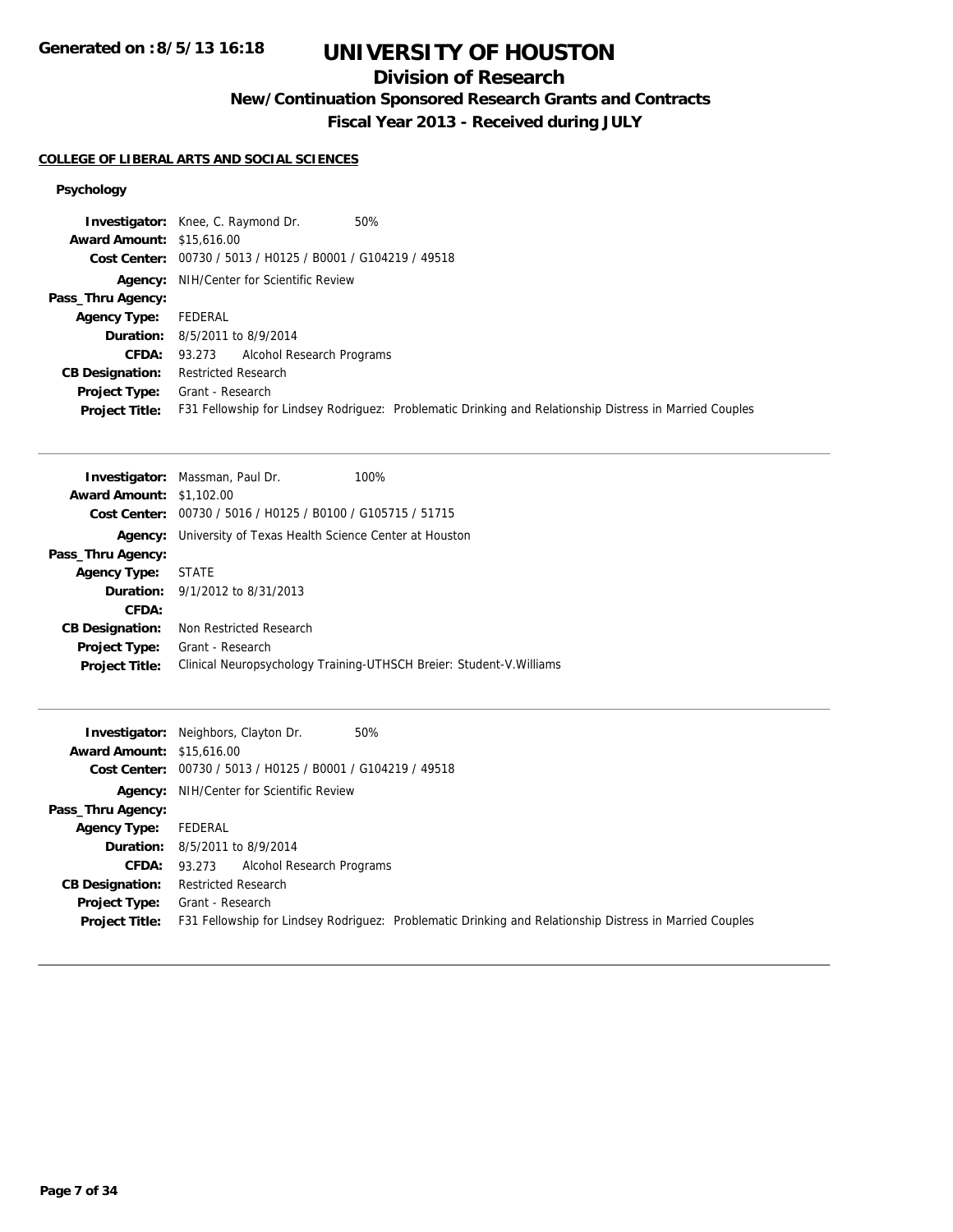## **Division of Research**

**New/Continuation Sponsored Research Grants and Contracts**

**Fiscal Year 2013 - Received during JULY**

### **COLLEGE OF NATURAL SCIENCES AND MATHEMATICS**

### **Biology/Biochemistry**

|                                  | <b>Investigator:</b> Stewart, M. David Dr.<br>100%                   |
|----------------------------------|----------------------------------------------------------------------|
| <b>Award Amount: \$70,000.00</b> |                                                                      |
|                                  | Cost Center: 00730 / 5021 / H0104 / B0001 / G104885 / 51431          |
| Agency:                          | American Heart Association-SouthWest Affiliate                       |
| Pass_Thru Agency:                |                                                                      |
| <b>Agency Type:</b>              | NON PROFIT                                                           |
|                                  | <b>Duration:</b> 7/1/2012 to 6/30/2014                               |
| CFDA:                            |                                                                      |
| <b>CB Designation:</b>           | <b>Restricted Research</b>                                           |
| Project Type:                    | Grant - Research                                                     |
| <b>Project Title:</b>            | Defining the function of Ets1 and Ets2 in cardiovascular development |

| <b>Investigator:</b> Chen, Li    |                                                             | 100%                                                   |
|----------------------------------|-------------------------------------------------------------|--------------------------------------------------------|
| <b>Award Amount: \$77,000.00</b> |                                                             |                                                        |
|                                  | Cost Center: 00730 / 5021 / H0104 / B0001 / G105534 / 51595 |                                                        |
|                                  | <b>Agency:</b> American Heart Association - National Center |                                                        |
| Pass_Thru Agency:                |                                                             |                                                        |
| Agency Type: NON PROFIT          |                                                             |                                                        |
|                                  | <b>Duration:</b> $7/1/2012$ to 6/30/2016                    |                                                        |
| CFDA:                            |                                                             |                                                        |
| <b>CB Designation:</b>           | <b>Restricted Research</b>                                  |                                                        |
| <b>Project Type:</b>             | Grant - Research                                            |                                                        |
| <b>Project Title:</b>            |                                                             | Epigenetic Regulation of Cardiac Lineage Specification |

|                                  | 100%<br><b>Investigator:</b> Widger, William R. Dr.                                            |
|----------------------------------|------------------------------------------------------------------------------------------------|
| <b>Award Amount: \$10,000.00</b> |                                                                                                |
| Cost Center:                     | 00730 / 5022 / H0104 / B0001 / C106639 / 53363                                                 |
|                                  | <b>Agency:</b> Celanese International Corp                                                     |
| Pass_Thru Agency:                |                                                                                                |
| <b>Agency Type:</b>              | PROFIT                                                                                         |
| Duration:                        | 6/7/2013 to 6/6/2014                                                                           |
| CFDA:                            |                                                                                                |
| <b>CB Designation:</b>           | <b>Restricted Research</b>                                                                     |
| Project Type:                    | Grant - Research                                                                               |
| <b>Project Title:</b>            | Analysis of Industrial Metagenomics and Analysis of Bacterial-Induced Corrosion and Biofouling |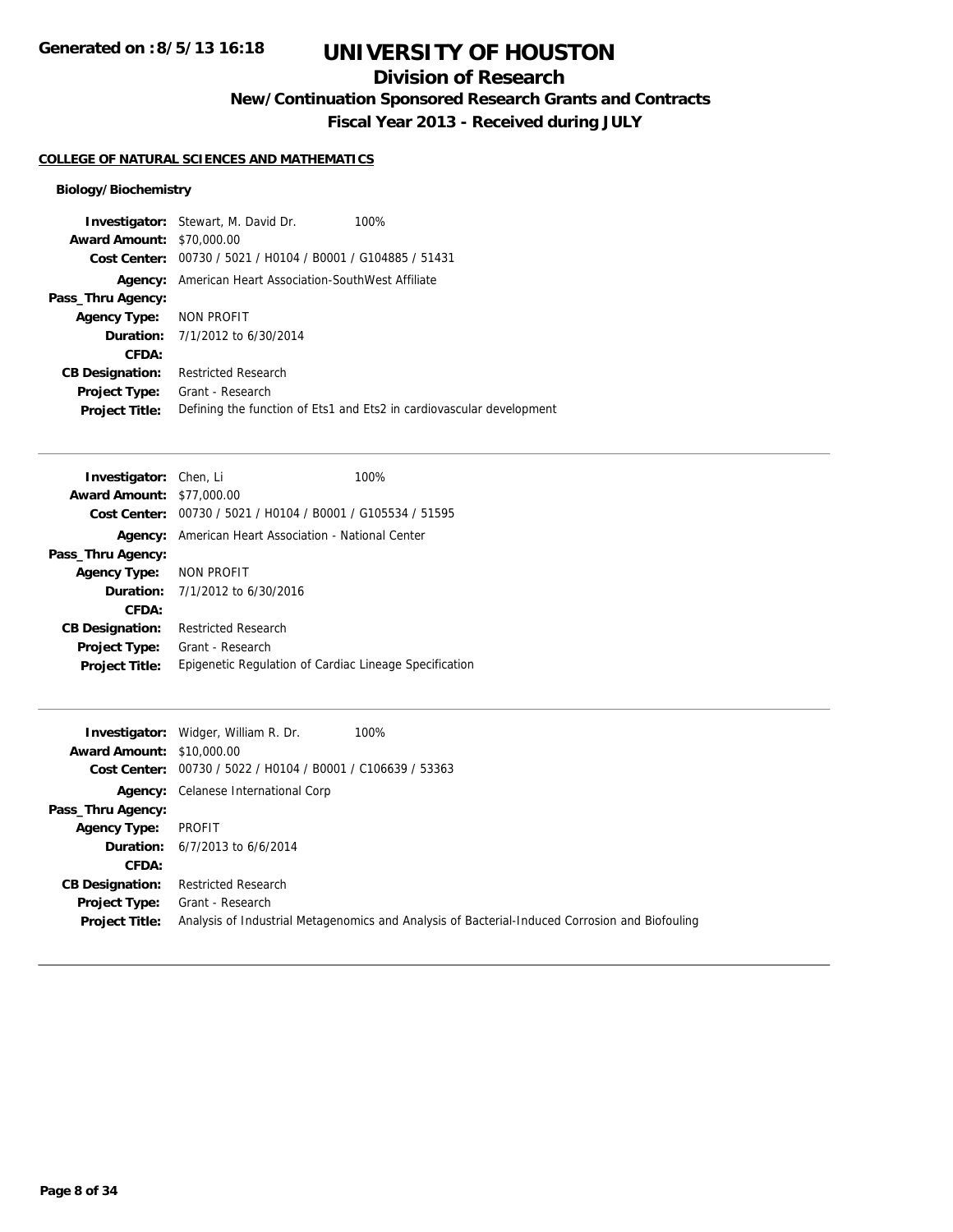## **Division of Research**

**New/Continuation Sponsored Research Grants and Contracts**

**Fiscal Year 2013 - Received during JULY**

### **COLLEGE OF NATURAL SCIENCES AND MATHEMATICS**

### **Center for Nuclear Receptors and Cell Signaling**

|                        | 50%<br><b>Investigator:</b> Gustafsson, Jan-Ake Dr.                  |
|------------------------|----------------------------------------------------------------------|
| <b>Award Amount:</b>   | \$45,099.50                                                          |
| Cost Center:           | 00730 / 5013 / H0515 / B0001 / G103783 / 51230                       |
| Agency:                | National Institute of Environmental Health Sciences                  |
| Pass_Thru Agency:      |                                                                      |
| <b>Agency Type:</b>    | FEDERAL                                                              |
|                        | <b>Duration:</b> 5/8/2012 to 4/30/2014                               |
| <b>CFDA:</b>           | Biological Response to Environmental Health Hazards<br>93.113        |
| <b>CB Designation:</b> | <b>Restricted Research</b>                                           |
| <b>Project Type:</b>   | Grant - Research                                                     |
| <b>Project Title:</b>  | Detection of Obesogens and Diabetogens by Zebrafish Screening Models |
|                        |                                                                      |

| <b>Investigator:</b> Frigo, Daniel Dr. |                            |                                                                      | 100%                                                                           |
|----------------------------------------|----------------------------|----------------------------------------------------------------------|--------------------------------------------------------------------------------|
| <b>Award Amount: \$52,875,00</b>       |                            |                                                                      |                                                                                |
|                                        |                            | <b>Cost Center:</b> $00730 / 5013 / 40515 / 80001 / 6103369 / 51028$ |                                                                                |
| Agency:                                |                            | National Cancer Institute                                            |                                                                                |
| Pass_Thru Agency:                      |                            |                                                                      |                                                                                |
| <b>Agency Type:</b>                    | FEDERAL                    |                                                                      |                                                                                |
|                                        |                            | <b>Duration:</b> 5/14/2012 to 4/30/2014                              |                                                                                |
| CFDA:                                  | 93.393                     | Cancer Cause and Prevention Research                                 |                                                                                |
| <b>CB Designation:</b>                 | <b>Restricted Research</b> |                                                                      |                                                                                |
| <b>Project Type:</b>                   | Grant - Research           |                                                                      |                                                                                |
| <b>Project Title:</b>                  |                            |                                                                      | Modulation of Branched-Chain Fatty Acids for the Prevention of Prostate Cancer |
|                                        |                            |                                                                      |                                                                                |

|                                  | <b>Investigator:</b> Bondesson Bolin, Eva Maria Dr. 50%              |  |  |
|----------------------------------|----------------------------------------------------------------------|--|--|
| <b>Award Amount: \$45,099.50</b> |                                                                      |  |  |
|                                  | Cost Center: 00730 / 5013 / H0515 / B0001 / G103783 / 51230          |  |  |
| Agency:                          | National Institute of Environmental Health Sciences                  |  |  |
| Pass_Thru Agency:                |                                                                      |  |  |
| <b>Agency Type:</b>              | FEDERAL                                                              |  |  |
|                                  | <b>Duration:</b> 5/8/2012 to 4/30/2014                               |  |  |
| <b>CFDA:</b>                     | Biological Response to Environmental Health Hazards<br>93.113        |  |  |
| <b>CB Designation:</b>           | <b>Restricted Research</b>                                           |  |  |
| <b>Project Type:</b>             | Grant - Research                                                     |  |  |
| <b>Project Title:</b>            | Detection of Obesogens and Diabetogens by Zebrafish Screening Models |  |  |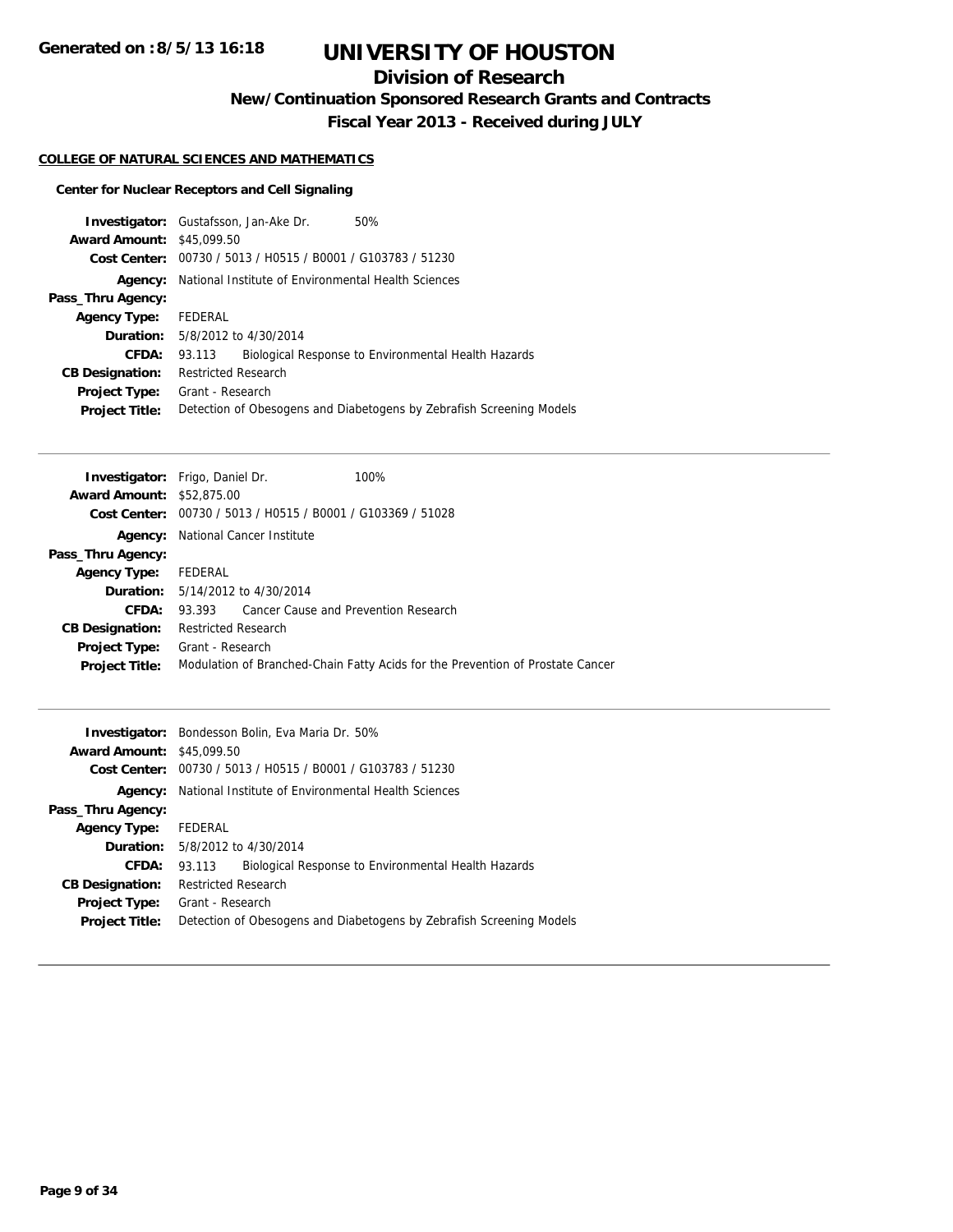## **Division of Research**

**New/Continuation Sponsored Research Grants and Contracts**

**Fiscal Year 2013 - Received during JULY**

### **COLLEGE OF NATURAL SCIENCES AND MATHEMATICS**

### **Chemistry**

| <b>Investigator:</b> Lee, T. Randall Dr.                    | 40%                                                                              |
|-------------------------------------------------------------|----------------------------------------------------------------------------------|
| <b>Award Amount: \$3,998.00</b>                             |                                                                                  |
| Cost Center: 00730 / 5013 / H0070 / B0001 / G098595 / 44709 |                                                                                  |
| <b>Agency:</b> National Science Foundation                  |                                                                                  |
|                                                             |                                                                                  |
| FEDERAL                                                     |                                                                                  |
| <b>Duration:</b> 9/1/2009 to 8/31/2014                      |                                                                                  |
| <b>Engineering Grants</b><br>47.041                         |                                                                                  |
| <b>Restricted Research</b>                                  |                                                                                  |
| Grant - Research                                            |                                                                                  |
|                                                             | GOALI: Fabrication and Device Physics of Bit-Patterned Magnetic Recording Mediua |
|                                                             |                                                                                  |

|                                 | 20%<br><b>Investigator:</b> Cai, Chengzhi Dr.                                                               |
|---------------------------------|-------------------------------------------------------------------------------------------------------------|
| <b>Award Amount: \$3,758.00</b> |                                                                                                             |
|                                 | Cost Center: 00730 / 5013 / H0114 / B0001 / G104189 / 50786                                                 |
|                                 | Agency: National Eye Institute                                                                              |
| Pass_Thru Agency:               |                                                                                                             |
| <b>Agency Type:</b>             | FEDERAL                                                                                                     |
|                                 | <b>Duration:</b> 5/1/2012 to 4/30/2017                                                                      |
| <b>CFDA:</b>                    | Vision Research<br>93.867                                                                                   |
| <b>CB Designation:</b>          | <b>Restricted Research</b>                                                                                  |
| Project Type:                   | Grant - Research                                                                                            |
| <b>Project Title:</b>           | The Role Of Antimicrobial Peptides at the Ocular Surface (changed from Defensins and Corneal Wound Healing) |

| <b>Award Amount: \$129,002.00</b> | <b>Investigator:</b> Cai, Chengzhi Dr.<br>Cost Center: 00730 / 5013 / H0107 / B0001 / G104628 / 51336 | 100%                                                                |
|-----------------------------------|-------------------------------------------------------------------------------------------------------|---------------------------------------------------------------------|
| Agency:                           | National Science Foundation                                                                           |                                                                     |
| Pass_Thru Agency:                 |                                                                                                       |                                                                     |
| Agency Type: FEDERAL              |                                                                                                       |                                                                     |
|                                   | <b>Duration:</b> 7/15/2012 to 6/30/2015                                                               |                                                                     |
| <b>CFDA:</b>                      | Mathematical and Physical Sciences<br>47.049                                                          |                                                                     |
| <b>CB Designation:</b>            | <b>Restricted Research</b>                                                                            |                                                                     |
| <b>Project Type:</b>              | Grant - Research                                                                                      |                                                                     |
| <b>Project Title:</b>             |                                                                                                       | Benign E. coli adhesion and biofilm formation on mannoside surfaces |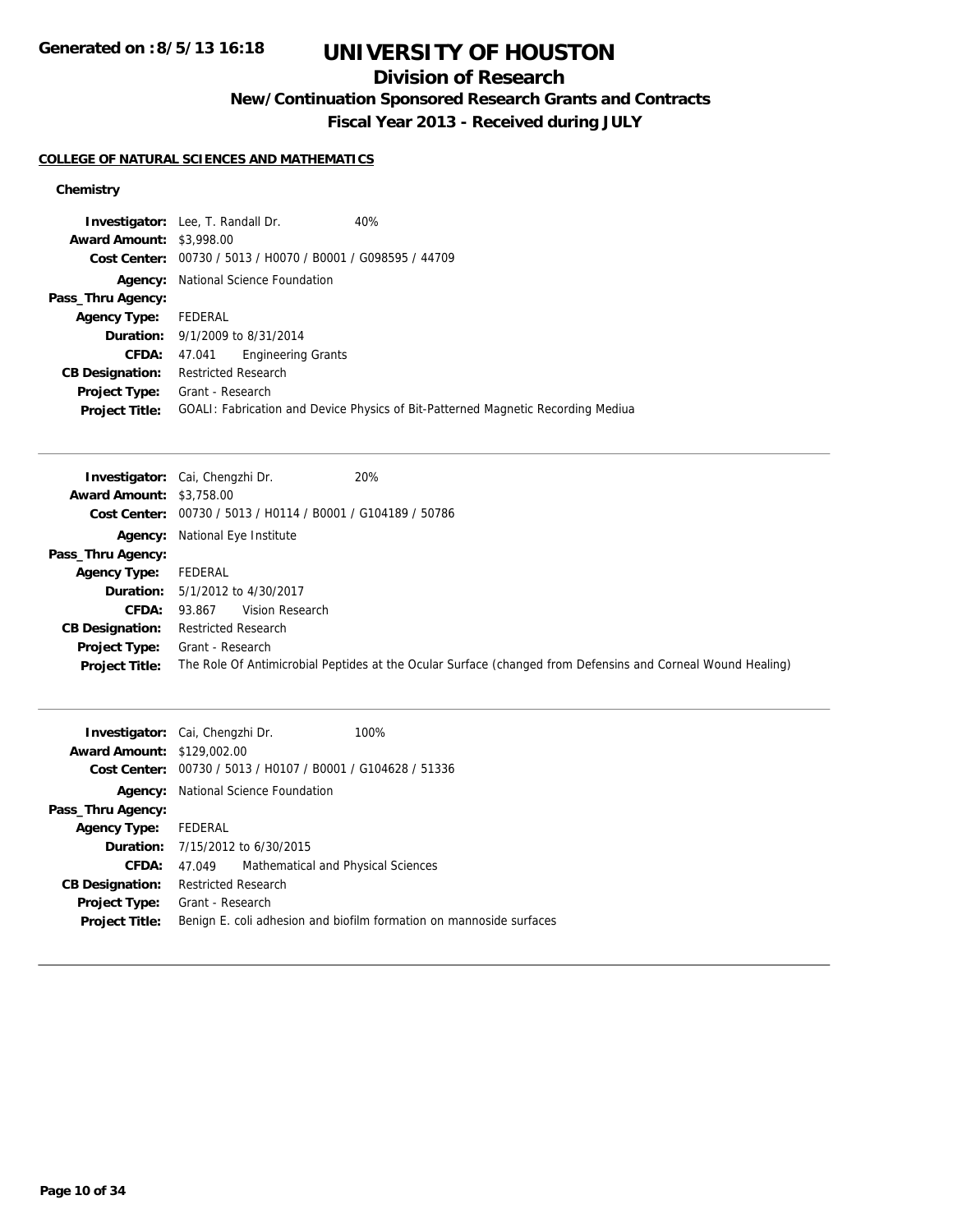## **Division of Research**

**New/Continuation Sponsored Research Grants and Contracts**

**Fiscal Year 2013 - Received during JULY**

### **COLLEGE OF NATURAL SCIENCES AND MATHEMATICS**

#### **Computer Science**

|                                  | <b>Investigator:</b> Chapman, Barbara M. Dr.<br>34%              |
|----------------------------------|------------------------------------------------------------------|
| <b>Award Amount: \$68,000.00</b> |                                                                  |
|                                  | Cost Center: 00730 / 5013 / H0108 / B0001 / G105009 / 51679      |
|                                  | <b>Agency:</b> U.S. Department of Energy                         |
| Pass_Thru Agency:                |                                                                  |
| <b>Agency Type:</b>              | FEDERAL                                                          |
|                                  | <b>Duration:</b> 9/1/2012 to 8/31/2014                           |
| CFDA:                            | Office of Energy Research Financial Assistance Program<br>81.049 |
| <b>CB Designation:</b>           | <b>Restricted Research</b>                                       |
| <b>Project Type:</b>             | Co-Op Agreement - Research                                       |
| <b>Project Title:</b>            | An eXascale PRogramming Environment and System Software (XPRESS) |
|                                  |                                                                  |

| <b>Investigator:</b> Gabriel, Edgar Dr. |                                            |                                                             | 33%                                                              |
|-----------------------------------------|--------------------------------------------|-------------------------------------------------------------|------------------------------------------------------------------|
| <b>Award Amount: \$66,000.00</b>        |                                            |                                                             |                                                                  |
|                                         |                                            | Cost Center: 00730 / 5013 / H0108 / B0001 / G105009 / 51679 |                                                                  |
|                                         |                                            | <b>Agency:</b> U.S. Department of Energy                    |                                                                  |
| Pass_Thru Agency:                       |                                            |                                                             |                                                                  |
| <b>Agency Type:</b>                     | FEDERAL                                    |                                                             |                                                                  |
|                                         | <b>Duration:</b> $9/1/2012$ to $8/31/2014$ |                                                             |                                                                  |
| CFDA:                                   | 81.049                                     |                                                             | Office of Energy Research Financial Assistance Program           |
| <b>CB Designation:</b>                  | <b>Restricted Research</b>                 |                                                             |                                                                  |
| Project Type:                           |                                            | Co-Op Agreement - Research                                  |                                                                  |
| <b>Project Title:</b>                   |                                            |                                                             | An eXascale PRogramming Environment and System Software (XPRESS) |
|                                         |                                            |                                                             |                                                                  |

| <b>Award Amount: \$112,490.00</b>             | 100%<br><b>Investigator:</b> Garbey, Marc Dr.<br>Cost Center: 00730 / 5013 / H0108 / B0001 / G106022 / 53410                      |
|-----------------------------------------------|-----------------------------------------------------------------------------------------------------------------------------------|
|                                               | <b>Agency:</b> National Science Foundation                                                                                        |
| Pass_Thru Agency:                             |                                                                                                                                   |
| <b>Agency Type:</b>                           | FEDERAL                                                                                                                           |
|                                               | <b>Duration:</b> $4/15/2013$ to $3/31/2018$                                                                                       |
| <b>CFDA:</b>                                  | <b>Engineering Grants</b><br>47.041                                                                                               |
| <b>CB Designation:</b>                        | <b>Restricted Research</b>                                                                                                        |
| <b>Project Type:</b><br><b>Project Title:</b> | Grant - Research<br>Collaborative Research: Full Center Grant: I/UCRC for Cyber-Physical Systems for the Hospital<br>Operating Rm |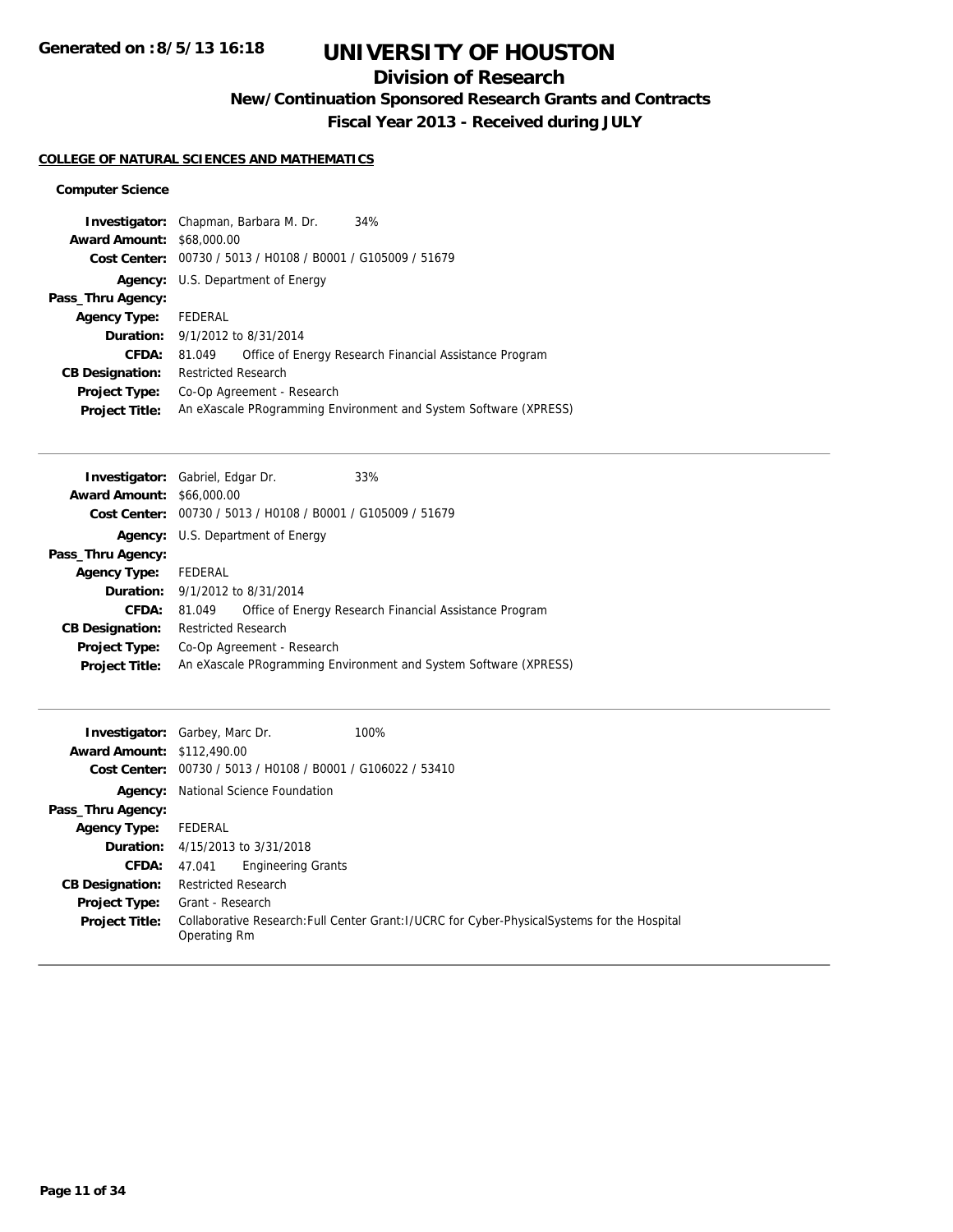## **Division of Research**

**New/Continuation Sponsored Research Grants and Contracts**

**Fiscal Year 2013 - Received during JULY**

#### **COLLEGE OF NATURAL SCIENCES AND MATHEMATICS**

### **Computer Science**

|                                  | 50%<br><b>Investigator:</b> Chapman, Barbara M. Dr.                                                           |
|----------------------------------|---------------------------------------------------------------------------------------------------------------|
| <b>Award Amount: \$86,500.00</b> |                                                                                                               |
|                                  | Cost Center: 00730 / 5043 / H0546 / B0001 / G105937 / 51951                                                   |
|                                  | <b>Agency:</b> UT-Battelle, LLC                                                                               |
|                                  | <b>Pass_Thru Agency:</b> U.S. Department of Energy                                                            |
| <b>Agency Type:</b>              | FEDERAL                                                                                                       |
|                                  | <b>Duration:</b> 11/1/2012 to 9/30/2013                                                                       |
| CFDA:                            | Department of Energy<br>81.000                                                                                |
| <b>CB Designation:</b>           | <b>Restricted Research</b>                                                                                    |
| <b>Project Type:</b>             | Contract - Research                                                                                           |
| <b>Project Title:</b>            | OpenSHMEM: Support for Standardization Effort, Enhanced Reference Implementation, and Publication of Standard |

#### **Dean, Natural Sciences and Mathematics**

| <b>Investigator:</b> Smith, Mark Dr. |                            |                                                             | 100%                                                                                                |
|--------------------------------------|----------------------------|-------------------------------------------------------------|-----------------------------------------------------------------------------------------------------|
|                                      |                            |                                                             |                                                                                                     |
| <b>Award Amount: \$106,822,00</b>    |                            |                                                             |                                                                                                     |
|                                      |                            | Cost Center: 00730 / 5043 / H0102 / B0001 / G105192 / 50829 |                                                                                                     |
|                                      |                            | <b>Agency:</b> Jet Propulsion Laboratory                    |                                                                                                     |
|                                      |                            |                                                             | Pass_Thru Agency: NASA - National Aeronautics and Space Administration - Headquarters (Wash., D.C.) |
| <b>Agency Type:</b>                  | FEDERAL                    |                                                             |                                                                                                     |
|                                      |                            | <b>Duration:</b> 4/10/2012 to 12/31/2013                    |                                                                                                     |
| <b>CFDA:</b>                         | 43.000                     |                                                             | National Aeronautics and Space Administration                                                       |
| <b>CB Designation:</b>               | <b>Restricted Research</b> |                                                             |                                                                                                     |
| Project Type:                        | Contract - Research        |                                                             |                                                                                                     |
| <b>Project Title:</b>                |                            | Titan National Astrobiology Institute                       |                                                                                                     |
|                                      |                            |                                                             |                                                                                                     |

#### **Earth & Atmospheric Sciences**

| <b>Award Amount:</b>   | <b>Investigator:</b> Bhattacharya, Janok Dr.<br>100%<br>\$42,500.00<br>Cost Center: 00730 / 5022 / H0109 / B0001 / C106692 / 52849 |
|------------------------|------------------------------------------------------------------------------------------------------------------------------------|
|                        | <b>Agency:</b> Various Private Profit Agencies                                                                                     |
| Pass_Thru Agency:      |                                                                                                                                    |
| <b>Agency Type:</b>    | <b>PROFIT</b>                                                                                                                      |
|                        | <b>Duration:</b> 1/1/2013 to 12/31/2015                                                                                            |
| CFDA:                  |                                                                                                                                    |
| <b>CB Designation:</b> | <b>Restricted Research</b>                                                                                                         |
| <b>Project Type:</b>   | Contract - Research                                                                                                                |
| <b>Project Title:</b>  | Quantitative Sedimentology Research Consortium                                                                                     |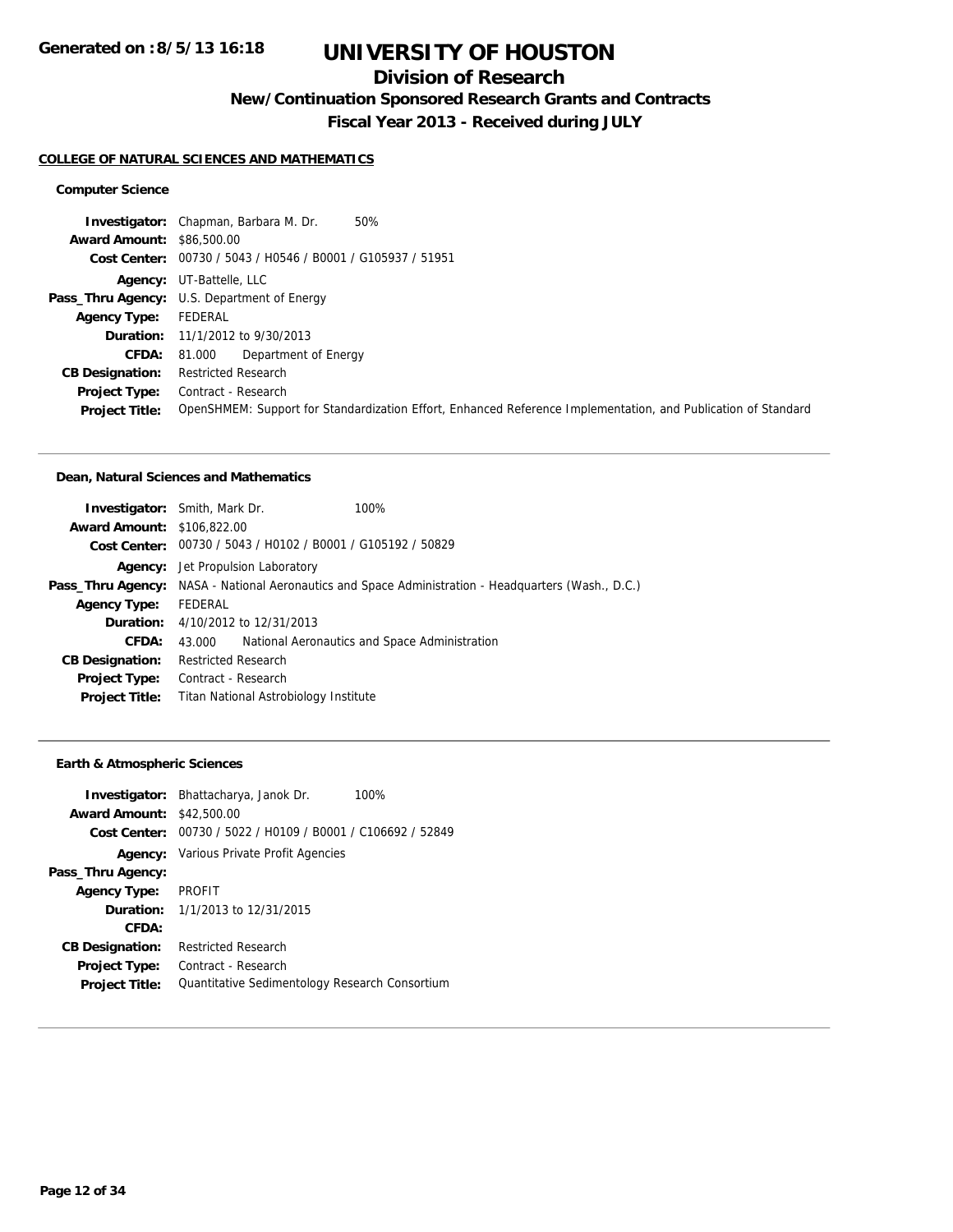## **Division of Research**

**New/Continuation Sponsored Research Grants and Contracts**

**Fiscal Year 2013 - Received during JULY**

#### **COLLEGE OF NATURAL SCIENCES AND MATHEMATICS**

### **Earth & Atmospheric Sciences**

|                                  | 100%<br><b>Investigator:</b> Wang, Guoguan Dr.                                                   |
|----------------------------------|--------------------------------------------------------------------------------------------------|
| <b>Award Amount: \$94,767.00</b> |                                                                                                  |
|                                  | Cost Center: 00730 / 5013 / H0109 / B0001 / G104624 / 50392                                      |
|                                  | <b>Agency:</b> National Science Foundation                                                       |
| Pass_Thru Agency:                |                                                                                                  |
| <b>Agency Type:</b>              | FEDERAL                                                                                          |
|                                  | <b>Duration:</b> 5/1/2012 to 8/31/2014                                                           |
| CFDA:                            | Geosciences<br>47.050                                                                            |
| <b>CB Designation:</b>           | <b>Restricted Research</b>                                                                       |
| Project Type:                    | Grant - Research                                                                                 |
| <b>Project Title:</b>            | CAREER: Integrating Research and Education to Apply High-Rate GPS Into Natural Hazards Reduction |
|                                  |                                                                                                  |

| <b>Investigator:</b> Mann, Paul Dr. |                                                             | 100% |
|-------------------------------------|-------------------------------------------------------------|------|
| <b>Award Amount: \$180,000.00</b>   |                                                             |      |
|                                     | Cost Center: 00730 / 5022 / H0109 / B0001 / C106782 / 52937 |      |
|                                     | <b>Agency:</b> Various Private Profit Agencies              |      |
| Pass_Thru Agency:                   |                                                             |      |
| <b>Agency Type:</b>                 | <b>PROFIT</b>                                               |      |
|                                     | <b>Duration:</b> $9/1/2012$ to $8/31/2014$                  |      |
| CFDA:                               |                                                             |      |
| <b>CB Designation:</b>              | <b>Restricted Research</b>                                  |      |
| <b>Project Type:</b>                | Contract - Research                                         |      |
| <b>Project Title:</b>               | Caribbean Basins, Tectonics, and Hydrocarbons - Phase III   |      |
|                                     |                                                             |      |

#### **Mathematics**

|                                 | <b>Investigator: Ott, William Dr.</b><br>50%                                                                           |
|---------------------------------|------------------------------------------------------------------------------------------------------------------------|
| <b>Award Amount: \$4,367.00</b> |                                                                                                                        |
|                                 | Cost Center: 00730 / 5013 / H0110 / B0001 / G104362 / 51413                                                            |
|                                 | <b>Agency:</b> Rice University                                                                                         |
|                                 | Pass_Thru Agency: National Institutes of Health                                                                        |
| <b>Agency Type:</b>             | FEDERAL                                                                                                                |
|                                 | <b>Duration:</b> 7/1/2012 to 4/30/2014                                                                                 |
| <b>CFDA:</b>                    | Pharmacology, Physiology, and Biological Chemistry Research<br>93.859                                                  |
| <b>CB Designation:</b>          | <b>Restricted Research</b>                                                                                             |
| <b>Project Type:</b>            | Grant - Research                                                                                                       |
| <b>Project Title:</b>           | Collaborative Research: The Impact of Delay on Transcriptional Signaling: An Experimental and Mathematical<br>Analysis |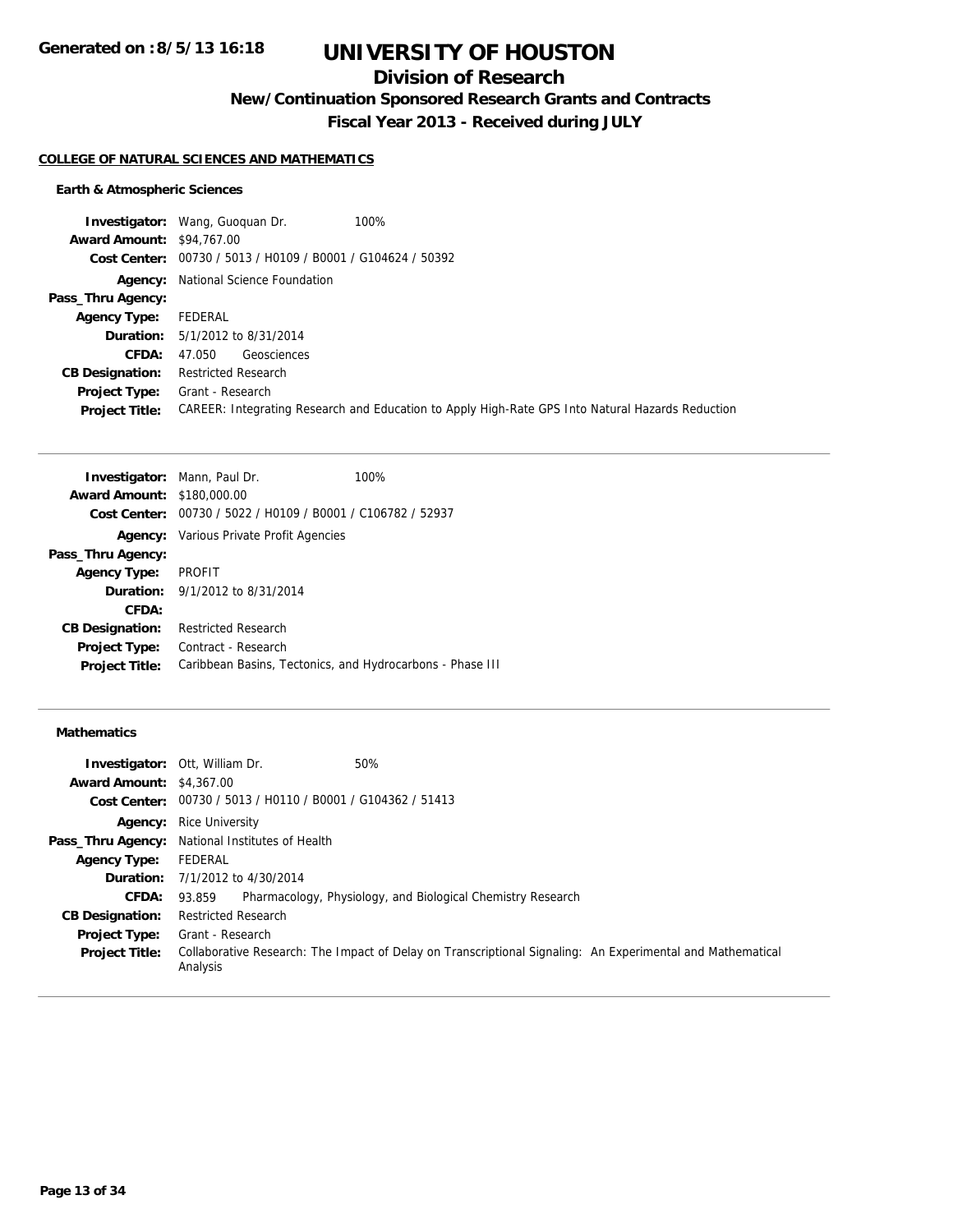## **Division of Research**

**New/Continuation Sponsored Research Grants and Contracts**

**Fiscal Year 2013 - Received during JULY**

### **COLLEGE OF NATURAL SCIENCES AND MATHEMATICS**

### **Mathematics**

| <b>Award Amount: \$4,367.00</b>        | Investigator: Josic, Kresimir Dr.<br>50%                                                                               |
|----------------------------------------|------------------------------------------------------------------------------------------------------------------------|
|                                        | Cost Center: 00730 / 5013 / H0110 / B0001 / G104362 / 51413                                                            |
|                                        | <b>Agency:</b> Rice University                                                                                         |
|                                        | Pass_Thru Agency: National Institutes of Health                                                                        |
| <b>Agency Type:</b>                    | <b>FEDERAL</b><br>Duration: 7/1/2012 to 4/30/2014                                                                      |
| <b>CFDA:</b>                           | Pharmacology, Physiology, and Biological Chemistry Research<br>93.859                                                  |
| <b>CB Designation:</b>                 | <b>Restricted Research</b>                                                                                             |
| Project Type:                          | Grant - Research                                                                                                       |
| <b>Project Title:</b>                  | Collaborative Research: The Impact of Delay on Transcriptional Signaling: An Experimental and Mathematical<br>Analysis |
|                                        | Investigator: Qiu, Jingmei Dr.<br>100%                                                                                 |
| <b>Award Amount: \$117,788.00</b>      | Cost Center: 00730 / 5013 / H0110 / B0001 / G104165 / 51306                                                            |
|                                        | Agency: U.S. Air Force Office of Scientific Research                                                                   |
| Pass_Thru Agency:                      |                                                                                                                        |
| <b>Agency Type:</b>                    | FEDERAL                                                                                                                |
| <b>Duration:</b>                       | 8/1/2012 to 6/14/2015                                                                                                  |
| <b>CFDA:</b>                           | Air Force Defense Research Sciences Program<br>12.800                                                                  |
| <b>CB Designation:</b>                 | <b>Restricted Research</b>                                                                                             |
| Project Type:<br><b>Project Title:</b> | Grant - Research<br>A High Order Multi-scale Numerical Approach for Kinetic Simulations                                |
|                                        |                                                                                                                        |
| <b>Award Amount: \$60,156,00</b>       | 100%<br>Investigator: Olshanskiy, Maxim Dr.                                                                            |
|                                        | Cost Center: 00730 / 5013 / H0110 / B0001 / G106302 / 53607                                                            |
| Agency:                                | National Science Foundation                                                                                            |
| Pass_Thru Agency:                      |                                                                                                                        |
| <b>Agency Type:</b>                    | <b>FEDERAL</b>                                                                                                         |
| Duration:                              | 7/1/2013 to 6/30/2016                                                                                                  |
| CFDA:                                  | Mathematical and Physical Sciences<br>47.049                                                                           |
| <b>CB Designation:</b>                 | <b>Restricted Research</b>                                                                                             |
| Project Type:<br>Project Title:        | Grant - Research<br>An Eulerian finite element method for partial differential equations posed on surfaces             |
|                                        |                                                                                                                        |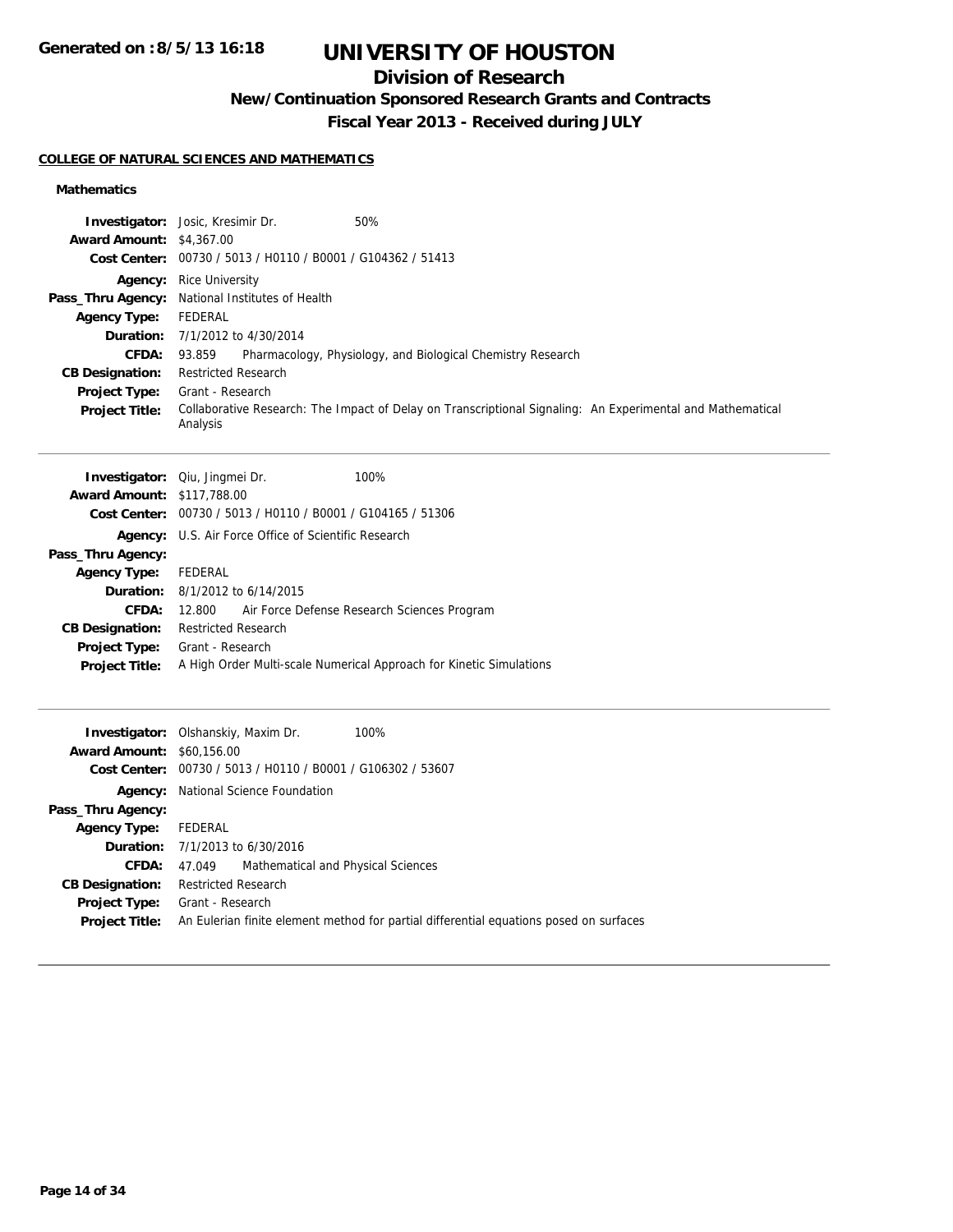## **Division of Research**

**New/Continuation Sponsored Research Grants and Contracts**

**Fiscal Year 2013 - Received during JULY**

#### **COLLEGE OF OPTOMETRY**

### **Optometry, Community**

| <b>Investigator:</b> Das, Vallabh Dr.  |                                       |                                                             | 100% |
|----------------------------------------|---------------------------------------|-------------------------------------------------------------|------|
| <b>Award Amount: \$321,606.00</b>      |                                       |                                                             |      |
|                                        |                                       | Cost Center: 00730 / 5013 / H0114 / B0001 / G104385 / 51447 |      |
|                                        | <b>Agency:</b> National Eye Institute |                                                             |      |
| Pass_Thru Agency:                      |                                       |                                                             |      |
| Agency Type: FEDERAL                   |                                       |                                                             |      |
| <b>Duration:</b> 8/1/2012 to 7/31/2014 |                                       |                                                             |      |
| CFDA:                                  |                                       | 93.867 Vision Research                                      |      |
| <b>CB Designation:</b>                 | <b>Restricted Research</b>            |                                                             |      |
| <b>Project Type:</b>                   | Grant - Research                      |                                                             |      |
| <b>Project Title:</b>                  |                                       | Neural Adaptation to Strabismus Surgery                     |      |

| 80%<br><b>Investigator:</b> McDermott, Alison Dr.                                                           |
|-------------------------------------------------------------------------------------------------------------|
| <b>Award Amount: \$15,032.00</b>                                                                            |
| Cost Center: 00730 / 5013 / H0114 / B0001 / G104189 / 50786                                                 |
| <b>Agency:</b> National Eye Institute                                                                       |
|                                                                                                             |
| FEDERAL                                                                                                     |
| <b>Duration:</b> 5/1/2012 to 4/30/2017                                                                      |
| Vision Research<br>93.867                                                                                   |
| <b>Restricted Research</b>                                                                                  |
| Grant - Research                                                                                            |
| The Role Of Antimicrobial Peptides at the Ocular Surface (changed from Defensins and Corneal Wound Healing) |
|                                                                                                             |

|                                   | <b>Investigator:</b> Smith III, Earl L. Dr.                 | 100% |
|-----------------------------------|-------------------------------------------------------------|------|
| <b>Award Amount: \$103,060.00</b> |                                                             |      |
|                                   | Cost Center: 00730 / 5021 / H0114 / B0001 / G090297 / 35093 |      |
| Agency:                           | Brien Holden Vision Institute                               |      |
| Pass_Thru Agency:                 |                                                             |      |
| <b>Agency Type: UNIVERSITY</b>    |                                                             |      |
|                                   | <b>Duration:</b> $6/1/2004$ to $6/30/2015$                  |      |
| CFDA:                             |                                                             |      |
| <b>CB Designation:</b>            | <b>Restricted Research</b>                                  |      |
| <b>Project Type:</b>              | Special Research Agreement - Research                       |      |
| <b>Project Title:</b>             | Optical Intervention                                        |      |
|                                   |                                                             |      |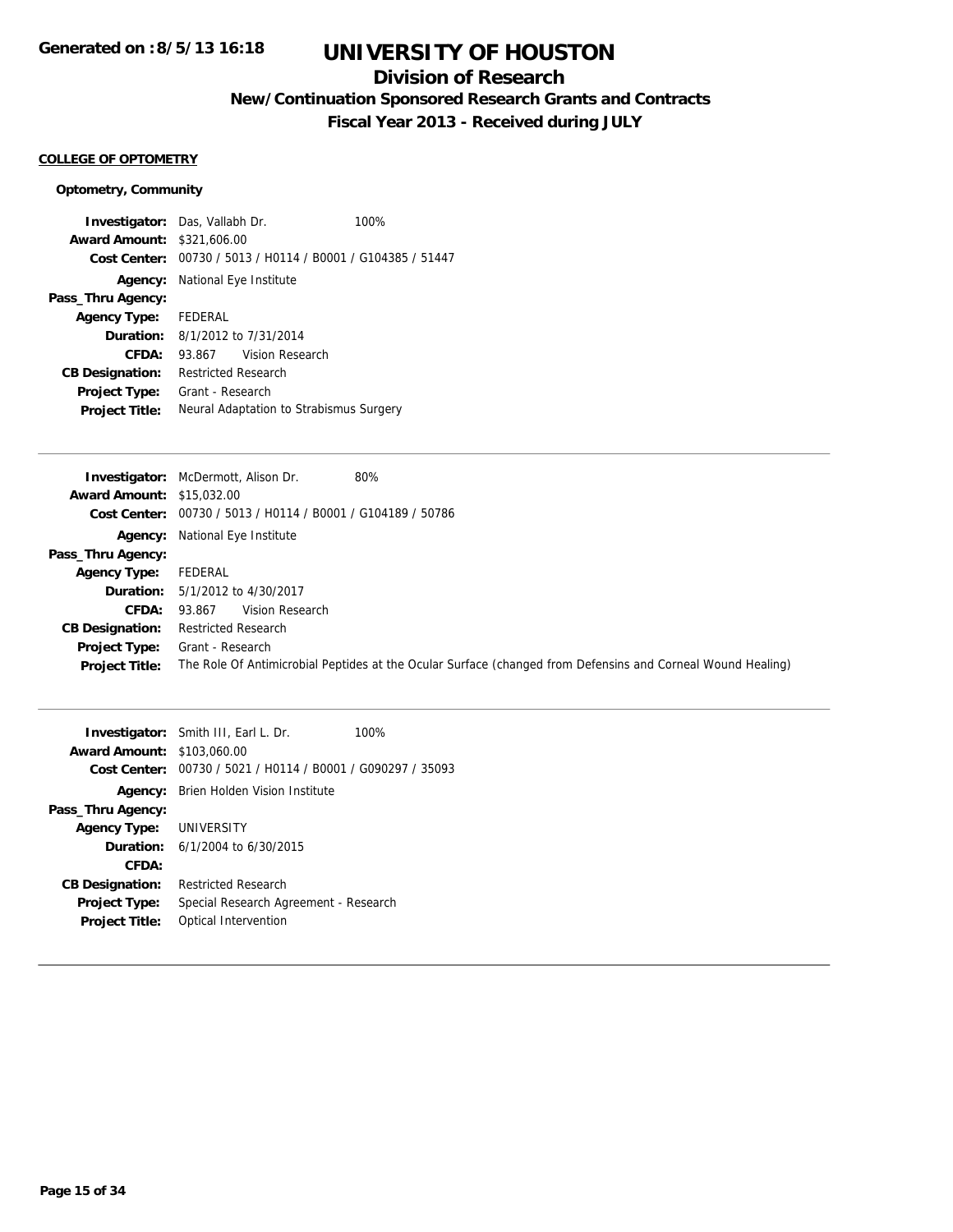## **Division of Research**

**New/Continuation Sponsored Research Grants and Contracts**

**Fiscal Year 2013 - Received during JULY**

#### **COLLEGE OF OPTOMETRY**

### **Optometry, Community**

|                                  | <b>Investigator:</b> Bergmanson, Jan P. G. Dr. | 100%                                                                    |
|----------------------------------|------------------------------------------------|-------------------------------------------------------------------------|
| <b>Award Amount: \$70,050.00</b> |                                                |                                                                         |
| Cost Center:                     | 00730 / 5022 / H0114 / B0001 / G099822 / 45027 |                                                                         |
| Agency:                          | Cooper Vision, Inc.                            |                                                                         |
| Pass_Thru Agency:                |                                                |                                                                         |
| <b>Agency Type:</b>              | <b>PROFIT</b>                                  |                                                                         |
|                                  | <b>Duration:</b> 8/3/2009 to 8/31/2014         |                                                                         |
| CFDA:                            |                                                |                                                                         |
| <b>CB Designation:</b>           | <b>Restricted Research</b>                     |                                                                         |
| <b>Project Type:</b>             | Contract - Research                            |                                                                         |
| <b>Project Title:</b>            |                                                | Clinical Evaluation of Silicone Hydrogel (SiHy) Contact Lenses CV-09-23 |

|                                   | <b>Investigator:</b> Nichols, Kelly Dr.                     | 95%                                                                    |
|-----------------------------------|-------------------------------------------------------------|------------------------------------------------------------------------|
| <b>Award Amount: \$301,149.05</b> |                                                             |                                                                        |
|                                   | Cost Center: 00730 / 5022 / H0114 / B0001 / G105877 / 52165 |                                                                        |
|                                   | <b>Agency:</b> Allergan, Inc.                               |                                                                        |
| Pass_Thru Agency:                 |                                                             |                                                                        |
| <b>Agency Type:</b>               | <b>PROFIT</b>                                               |                                                                        |
|                                   | <b>Duration:</b> 7/31/2012 to 2/28/2015                     |                                                                        |
| CFDA:                             |                                                             |                                                                        |
| <b>CB Designation:</b>            | <b>Restricted Research</b>                                  |                                                                        |
| <b>Project Type:</b>              | Grant - Research                                            |                                                                        |
| <b>Project Title:</b>             |                                                             | Ophthalmic AGN-195263 for the Treatment of Meibomian Gland Dysfunction |
|                                   |                                                             |                                                                        |

|                               | <b>Investigator:</b> Nichols, Jason Dr.                     | 100%                                                                       |
|-------------------------------|-------------------------------------------------------------|----------------------------------------------------------------------------|
| <b>Award Amount: \$504.00</b> |                                                             |                                                                            |
|                               | Cost Center: 00730 / 5022 / H0114 / B0001 / G105883 / 52089 |                                                                            |
| Agency:                       | Vistakon, Inc.                                              |                                                                            |
| Pass_Thru Agency:             |                                                             |                                                                            |
| <b>Agency Type:</b>           | PROFIT                                                      |                                                                            |
|                               | <b>Duration:</b> 10/3/2012 to 6/30/2013                     |                                                                            |
| CFDA:                         |                                                             |                                                                            |
| <b>CB Designation:</b>        | <b>Restricted Research</b>                                  |                                                                            |
| <b>Project Type:</b>          | Contract - Research                                         |                                                                            |
| <b>Project Title:</b>         |                                                             | Daily Disposable Handling in a Population of Neophyte Contact Lens Wearers |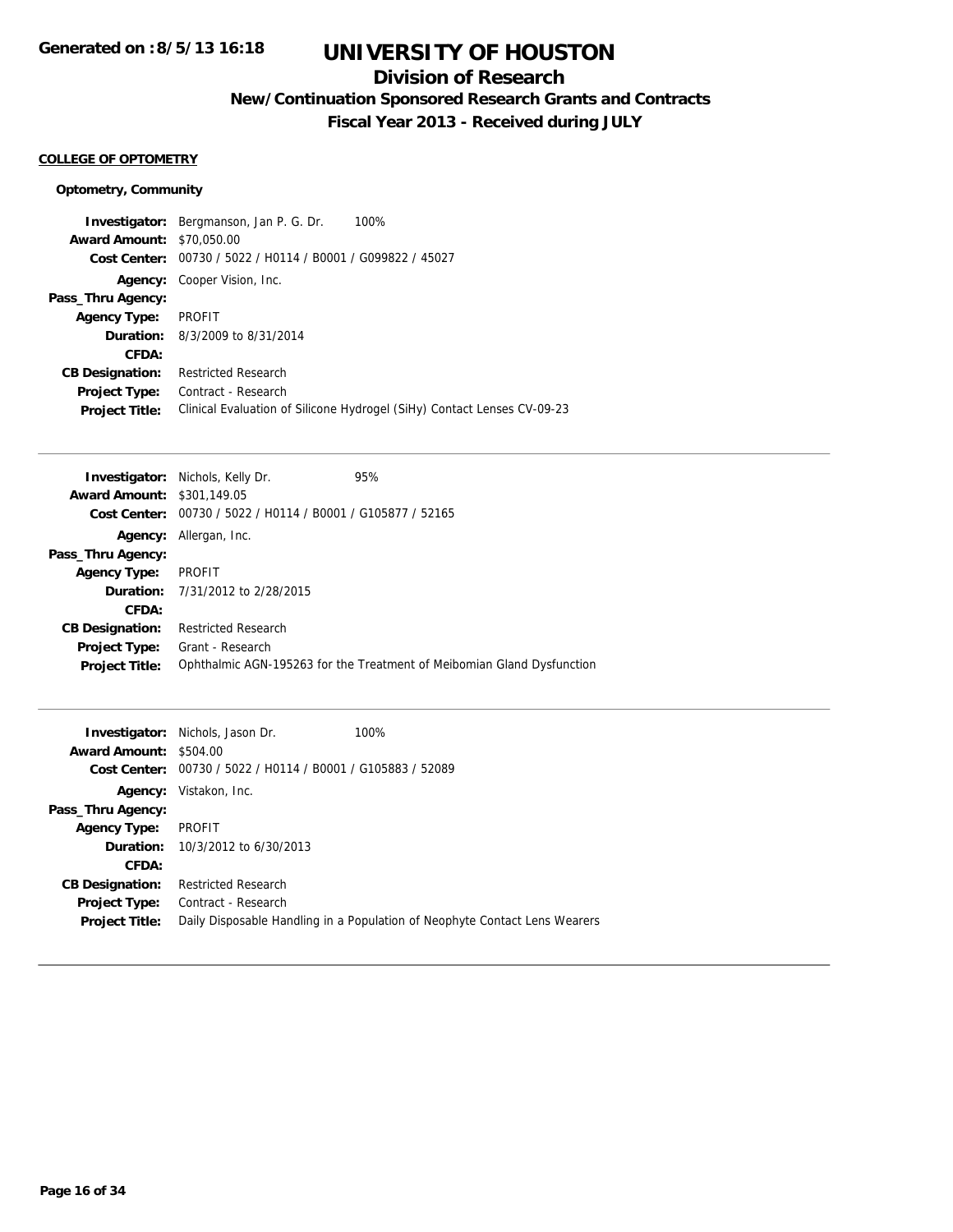## **Division of Research**

**New/Continuation Sponsored Research Grants and Contracts**

**Fiscal Year 2013 - Received during JULY**

### **COLLEGE OF OPTOMETRY**

#### **Optometry, Community**

**Investigator:** Holdeman, Nick Dr. 5% **Award Amount:** \$15,849.95 **Cost Center:** 00730 / 5022 / H0114 / B0001 / G105877 / 52165 **Agency:** Allergan, Inc. **Pass\_Thru Agency: Agency Type:** PROFIT **Duration:** 7/31/2012 to 2/28/2015 **CFDA: CB Designation:** Restricted Research **Project Type:** Grant - Research **Project Title:** Ophthalmic AGN-195263 for the Treatment of Meibomian Gland Dysfunction

#### **COLLEGE OF PHARMACY**

#### **Clinical Sciences and Administration**

|                                  | <b>Investigator:</b> Tam, Vincent Dr.                       | 100% |
|----------------------------------|-------------------------------------------------------------|------|
| <b>Award Amount: \$20,000.00</b> |                                                             |      |
|                                  | Cost Center: 00730 / 5021 / H0118 / B0001 / C105725 / 52944 |      |
|                                  | <b>Agency:</b> Texas Children's Hospital                    |      |
| Pass_Thru Agency:                |                                                             |      |
| Agency Type: NON PROFIT          |                                                             |      |
|                                  | <b>Duration:</b> $6/3/2013$ to $12/31/2013$                 |      |
| CFDA:                            |                                                             |      |
| <b>CB Designation:</b>           | <b>Restricted Research</b>                                  |      |
| Project Type:                    | Grant - Research                                            |      |
| <b>Project Title:</b>            | Development of a vasopressin assay in human serum           |      |

|                                 | <b>Investigator:</b> Coyle, Elizabeth Dr.                   | 100%                                                            |
|---------------------------------|-------------------------------------------------------------|-----------------------------------------------------------------|
| <b>Award Amount: \$3,000.00</b> |                                                             |                                                                 |
|                                 | Cost Center: 00730 / 5022 / H0118 / B0001 / C107069 / 53650 |                                                                 |
| <b>Agency: Target</b>           |                                                             |                                                                 |
| Pass_Thru Agency:               |                                                             |                                                                 |
| <b>Agency Type:</b>             | <b>PROFIT</b>                                               |                                                                 |
|                                 | <b>Duration:</b> 8/1/2013 to 5/31/2014                      |                                                                 |
| CFDA:                           |                                                             |                                                                 |
| <b>CB Designation:</b>          | <b>Restricted Research</b>                                  |                                                                 |
| <b>Project Type:</b>            | Grant - Research                                            |                                                                 |
| <b>Project Title:</b>           |                                                             | Continued Leadership and Professionalism Beyond Pharmacy School |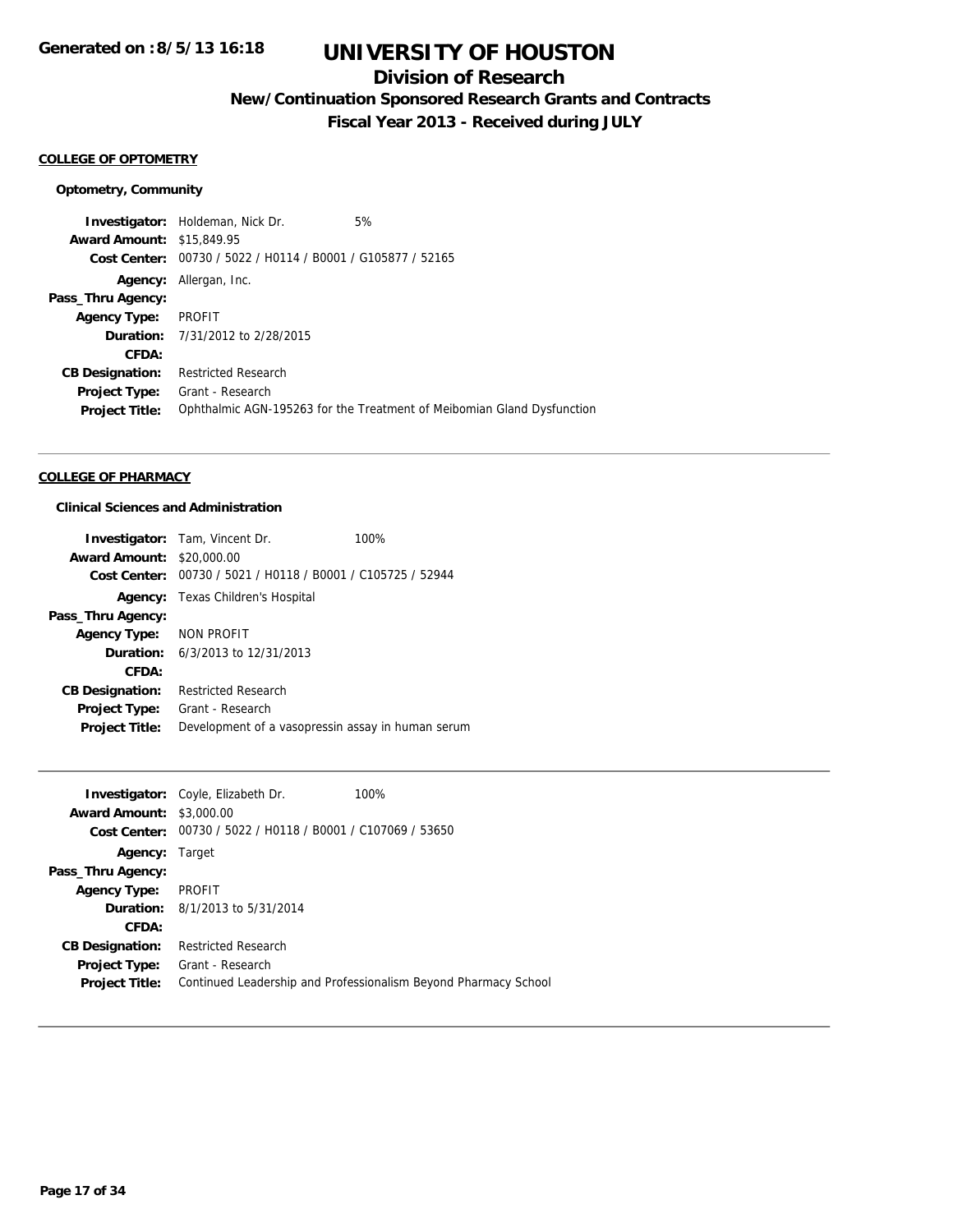## **Division of Research**

**New/Continuation Sponsored Research Grants and Contracts**

**Fiscal Year 2013 - Received during JULY**

#### **COLLEGE OF PHARMACY**

### **Heart and Kidney Institute**

|                                  | <b>Investigator:</b> Banday, Anees Ahmad Dr.<br>10%                                               |
|----------------------------------|---------------------------------------------------------------------------------------------------|
| <b>Award Amount: \$32,715.60</b> |                                                                                                   |
|                                  | Cost Center: 00730 / 5013 / H0117 / B0001 / G106060 / 53524                                       |
| Agency:                          | National Institute of Diabetes and Digestive and Kidney Diseases                                  |
| Pass_Thru Agency:                |                                                                                                   |
| <b>Agency Type:</b>              | FEDERAL                                                                                           |
|                                  | <b>Duration:</b> 7/1/2013 to 6/30/2017                                                            |
| CFDA:                            | Diabetes, Endocrinology and Metabolism Research<br>93.847                                         |
| <b>CB Designation:</b>           | <b>Restricted Research</b>                                                                        |
| Project Type:                    | Grant - Research                                                                                  |
| <b>Project Title:</b>            | Transcriptional regulation of renal dopamine D1 receptors in hypertension during oxidative stress |

|                                   | <b>Investigator:</b> Lokhandwala, Mustafa F. Dr. 40%                                              |  |
|-----------------------------------|---------------------------------------------------------------------------------------------------|--|
| <b>Award Amount: \$130,862.40</b> |                                                                                                   |  |
|                                   | Cost Center: 00730 / 5013 / H0117 / B0001 / G106060 / 53524                                       |  |
| Agency:                           | National Institute of Diabetes and Digestive and Kidney Diseases                                  |  |
| Pass_Thru Agency:                 |                                                                                                   |  |
| <b>Agency Type:</b>               | FEDERAL                                                                                           |  |
|                                   | <b>Duration:</b> 7/1/2013 to 6/30/2017                                                            |  |
| <b>CFDA:</b>                      | Diabetes, Endocrinology and Metabolism Research<br>93.847                                         |  |
| <b>CB Designation:</b>            | <b>Restricted Research</b>                                                                        |  |
| <b>Project Type:</b>              | Grant - Research                                                                                  |  |
| <b>Project Title:</b>             | Transcriptional regulation of renal dopamine D1 receptors in hypertension during oxidative stress |  |

### **Institute for Drug Education and Research**

|                                  | <b>Investigator:</b> Chow, Diana S. L. Dr.<br>50%                                                            |
|----------------------------------|--------------------------------------------------------------------------------------------------------------|
| <b>Award Amount: \$29,500.00</b> |                                                                                                              |
|                                  | Cost Center: $00730 / 5013 / 40117 / 80001 / 6106974 / 53502$                                                |
|                                  | Agency: Christopher and Dana Reeve Foundation                                                                |
|                                  | <b>Pass_Thru Agency:</b> U.S. Department of Defense                                                          |
| <b>Agency Type:</b>              | FEDERAL                                                                                                      |
|                                  | <b>Duration:</b> $6/1/2013$ to $5/31/2014$                                                                   |
| <b>CFDA:</b>                     | Clinical Research Related to Neurological Disorders<br>93.853                                                |
| <b>CB Designation:</b>           | <b>Restricted Research</b>                                                                                   |
| Project Type:                    | Grant - Research                                                                                             |
| <b>Project Title:</b>            | Pharmacokinetics and Pharmacodynamic Evaluations of Riluzole in 36 Acute Spinal Cord Injured (ASCI) Patients |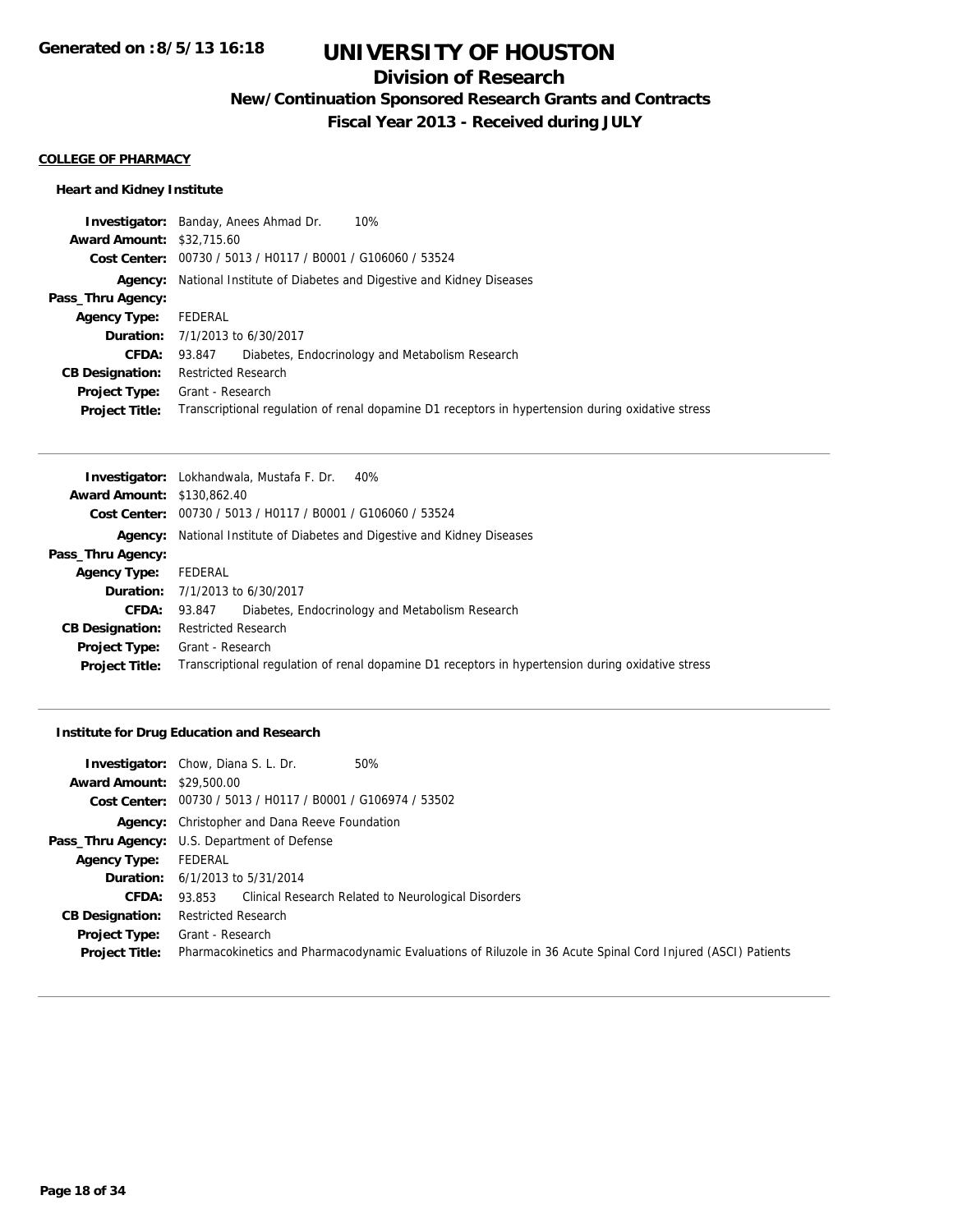## **Division of Research**

**New/Continuation Sponsored Research Grants and Contracts**

**Fiscal Year 2013 - Received during JULY**

#### **COLLEGE OF PHARMACY**

### **Pharmacological and Pharmaceutical Sciences**

|                                 | <b>Investigator:</b> Cuny, Gregory Dr.                | 100%                                              |
|---------------------------------|-------------------------------------------------------|---------------------------------------------------|
| <b>Award Amount: \$3,800.00</b> |                                                       |                                                   |
| Cost Center:                    | 00730 / 5013 / H0117 / B0001 / G105191 / 50789        |                                                   |
| Agency:                         | <b>Brandels University</b>                            |                                                   |
| Pass_Thru Agency:               | National Institute of Allergy and Infectious Diseases |                                                   |
| <b>Agency Type:</b>             | FFDFRAL                                               |                                                   |
| Duration:                       | 3/1/2012 to 5/31/2014                                 |                                                   |
| <b>CFDA:</b>                    | 93.855                                                | Allergy, Immunology, and Transplantation Research |
| <b>CB Designation:</b>          | <b>Restricted Research</b>                            |                                                   |
| <b>Project Type:</b>            | Grant - Research                                      |                                                   |
| <b>Project Title:</b>           | IMPDH-targeted antibiotics for select agents          |                                                   |

|                                  | <b>Investigator:</b> Chow, Diana S. L. Dr.<br>50%                                                            |
|----------------------------------|--------------------------------------------------------------------------------------------------------------|
| <b>Award Amount: \$29,500.00</b> |                                                                                                              |
|                                  | Cost Center: 00730 / 5013 / H0117 / B0001 / G106974 / 53502                                                  |
|                                  | <b>Agency:</b> Christopher and Dana Reeve Foundation                                                         |
|                                  | <b>Pass_Thru Agency:</b> U.S. Department of Defense                                                          |
| <b>Agency Type:</b>              | FEDERAL                                                                                                      |
|                                  | <b>Duration:</b> $6/1/2013$ to $5/31/2014$                                                                   |
| <b>CFDA:</b>                     | Clinical Research Related to Neurological Disorders<br>93.853                                                |
| <b>CB Designation:</b>           | <b>Restricted Research</b>                                                                                   |
| Project Type:                    | Grant - Research                                                                                             |
| <b>Project Title:</b>            | Pharmacokinetics and Pharmacodynamic Evaluations of Riluzole in 36 Acute Spinal Cord Injured (ASCI) Patients |
|                                  |                                                                                                              |

|                                  | 10%<br><b>Investigator:</b> Banday, Anees Ahmad Dr.                                               |
|----------------------------------|---------------------------------------------------------------------------------------------------|
| <b>Award Amount: \$32,715.60</b> |                                                                                                   |
|                                  | Cost Center: 00730 / 5013 / H0117 / B0001 / G106060 / 53524                                       |
|                                  | <b>Agency:</b> National Institute of Diabetes and Digestive and Kidney Diseases                   |
| Pass_Thru Agency:                |                                                                                                   |
| <b>Agency Type:</b>              | FEDERAL                                                                                           |
|                                  | <b>Duration:</b> 7/1/2013 to 6/30/2017                                                            |
| <b>CFDA:</b>                     | Diabetes, Endocrinology and Metabolism Research<br>93.847                                         |
| <b>CB Designation:</b>           | <b>Restricted Research</b>                                                                        |
| Project Type:                    | Grant - Research                                                                                  |
| <b>Project Title:</b>            | Transcriptional regulation of renal dopamine D1 receptors in hypertension during oxidative stress |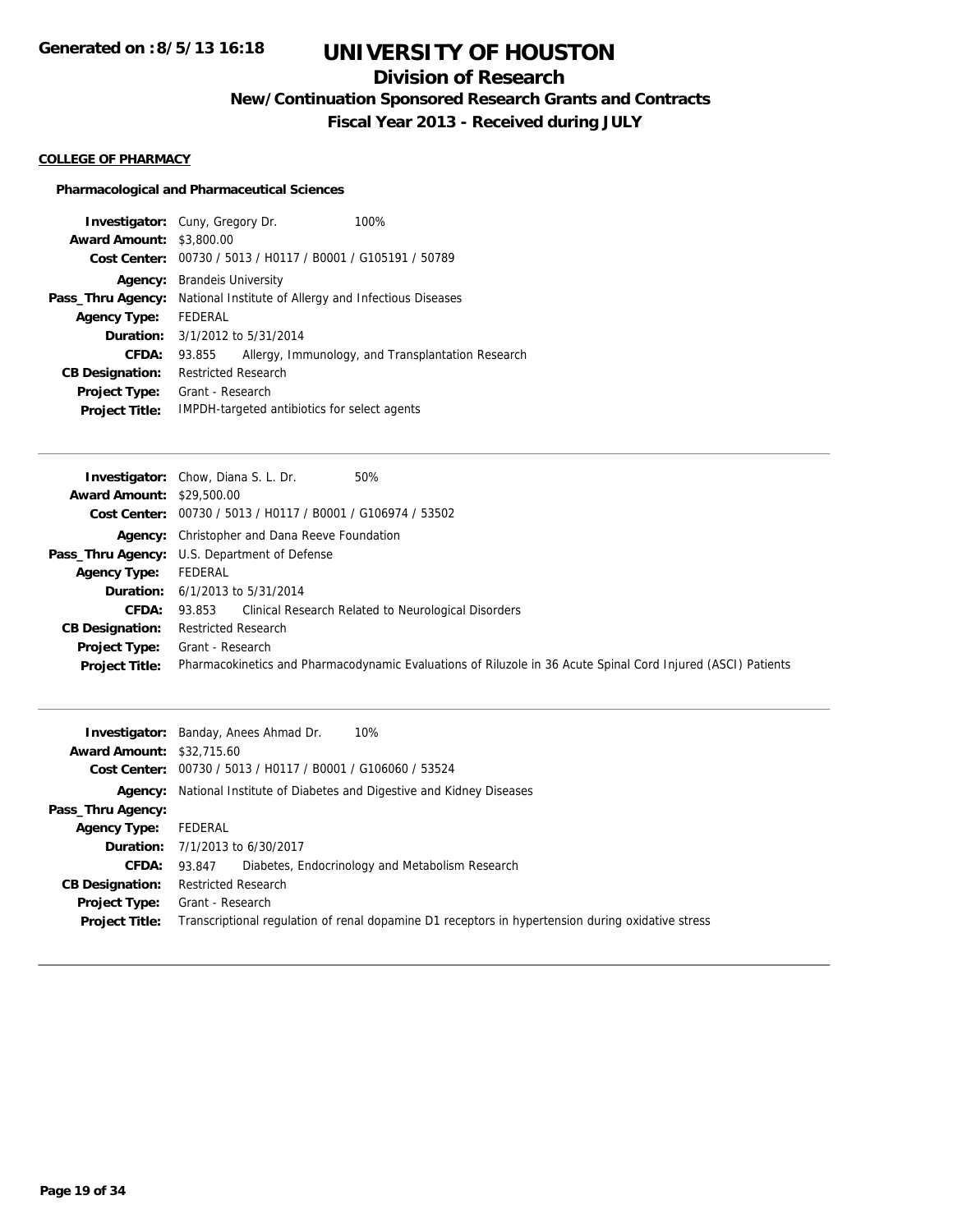## **Division of Research**

**New/Continuation Sponsored Research Grants and Contracts**

**Fiscal Year 2013 - Received during JULY**

#### **COLLEGE OF PHARMACY**

#### **Pharmacological and Pharmaceutical Sciences**

**Investigator:** Lokhandwala, Mustafa F. Dr. 40% **Award Amount:** \$130,862.40 **Cost Center:** 00730 / 5013 / H0117 / B0001 / G106060 / 53524 **Agency:** National Institute of Diabetes and Digestive and Kidney Diseases **Pass\_Thru Agency: Agency Type:** FEDERAL **Duration:** 7/1/2013 to 6/30/2017 **CFDA:** 93.847 Diabetes, Endocrinology and Metabolism Research **CB Designation:** Restricted Research **Project Type:** Grant - Research **Project Title:** Transcriptional regulation of renal dopamine D1 receptors in hypertension during oxidative stress

#### **COLLEGE OF TECHNOLOGY**

#### **Engineering Technology**

|                                  | <b>Investigator:</b> Moges, Mequanint Dr.      | 100% |
|----------------------------------|------------------------------------------------|------|
| <b>Award Amount: \$19,976.00</b> |                                                |      |
| Cost Center:                     | 00730 / 5022 / H0139 / B0100 / C106937 / 53321 |      |
|                                  | <b>Agency:</b> Intel Corp.                     |      |
| Pass_Thru Agency:                |                                                |      |
| <b>Agency Type:</b>              | <b>PROFIT</b>                                  |      |
|                                  | <b>Duration:</b> 6/3/2013 to 5/31/2014         |      |
| CFDA:                            |                                                |      |
| <b>CB Designation:</b>           | Non Restricted Research                        |      |
| <b>Project Type:</b>             | Contract - Research                            |      |
| <b>Project Title:</b>            | Building Intelligence for Intelligent Systems  |      |

#### **CULLEN COLLEGE OF ENGINEERING**

#### **Biomedical Engineering**

| National Institute of Diabetes and Digestive and Kidney Diseases<br>Agency:<br>Pass_Thru Agency:<br>FEDERAL<br><b>Agency Type:</b><br><b>Duration:</b> $7/1/2013$ to $4/30/2016$<br>CFDA:<br>Diabetes, Endocrinology and Metabolism Research<br>93.847<br><b>Restricted Research</b><br><b>CB Designation:</b><br>Grant - Research<br><b>Project Type:</b><br>Electromechanical Modeling Approach in Assessing Female SUI<br><b>Project Title:</b> | <b>Investigator:</b> Zhang, Yingchun Prof.<br><b>Award Amount: \$240.713.00</b><br>Cost Center: | 00730 / 5013 / H0071 / B0001 / G106384 / 53481 | 100% |
|----------------------------------------------------------------------------------------------------------------------------------------------------------------------------------------------------------------------------------------------------------------------------------------------------------------------------------------------------------------------------------------------------------------------------------------------------|-------------------------------------------------------------------------------------------------|------------------------------------------------|------|
|                                                                                                                                                                                                                                                                                                                                                                                                                                                    |                                                                                                 |                                                |      |
|                                                                                                                                                                                                                                                                                                                                                                                                                                                    |                                                                                                 |                                                |      |
|                                                                                                                                                                                                                                                                                                                                                                                                                                                    |                                                                                                 |                                                |      |
|                                                                                                                                                                                                                                                                                                                                                                                                                                                    |                                                                                                 |                                                |      |
|                                                                                                                                                                                                                                                                                                                                                                                                                                                    |                                                                                                 |                                                |      |
|                                                                                                                                                                                                                                                                                                                                                                                                                                                    |                                                                                                 |                                                |      |
|                                                                                                                                                                                                                                                                                                                                                                                                                                                    |                                                                                                 |                                                |      |
|                                                                                                                                                                                                                                                                                                                                                                                                                                                    |                                                                                                 |                                                |      |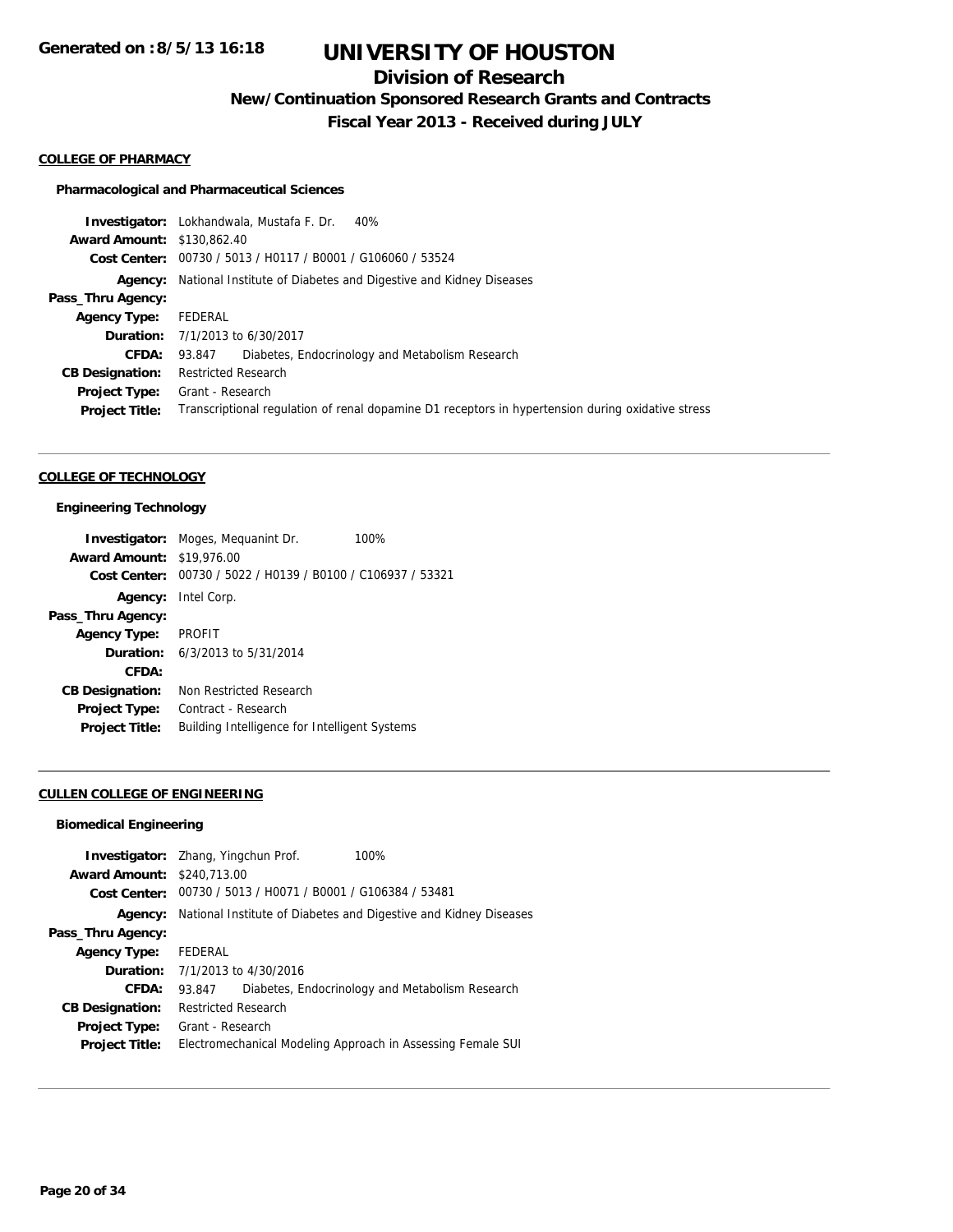### **Division of Research**

**New/Continuation Sponsored Research Grants and Contracts**

**Fiscal Year 2013 - Received during JULY**

### **CULLEN COLLEGE OF ENGINEERING**

#### **Biomedical Engineering**

**Investigator:** Akay, Metin Dr. 100% **Award Amount:** \$25,000.00 **Cost Center:** 00730 / 5013 / H0071 / B0001 / G105875 / 53642 **Agency:** National Science Foundation **Pass\_Thru Agency: Agency Type:** FEDERAL **Duration:** 8/1/2013 to 7/31/2014 **CFDA:** 47.041 Engineering Grants **CB Designation:** Non Restricted Research **Project Type:** Grant - Research **Project Title:** Advanced Study Institute on Global Healthcare Grand Challenges and Opportunities

#### **Center for Innovative Grouting Materials and Tech**

|                                 | <b>Investigator:</b> Vipulanandan, Cumaraswamy D100%        |
|---------------------------------|-------------------------------------------------------------|
| <b>Award Amount: \$1,000.00</b> |                                                             |
|                                 | Cost Center: 00730 / 5022 / H0069 / B0001 / C106967 / 53288 |
|                                 | <b>Agency:</b> Various Private Profit Agencies              |
| Pass_Thru Agency:               |                                                             |
| <b>Agency Type:</b>             | PROFIT                                                      |
|                                 | <b>Duration:</b> $1/1/2013$ to $12/31/2013$                 |
| CFDA:                           |                                                             |
| <b>CB Designation:</b>          | <b>Restricted Research</b>                                  |
| Project Type:                   | Special Research Agreement - Research                       |
| <b>Project Title:</b>           | Center for Innovative Grouting Materials and Technology     |

#### **Center for Integrated Bio and Nano Systems**

|                                 | <b>Investigator:</b> Litvinov, Dmitri Dr.                   | 50%                                                                                             |
|---------------------------------|-------------------------------------------------------------|-------------------------------------------------------------------------------------------------|
| <b>Award Amount: \$3,997.50</b> |                                                             |                                                                                                 |
|                                 | Cost Center: 00730 / 5013 / H0070 / B0001 / G106719 / 53404 |                                                                                                 |
|                                 | <b>Agency:</b> National Science Foundation                  |                                                                                                 |
| Pass_Thru Agency:               |                                                             |                                                                                                 |
| <b>Agency Type:</b>             | FEDERAL                                                     |                                                                                                 |
|                                 | <b>Duration:</b> 5/24/2013 to 8/31/2014                     |                                                                                                 |
| <b>CFDA:</b>                    | <b>Engineering Grants</b><br>47.041                         |                                                                                                 |
| <b>CB Designation:</b>          | <b>Restricted Research</b>                                  |                                                                                                 |
| <b>Project Type:</b>            | Grant - Research                                            |                                                                                                 |
| <b>Project Title:</b>           |                                                             | REU Supplement: GOALI: Fabrication and Device Physics of Bit-Patterned Magnetic Recording Media |
|                                 |                                                             |                                                                                                 |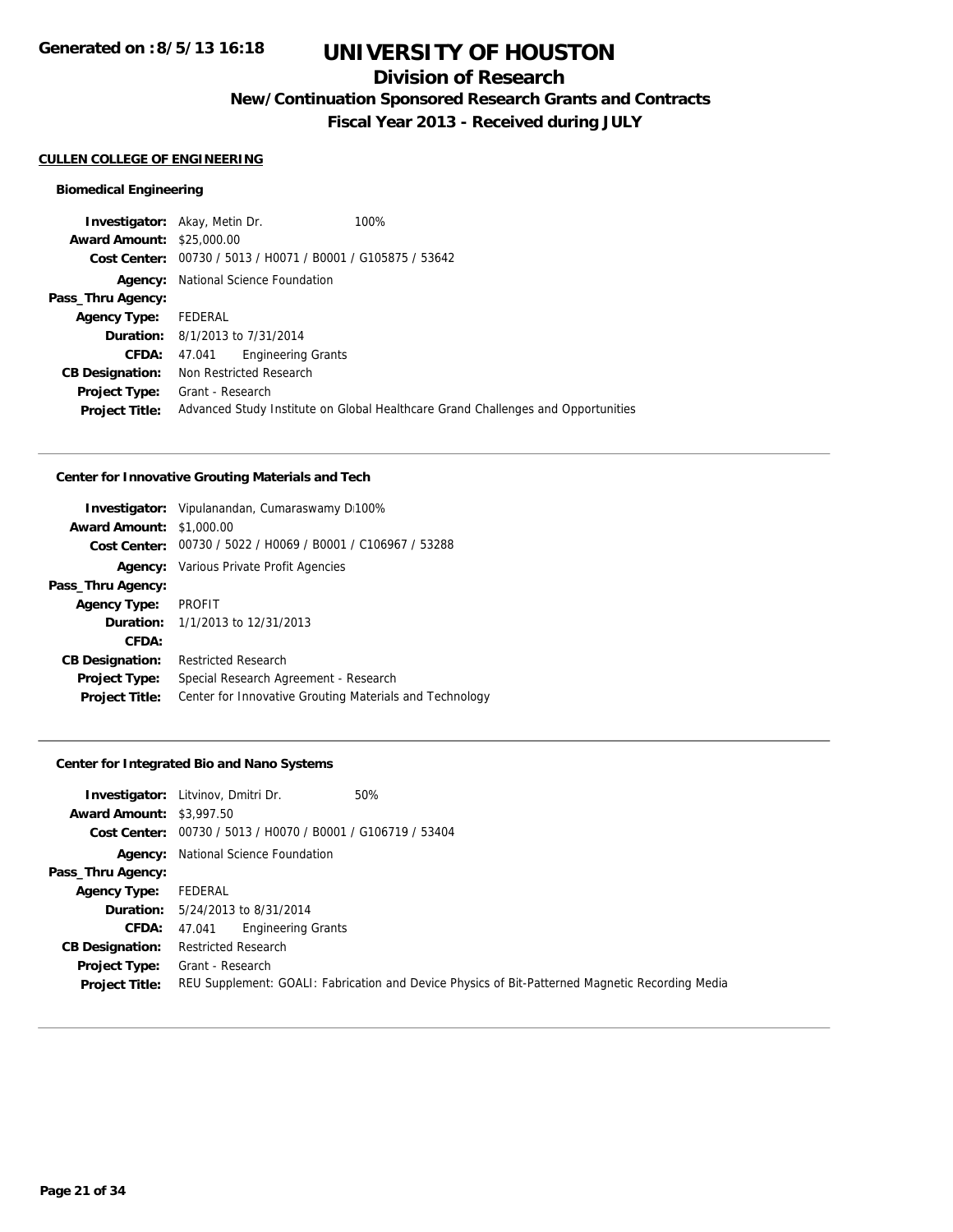## **Division of Research**

**New/Continuation Sponsored Research Grants and Contracts**

**Fiscal Year 2013 - Received during JULY**

### **CULLEN COLLEGE OF ENGINEERING**

#### **Center for Integrated Bio and Nano Systems**

**Investigator:** Litvinov, Dmitri Dr. 25% **Award Amount:** \$2,498.75 **Cost Center:** 00730 / 5013 / H0070 / B0001 / G098595 / 44709 **Agency:** National Science Foundation **Pass\_Thru Agency: Agency Type:** FEDERAL **Duration:** 9/1/2009 to 8/31/2014 **CFDA:** 47.041 Engineering Grants **CB Designation:** Restricted Research **Project Type:** Grant - Research **Project Title:** GOALI: Fabrication and Device Physics of Bit-Patterned Magnetic Recording Mediua

|                                 | <b>Investigator:</b> Bao, Jiming Dr.<br>50%                                                                           |
|---------------------------------|-----------------------------------------------------------------------------------------------------------------------|
| <b>Award Amount: \$4,000.00</b> |                                                                                                                       |
|                                 | <b>Cost Center:</b> $00730 / 5013 / 40070 / 80001 / 6106934 / 53317$                                                  |
|                                 | <b>Agency:</b> National Science Foundation                                                                            |
| Pass_Thru Agency:               |                                                                                                                       |
| <b>Agency Type:</b>             | FEDERAL                                                                                                               |
|                                 | <b>Duration:</b> 6/1/2013 to 5/31/2017                                                                                |
| <b>CFDA:</b>                    | <b>Engineering Grants</b><br>47.041                                                                                   |
| <b>CB Designation:</b>          | <b>Restricted Research</b>                                                                                            |
| <b>Project Type:</b>            | Grant - Research                                                                                                      |
| <b>Project Title:</b>           | REU Supplement: CAREER: Doped Graphene: a Transformative Paradigm for Plasmonics and Two-Dimensional<br>Nanophotonics |

#### **Chemical Engineering**

|                                   | <b>Investigator:</b> Krishnamoorti, Ramanan Dr.<br>100%            |
|-----------------------------------|--------------------------------------------------------------------|
| <b>Award Amount: \$150,000.00</b> |                                                                    |
|                                   | Cost Center: 00730 / 5022 / H0067 / B0001 / G102422 / 47774        |
|                                   | <b>Agency:</b> Shell International Exploration and Production Inc. |
| Pass_Thru Agency:                 |                                                                    |
| <b>Agency Type:</b>               | PROFIT                                                             |
|                                   | <b>Duration:</b> $12/1/2010$ to $6/30/2014$                        |
| CFDA:                             |                                                                    |
| <b>CB Designation:</b>            | <b>Restricted Research</b>                                         |
| Project Type:                     | Grant - Research                                                   |
| <b>Project Title:</b>             | Nanomaterials for Enhanced Oil Recovery                            |
|                                   |                                                                    |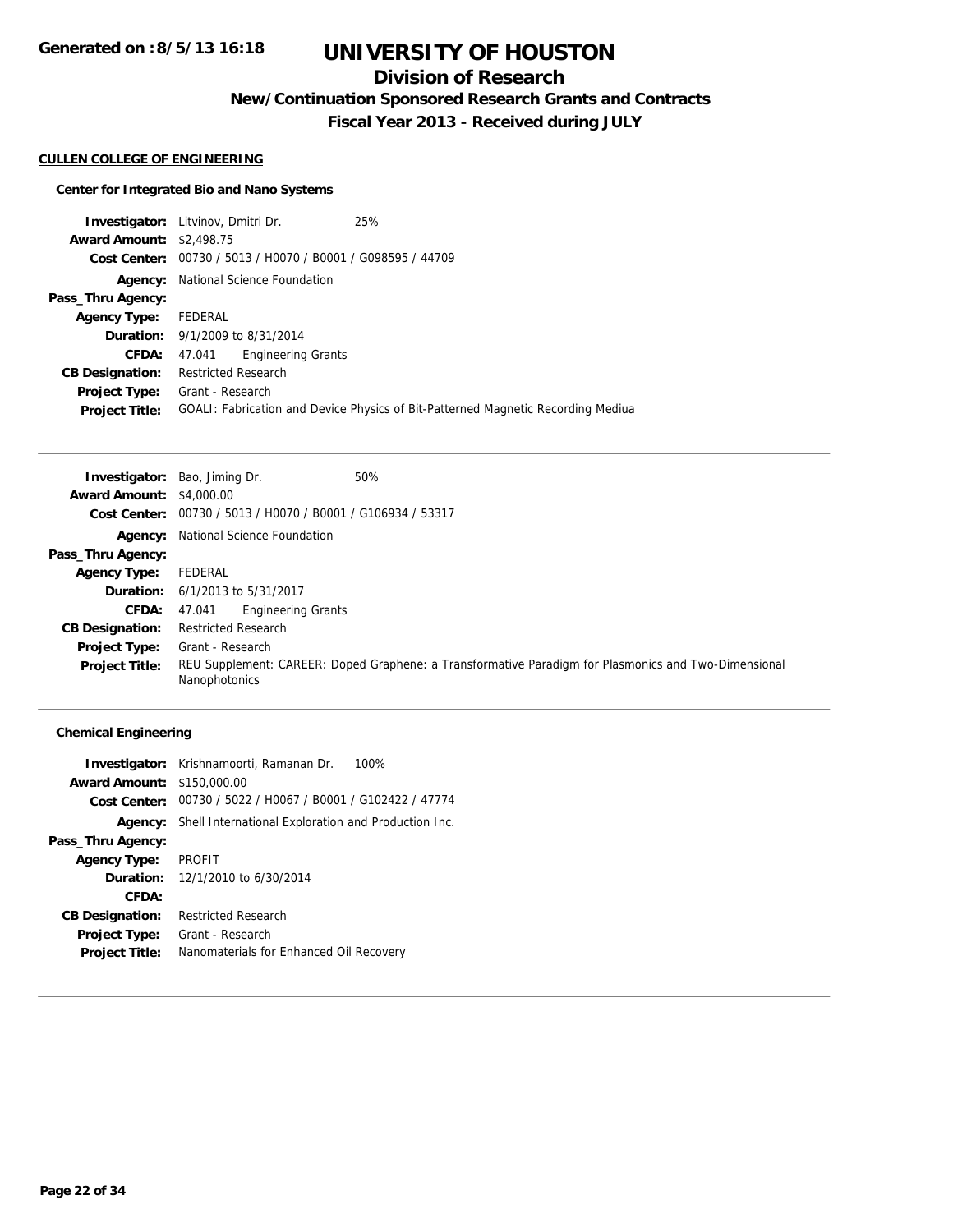## **Division of Research**

**New/Continuation Sponsored Research Grants and Contracts**

**Fiscal Year 2013 - Received during JULY**

#### **CULLEN COLLEGE OF ENGINEERING**

### **Chemical Engineering**

|                                   | 100%<br><b>Investigator:</b> Nikolaou, Michael Dr.                                                                                                                                     |
|-----------------------------------|----------------------------------------------------------------------------------------------------------------------------------------------------------------------------------------|
| <b>Award Amount: \$229,182.00</b> |                                                                                                                                                                                        |
|                                   | Cost Center: 00730 / 5043 / H0067 / B0001 / G105094 / 53450                                                                                                                            |
|                                   | <b>Agency:</b> CSI Technologies, LLC                                                                                                                                                   |
|                                   | <b>Pass_Thru Agency:</b> U.S. Department of Energy                                                                                                                                     |
| <b>Agency Type:</b>               | FEDERAL                                                                                                                                                                                |
|                                   | <b>Duration:</b> 5/29/2013 to 5/28/2015                                                                                                                                                |
| CFDA:                             | <b>Fossil Energy Research and Development</b><br>81.089                                                                                                                                |
| <b>CB Designation:</b>            | <b>Restricted Research</b>                                                                                                                                                             |
| <b>Project Type:</b>              | Contract - Research                                                                                                                                                                    |
| <b>Project Title:</b>             | Positive Annular Seal to Isolate Fresh Water Aquifers and Wellhead from Shale Hydrocarbon Contamination:<br>Prevention of Fluid Migration and Remediation of Sustained Casing Pressure |

|                                   | <b>Investigator:</b> Varadarajan, Navin Dr.<br>95%                             |
|-----------------------------------|--------------------------------------------------------------------------------|
| <b>Award Amount: \$423,801.65</b> |                                                                                |
|                                   | Cost Center: 00730 / 5013 / H0067 / B0001 / G104904 / 51804                    |
| Agency:                           | National Cancer Institute                                                      |
| Pass_Thru Agency:                 |                                                                                |
| <b>Agency Type:</b>               | FEDERAL                                                                        |
|                                   | <b>Duration:</b> $9/19/2012$ to $6/30/2016$                                    |
| CFDA:                             | 93.310 Trans-NIH Research Support                                              |
| <b>CB Designation:</b>            | <b>Restricted Research</b>                                                     |
| <b>Project Type:</b>              | Grant - Research                                                               |
| <b>Project Title:</b>             | Quantitative single-cell biomarkers of T-cells to optimize tumor immunotherapy |
|                                   |                                                                                |

|                                   | <b>Investigator:</b> Robertson, Megan Prof.    | 50%                                                            |
|-----------------------------------|------------------------------------------------|----------------------------------------------------------------|
| <b>Award Amount: \$149,994.50</b> |                                                |                                                                |
| Cost Center:                      | 00730 / 5013 / H0067 / B0001 / G106565 / 53527 |                                                                |
| Agency:                           | National Science Foundation                    |                                                                |
| Pass_Thru Agency:                 |                                                |                                                                |
| <b>Agency Type:</b>               | FEDERAL                                        |                                                                |
|                                   | <b>Duration:</b> 7/15/2013 to 6/30/2016        |                                                                |
| CFDA:                             | <b>Engineering Grants</b><br>47.041            |                                                                |
| <b>CB Designation:</b>            | <b>Restricted Research</b>                     |                                                                |
| <b>Project Type:</b>              | Grant - Research                               |                                                                |
| <b>Project Title:</b>             |                                                | Advanced Interpenetrating Networks for Structural Applications |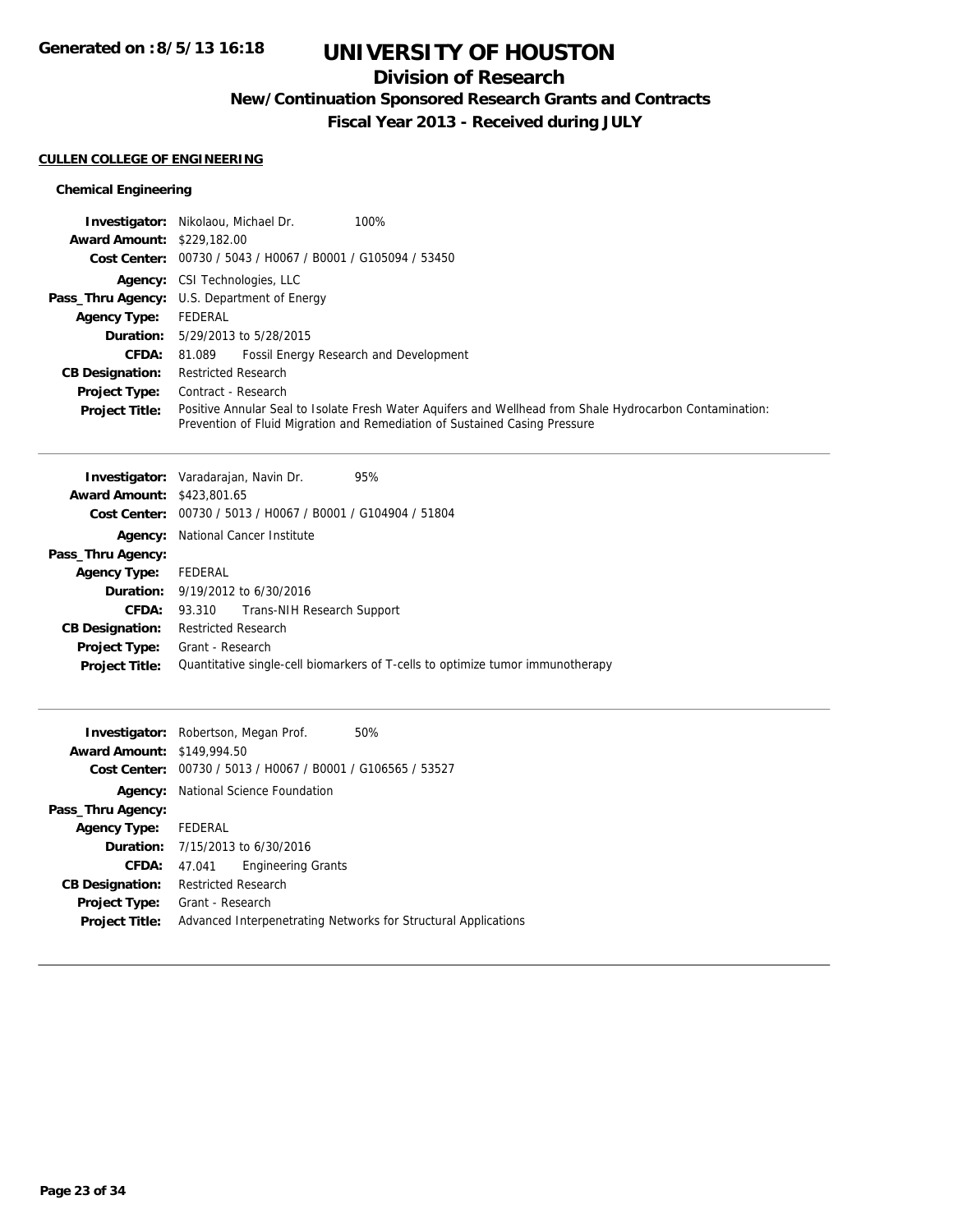## **Division of Research**

**New/Continuation Sponsored Research Grants and Contracts**

**Fiscal Year 2013 - Received during JULY**

### **CULLEN COLLEGE OF ENGINEERING**

### **Chemical Engineering**

| <b>Investigator:</b> Balakotaiah, Vemuri Dr. |                            |                                                             | 100%                                                                                 |
|----------------------------------------------|----------------------------|-------------------------------------------------------------|--------------------------------------------------------------------------------------|
| <b>Award Amount: \$100,000.00</b>            |                            |                                                             |                                                                                      |
|                                              |                            | Cost Center: 00730 / 5013 / H0067 / B0001 / G101473 / 46776 |                                                                                      |
|                                              |                            |                                                             | Agency: NASA - National Aeronautics and Space Administration - Glenn Research Center |
| Pass_Thru Agency:                            |                            |                                                             |                                                                                      |
| Agency Type:                                 | FEDERAL                    |                                                             |                                                                                      |
|                                              |                            | <b>Duration:</b> 4/12/2010 to 10/11/2013                    |                                                                                      |
| CFDA:                                        | 43.001                     | Aerospace Education Services Program                        |                                                                                      |
| <b>CB Designation:</b>                       | <b>Restricted Research</b> |                                                             |                                                                                      |
| <b>Project Type:</b>                         | Grant - Research           |                                                             |                                                                                      |
| <b>Project Title:</b>                        |                            | Packed Bed Reactor Experiment                               |                                                                                      |
|                                              |                            |                                                             |                                                                                      |

|                                   | 100%<br><b>Investigator:</b> Rimer, Jeffrey Dr.                                                      |
|-----------------------------------|------------------------------------------------------------------------------------------------------|
| <b>Award Amount: \$100,000.00</b> |                                                                                                      |
|                                   | Cost Center: 00730 / 5013 / H0067 / B0001 / G104584 / 51554                                          |
|                                   | <b>Agency:</b> National Science Foundation                                                           |
| Pass_Thru Agency:                 |                                                                                                      |
| <b>Agency Type:</b>               | FEDERAL                                                                                              |
|                                   | <b>Duration:</b> 9/1/2012 to 8/31/2015                                                               |
| <b>CFDA:</b>                      | Mathematical and Physical Sciences<br>47.049                                                         |
| <b>CB Designation:</b>            | <b>Restricted Research</b>                                                                           |
| <b>Project Type:</b>              | Grant - Research                                                                                     |
| <b>Project Title:</b>             | Collaborative Research: Design of Peptide Crystal Growth Modifiers Using Experiments and Simulations |

| <b>Investigator:</b> Nikolaou, Michael Dr.<br>100%      |  |
|---------------------------------------------------------|--|
| <b>Award Amount: \$220,002.68</b>                       |  |
| 00730 / 5043 / H0067 / B0001 / G103962 / 53377          |  |
| <b>Agency:</b> CSI Technologies, LLC                    |  |
| U.S. Department of Energy                               |  |
| FEDERAL                                                 |  |
| <b>Duration:</b> 6/22/2012 to 6/21/2014                 |  |
| <b>Fossil Energy Research and Development</b><br>81.089 |  |
| <b>Restricted Research</b>                              |  |
| Contract - Research                                     |  |
| Deepwater Reverse-Circulation Primary Cementing         |  |
| Cost Center:                                            |  |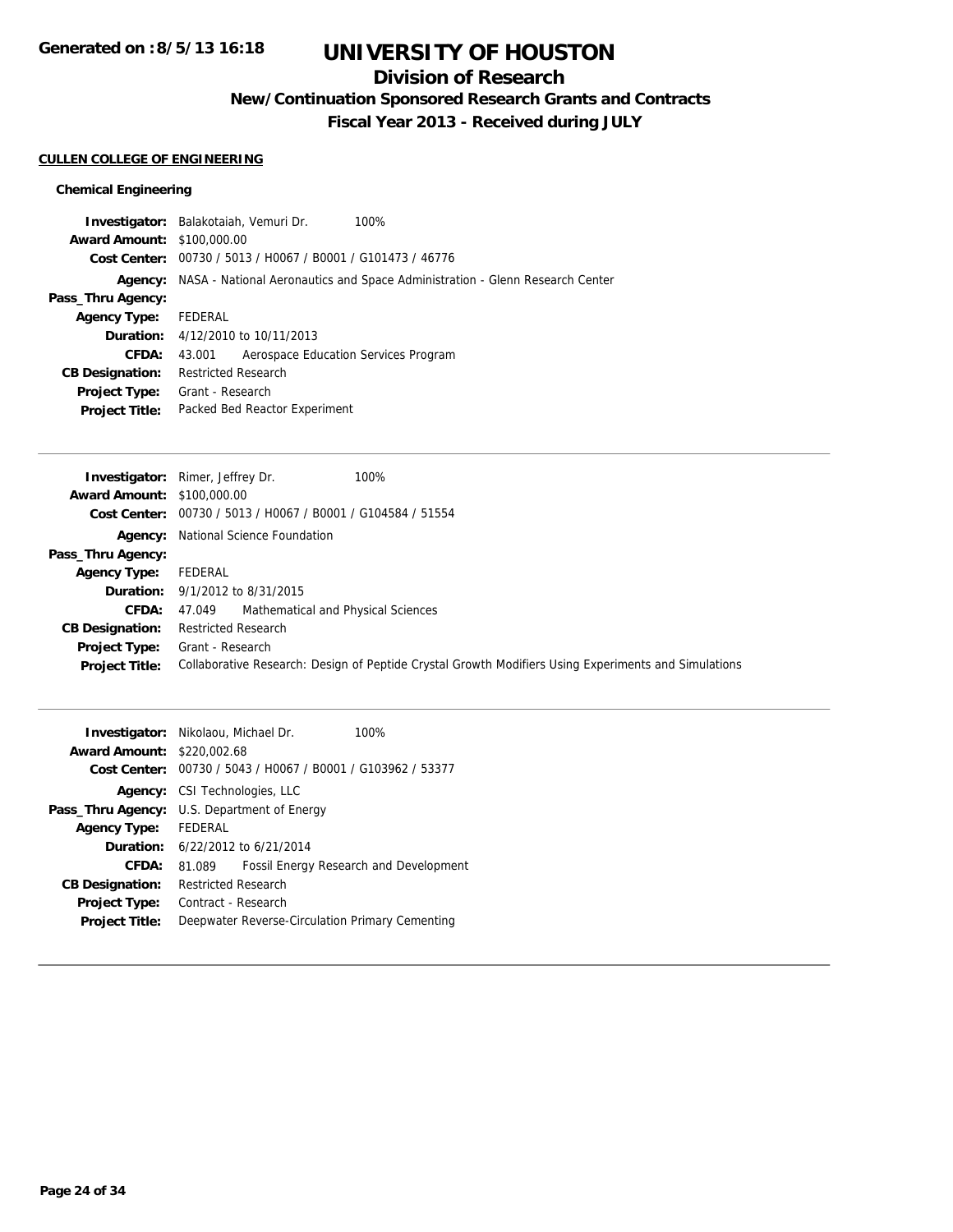## **Division of Research**

**New/Continuation Sponsored Research Grants and Contracts**

**Fiscal Year 2013 - Received during JULY**

#### **CULLEN COLLEGE OF ENGINEERING**

#### **Chemical Engineering**

**Investigator:** Donnelly, Vincent Dr. 50% **Award Amount:** \$67,762.50 **Cost Center:** 00730 / 5022 / H0067 / B0001 / G104466 / 50389 **Agency:** Tokyo Electron America **Pass\_Thru Agency: Agency Type:** PROFIT **Duration:** 1/1/2010 to 12/31/2013 **CFDA: CB Designation:** Restricted Research **Project Type:** Contract - Research **Project Title:** Diagnostics of an RLSA Plasma Source

|                                  | <b>Investigator:</b> Varadarajan, Navin Dr.<br>100%          |
|----------------------------------|--------------------------------------------------------------|
| <b>Award Amount: \$31,833,00</b> |                                                              |
|                                  | Cost Center: 00730 / 5018 / H0067 / B0001 / G103810 / 53089  |
| Agency:                          | University of Texas MD Anderson Cancer Center                |
| Pass_Thru Agency:                | Cancer Prevention and Research Institute of Texas            |
| <b>Agency Type:</b>              | <b>STATE</b>                                                 |
|                                  | <b>Duration:</b> 12/1/2011 to 11/30/2013                     |
| CFDA:                            |                                                              |
| <b>CB Designation:</b>           | <b>Restricted Research</b>                                   |
| <b>Project Type:</b>             | Grant - Research                                             |
| <b>Project Title:</b>            | T-Cell Therapy After Hematopoietic Stem Cell Transplantation |
|                                  |                                                              |

|                                  | <b>Investigator:</b> Economou, Demetre J. Dr.               | 50% |
|----------------------------------|-------------------------------------------------------------|-----|
| <b>Award Amount: \$67,762.50</b> |                                                             |     |
|                                  | Cost Center: 00730 / 5022 / H0067 / B0001 / G104466 / 50389 |     |
|                                  | <b>Agency:</b> Tokyo Electron America                       |     |
| Pass_Thru Agency:                |                                                             |     |
| <b>Agency Type:</b>              | <b>PROFIT</b>                                               |     |
|                                  | <b>Duration:</b> $1/1/2010$ to $12/31/2013$                 |     |
| CFDA:                            |                                                             |     |
| <b>CB Designation:</b>           | <b>Restricted Research</b>                                  |     |
| <b>Project Type:</b>             | Contract - Research                                         |     |
| <b>Project Title:</b>            | Diagnostics of an RLSA Plasma Source                        |     |
|                                  |                                                             |     |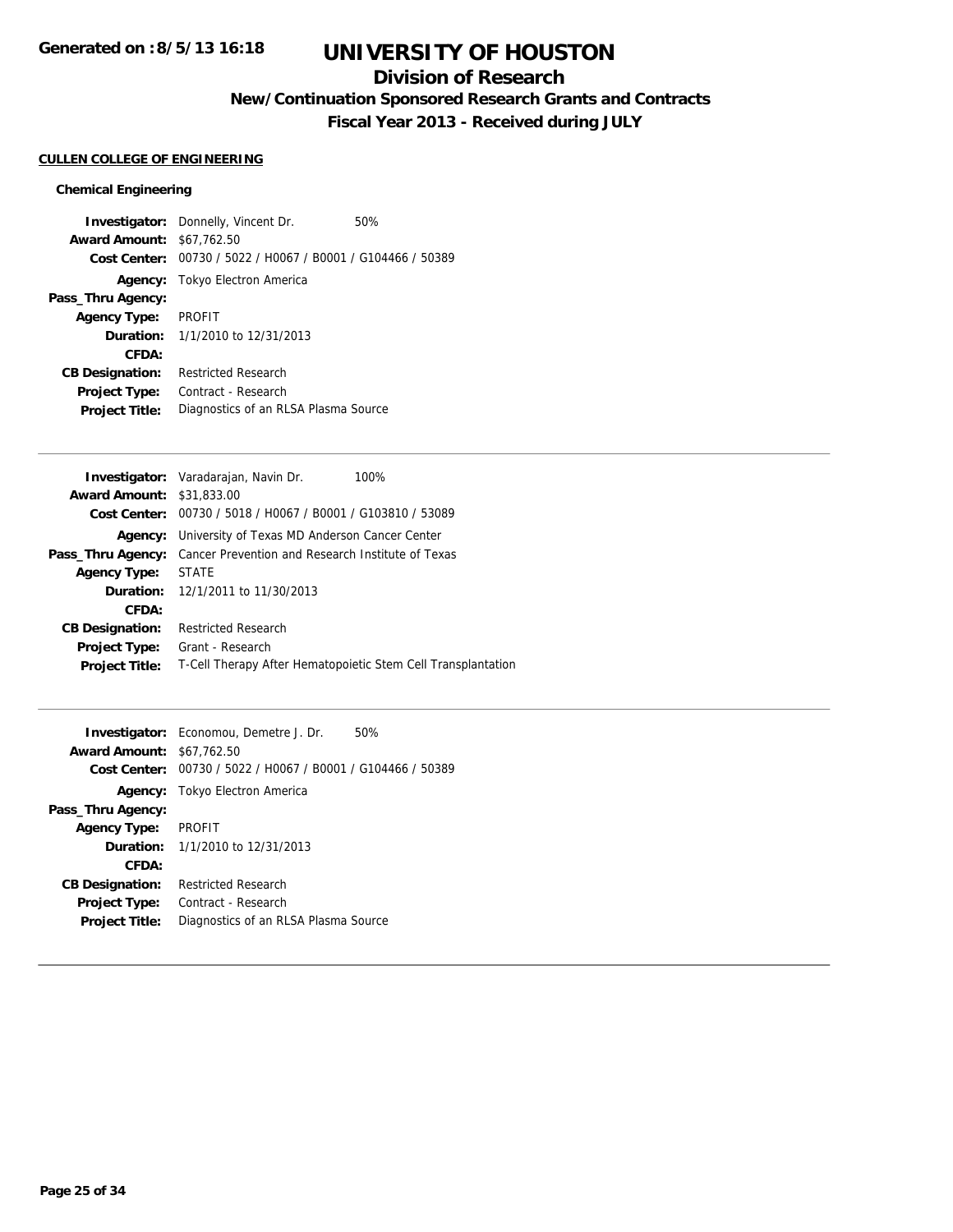## **Division of Research**

**New/Continuation Sponsored Research Grants and Contracts**

**Fiscal Year 2013 - Received during JULY**

#### **CULLEN COLLEGE OF ENGINEERING**

### **Civil Engineering**

| <b>Investigator:</b> Rodrigues, Debora Dr.<br>100%                |  |
|-------------------------------------------------------------------|--|
| <b>Award Amount: \$6,000.00</b>                                   |  |
| Cost Center: 00730 / 5013 / H0068 / B0001 / G106847 / 53457       |  |
| National Science Foundation                                       |  |
|                                                                   |  |
| FEDERAL                                                           |  |
| <b>Duration:</b> 6/28/2013 to 12/31/2016                          |  |
| <b>Engineering Grants</b><br>47.041                               |  |
| <b>Restricted Research</b>                                        |  |
| Grant - Research                                                  |  |
| REU Supplement: CAREER Toxicology of graphene-based nanomaterials |  |
|                                                                   |  |

| <b>Investigator:</b> Dawood, Mina Dr. |                            |                                                             | 50%                                                            |
|---------------------------------------|----------------------------|-------------------------------------------------------------|----------------------------------------------------------------|
| <b>Award Amount: \$149,994.50</b>     |                            |                                                             |                                                                |
|                                       |                            | Cost Center: 00730 / 5013 / H0067 / B0001 / G106565 / 53527 |                                                                |
|                                       |                            | <b>Agency:</b> National Science Foundation                  |                                                                |
| Pass_Thru Agency:                     |                            |                                                             |                                                                |
| <b>Agency Type:</b>                   | FEDERAL                    |                                                             |                                                                |
|                                       |                            | <b>Duration:</b> 7/15/2013 to 6/30/2016                     |                                                                |
| CFDA:                                 | 47.041                     | <b>Engineering Grants</b>                                   |                                                                |
| <b>CB Designation:</b>                | <b>Restricted Research</b> |                                                             |                                                                |
| <b>Project Type:</b>                  | Grant - Research           |                                                             |                                                                |
| <b>Project Title:</b>                 |                            |                                                             | Advanced Interpenetrating Networks for Structural Applications |

### **Electrical & Computer Engineering**

| <b>Award Amount: \$4,000.00</b> | <b>Investigator:</b> Bao, Jiming Dr.                        | 50%                                                                                                  |
|---------------------------------|-------------------------------------------------------------|------------------------------------------------------------------------------------------------------|
|                                 | Cost Center: 00730 / 5013 / H0070 / B0001 / G106934 / 53317 |                                                                                                      |
|                                 | <b>Agency:</b> National Science Foundation                  |                                                                                                      |
| Pass_Thru Agency:               |                                                             |                                                                                                      |
| <b>Agency Type:</b>             | FEDERAL                                                     |                                                                                                      |
|                                 | <b>Duration:</b> 6/1/2013 to 5/31/2017                      |                                                                                                      |
| <b>CFDA:</b>                    | <b>Engineering Grants</b><br>47.041                         |                                                                                                      |
| <b>CB Designation:</b>          | <b>Restricted Research</b>                                  |                                                                                                      |
| <b>Project Type:</b>            | Grant - Research                                            |                                                                                                      |
| <b>Project Title:</b>           | Nanophotonics                                               | REU Supplement: CAREER: Doped Graphene: a Transformative Paradigm for Plasmonics and Two-Dimensional |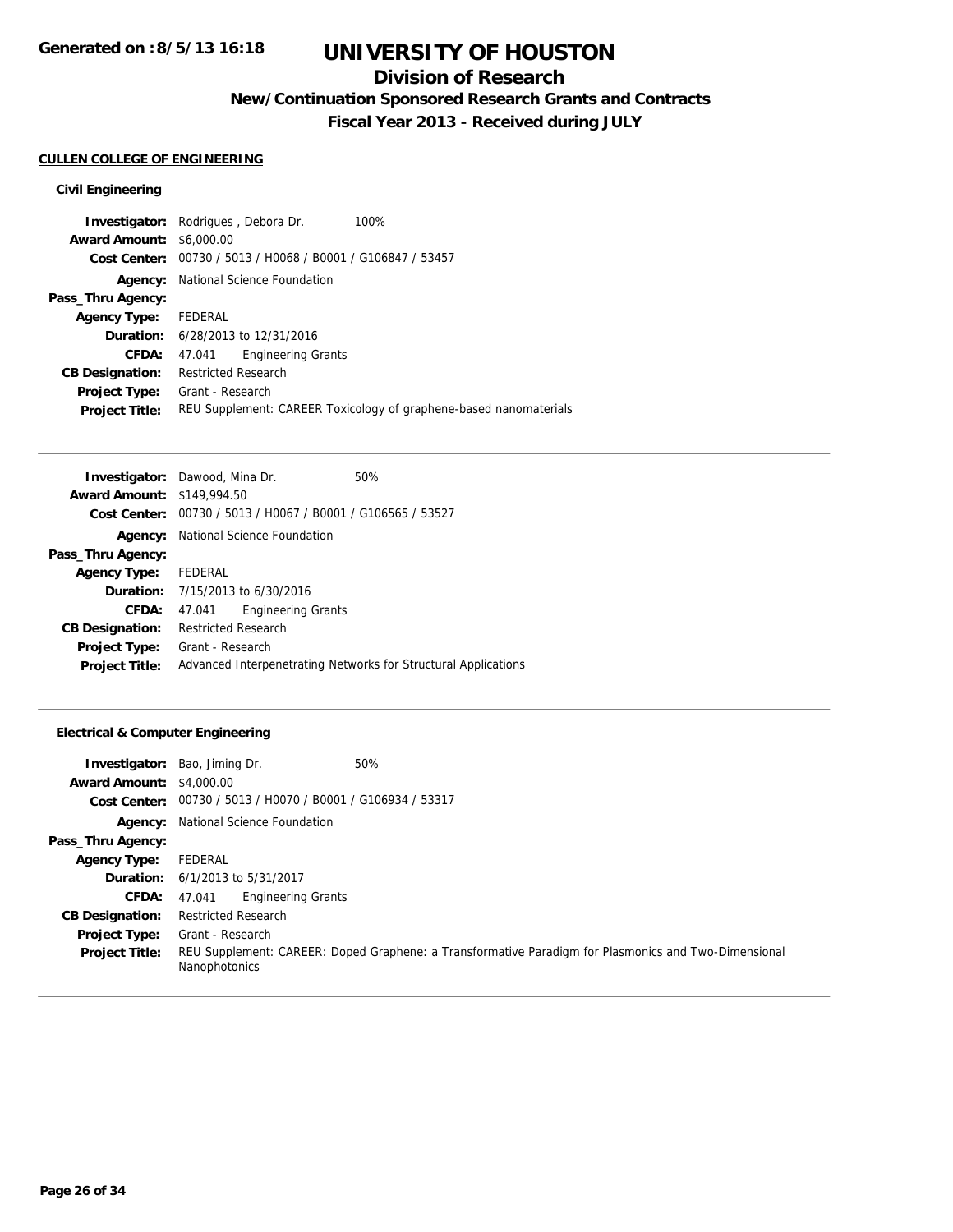## **Division of Research**

**New/Continuation Sponsored Research Grants and Contracts**

**Fiscal Year 2013 - Received during JULY**

### **CULLEN COLLEGE OF ENGINEERING**

### **Electrical & Computer Engineering**

|                        | <b>Investigator:</b> Contreras-Vidal, Jose Dr.<br>100%        |  |
|------------------------|---------------------------------------------------------------|--|
| <b>Award Amount:</b>   | \$285,267.00                                                  |  |
| Cost Center:           | 00730 / 5013 / H0070 / B0001 / G105004 / 50465                |  |
| Agency:                | National Institute of Neurological Disorders and Stroke       |  |
| Pass_Thru Agency:      |                                                               |  |
| <b>Agency Type:</b>    | FEDERAL                                                       |  |
| Duration:              | 11/1/2011 to 6/30/2014                                        |  |
| CFDA:                  | Clinical Research Related to Neurological Disorders<br>93.853 |  |
| <b>CB Designation:</b> | <b>Restricted Research</b>                                    |  |
| <b>Project Type:</b>   | Grant - Research                                              |  |
| <b>Project Title:</b>  | Noninvasive Neural Decoding of Walking                        |  |

|                                 | <b>Investigator:</b> Litvinov, Dmitri Dr.<br>50%                                                |
|---------------------------------|-------------------------------------------------------------------------------------------------|
| <b>Award Amount: \$3,997.50</b> |                                                                                                 |
|                                 | Cost Center: 00730 / 5013 / H0070 / B0001 / G106719 / 53404                                     |
|                                 | <b>Agency:</b> National Science Foundation                                                      |
| Pass_Thru Agency:               |                                                                                                 |
| <b>Agency Type:</b>             | FEDERAL                                                                                         |
|                                 | <b>Duration:</b> 5/24/2013 to 8/31/2014                                                         |
| <b>CFDA:</b>                    | Engineering Grants<br>47.041                                                                    |
| <b>CB Designation:</b>          | <b>Restricted Research</b>                                                                      |
| <b>Project Type:</b>            | Grant - Research                                                                                |
| <b>Project Title:</b>           | REU Supplement: GOALI: Fabrication and Device Physics of Bit-Patterned Magnetic Recording Media |
|                                 |                                                                                                 |

|                                  | 5%<br><b>Investigator:</b> Roysam, Badrinath Dr.                               |  |  |
|----------------------------------|--------------------------------------------------------------------------------|--|--|
| <b>Award Amount: \$22,305.35</b> |                                                                                |  |  |
|                                  | Cost Center: 00730 / 5013 / H0067 / B0001 / G104904 / 51804                    |  |  |
| Agency:                          | National Cancer Institute                                                      |  |  |
| Pass_Thru Agency:                |                                                                                |  |  |
| <b>Agency Type:</b>              | FEDERAL                                                                        |  |  |
|                                  | <b>Duration:</b> 9/19/2012 to 6/30/2016                                        |  |  |
| CFDA:                            | Trans-NIH Research Support<br>93.310                                           |  |  |
| <b>CB Designation:</b>           | <b>Restricted Research</b>                                                     |  |  |
| <b>Project Type:</b>             | Grant - Research                                                               |  |  |
| <b>Project Title:</b>            | Quantitative single-cell biomarkers of T-cells to optimize tumor immunotherapy |  |  |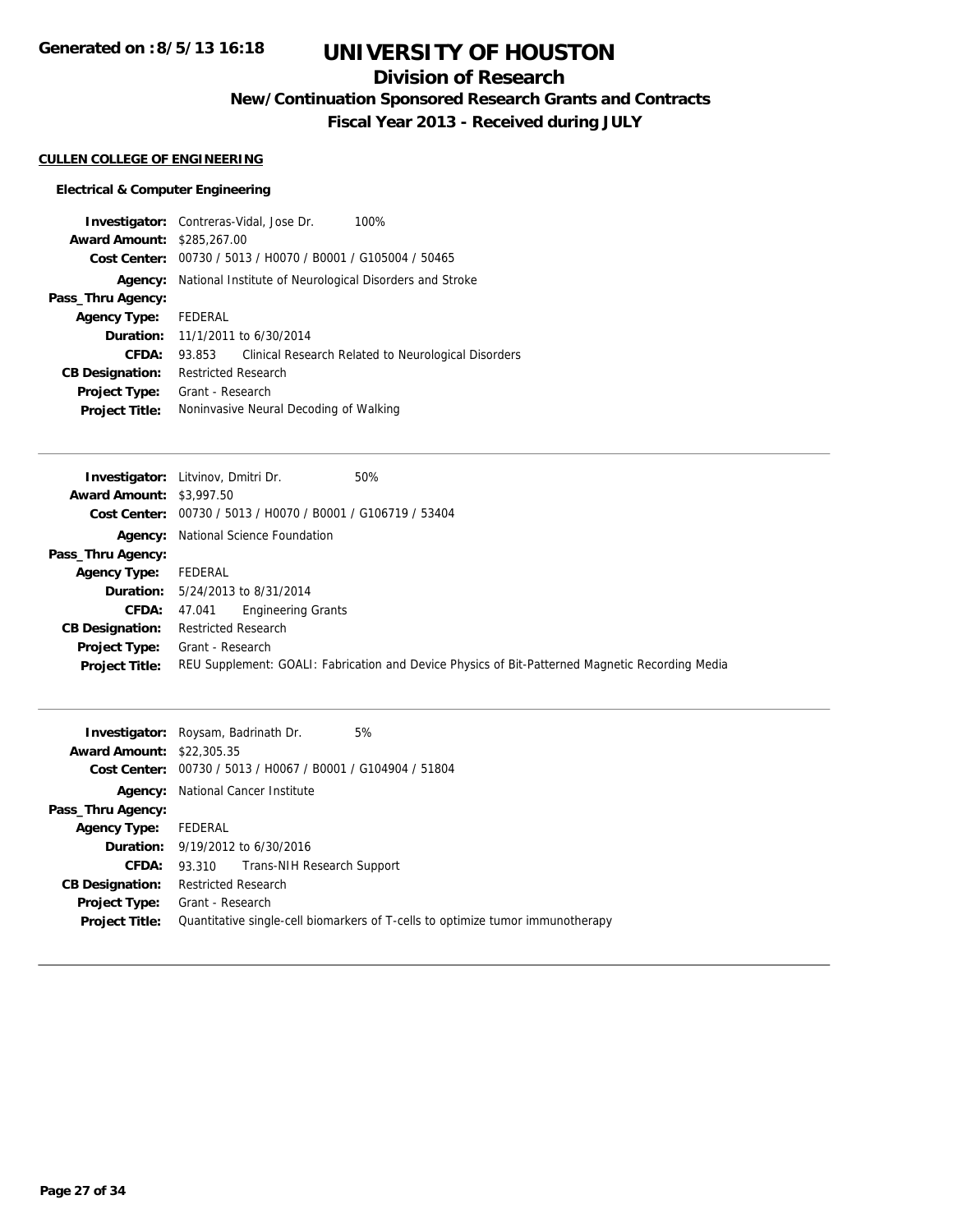**Generated on :8/5/13 16:18**

# **UNIVERSITY OF HOUSTON**

## **Division of Research**

**New/Continuation Sponsored Research Grants and Contracts**

**Fiscal Year 2013 - Received during JULY**

### **CULLEN COLLEGE OF ENGINEERING**

#### **Electrical & Computer Engineering**

**Investigator:** Litvinov, Dmitri Dr. 25% **Award Amount:** \$2,498.75 **Cost Center:** 00730 / 5013 / H0070 / B0001 / G098595 / 44709 **Agency:** National Science Foundation **Pass\_Thru Agency: Agency Type:** FEDERAL **Duration:** 9/1/2009 to 8/31/2014 **CFDA:** 47.041 Engineering Grants **CB Designation:** Restricted Research **Project Type:** Grant - Research **Project Title:** GOALI: Fabrication and Device Physics of Bit-Patterned Magnetic Recording Mediua

| Investigator: Liu, Ce Dr.        |                                                             | 100% |
|----------------------------------|-------------------------------------------------------------|------|
| <b>Award Amount: \$25,000.00</b> |                                                             |      |
|                                  | Cost Center: 00730 / 5022 / H0070 / B0001 / G096869 / 42176 |      |
|                                  | <b>Agency:</b> Various Private Profit Agencies              |      |
| Pass_Thru Agency:                |                                                             |      |
| <b>Agency Type:</b>              | <b>PROFIT</b>                                               |      |
|                                  | <b>Duration:</b> $9/1/2007$ to $8/31/2015$                  |      |
| CFDA:                            |                                                             |      |
| <b>CB Designation:</b>           | <b>Restricted Research</b>                                  |      |
| Project Type:                    | Grant - Research                                            |      |
| <b>Project Title:</b>            | Well Logging Consortium                                     |      |
|                                  |                                                             |      |

|                                   | 100%<br><b>Investigator:</b> Contreras-Vidal, Jose Dr.                         |  |  |
|-----------------------------------|--------------------------------------------------------------------------------|--|--|
| <b>Award Amount: \$110,353,00</b> |                                                                                |  |  |
|                                   | Cost Center: 00730 / 5013 / H0070 / B0001 / G105902 / 53310                    |  |  |
|                                   | <b>Agency:</b> National Science Foundation                                     |  |  |
| Pass_Thru Agency:                 |                                                                                |  |  |
| <b>Agency Type:</b>               | FEDERAL                                                                        |  |  |
|                                   | <b>Duration:</b> 5/1/2013 to 5/31/2017                                         |  |  |
| CFDA:                             | Computer and Information Science and Engineering (CISE)<br>47.070              |  |  |
| <b>CB Designation:</b>            | <b>Restricted Research</b>                                                     |  |  |
| Project Type:                     | Grant - Research                                                               |  |  |
| <b>Project Title:</b>             | HCC: Medium: Collaborative Research: Neural control of powered artificial legs |  |  |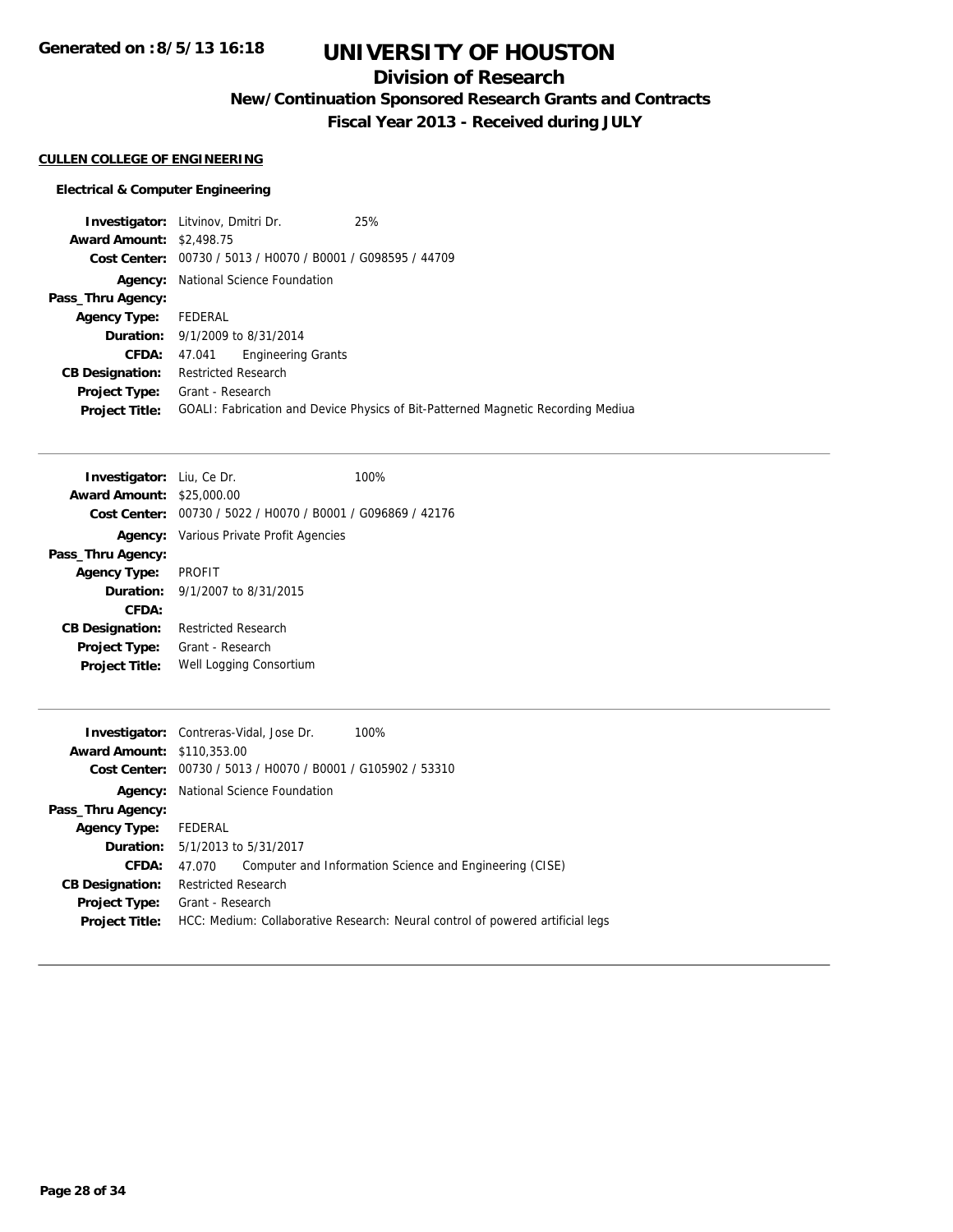## **Division of Research**

**New/Continuation Sponsored Research Grants and Contracts**

**Fiscal Year 2013 - Received during JULY**

#### **CULLEN COLLEGE OF ENGINEERING**

### **Electrical & Computer Engineering**

| <b>Investigator:</b> Chen, Ji Dr. |                                                                         |                                                             | 50%                                                                            |  |
|-----------------------------------|-------------------------------------------------------------------------|-------------------------------------------------------------|--------------------------------------------------------------------------------|--|
| <b>Award Amount: \$29,852.00</b>  |                                                                         |                                                             |                                                                                |  |
|                                   |                                                                         | Cost Center: 00730 / 5013 / H0070 / B0001 / G104462 / 51676 |                                                                                |  |
| Agency:                           |                                                                         | University of Georgia                                       |                                                                                |  |
|                                   | <b>Pass_Thru Agency:</b> National Institute of General Medical Sciences |                                                             |                                                                                |  |
| <b>Agency Type:</b>               | FEDERAL                                                                 |                                                             |                                                                                |  |
|                                   | <b>Duration:</b> 8/15/2012 to 4/30/2014                                 |                                                             |                                                                                |  |
| CFDA:                             | 93.859                                                                  |                                                             | Pharmacology, Physiology, and Biological Chemistry Research                    |  |
| <b>CB Designation:</b>            | <b>Restricted Research</b>                                              |                                                             |                                                                                |  |
| Project Type:                     | Grant - Research                                                        |                                                             |                                                                                |  |
| <b>Project Title:</b>             |                                                                         |                                                             | Integrated Cell Enrichment Microfluidic Chip for Low Resource Cancer Screening |  |
|                                   |                                                                         |                                                             |                                                                                |  |

| <b>Investigator:</b> Jansen, Ben H. Dr. |                                                                                |                                                               | 50%                                                         |  |
|-----------------------------------------|--------------------------------------------------------------------------------|---------------------------------------------------------------|-------------------------------------------------------------|--|
| <b>Award Amount: \$29,852.00</b>        |                                                                                |                                                               |                                                             |  |
|                                         |                                                                                | Cost Center: $00730 / 5013 / 40070 / 80001 / 6104462 / 51676$ |                                                             |  |
|                                         |                                                                                | <b>Agency:</b> University of Georgia                          |                                                             |  |
|                                         | <b>Pass_Thru Agency:</b> National Institute of General Medical Sciences        |                                                               |                                                             |  |
| <b>Agency Type:</b>                     | FEDERAL                                                                        |                                                               |                                                             |  |
|                                         | <b>Duration:</b> 8/15/2012 to 4/30/2014                                        |                                                               |                                                             |  |
| CFDA:                                   | 93.859                                                                         |                                                               | Pharmacology, Physiology, and Biological Chemistry Research |  |
| <b>CB Designation:</b>                  | <b>Restricted Research</b>                                                     |                                                               |                                                             |  |
| <b>Project Type:</b>                    | Grant - Research                                                               |                                                               |                                                             |  |
| <b>Project Title:</b>                   | Integrated Cell Enrichment Microfluidic Chip for Low Resource Cancer Screening |                                                               |                                                             |  |
|                                         |                                                                                |                                                               |                                                             |  |

### **Mechanical Engineering**

|                                  | <b>Investigator:</b> Franchek, Matthew Dr.                  | 50% |
|----------------------------------|-------------------------------------------------------------|-----|
| <b>Award Amount: \$61,250.00</b> |                                                             |     |
|                                  | Cost Center: 00730 / 5016 / H0073 / B0001 / G098148 / 46612 |     |
|                                  | <b>Agency:</b> Texas A&M Engineering Experiment Station     |     |
| Pass_Thru Agency:                | <b>Qatar National Research Fund</b>                         |     |
| <b>Agency Type:</b>              | <b>FOUNDATION</b>                                           |     |
|                                  | <b>Duration:</b> $5/11/2010$ to $8/31/2014$                 |     |
| CFDA:                            |                                                             |     |
| <b>CB Designation:</b>           | <b>Restricted Research</b>                                  |     |
| <b>Project Type:</b>             | Grant - Research                                            |     |
| <b>Project Title:</b>            | Nonlinear Structural Health Monitoring                      |     |
|                                  |                                                             |     |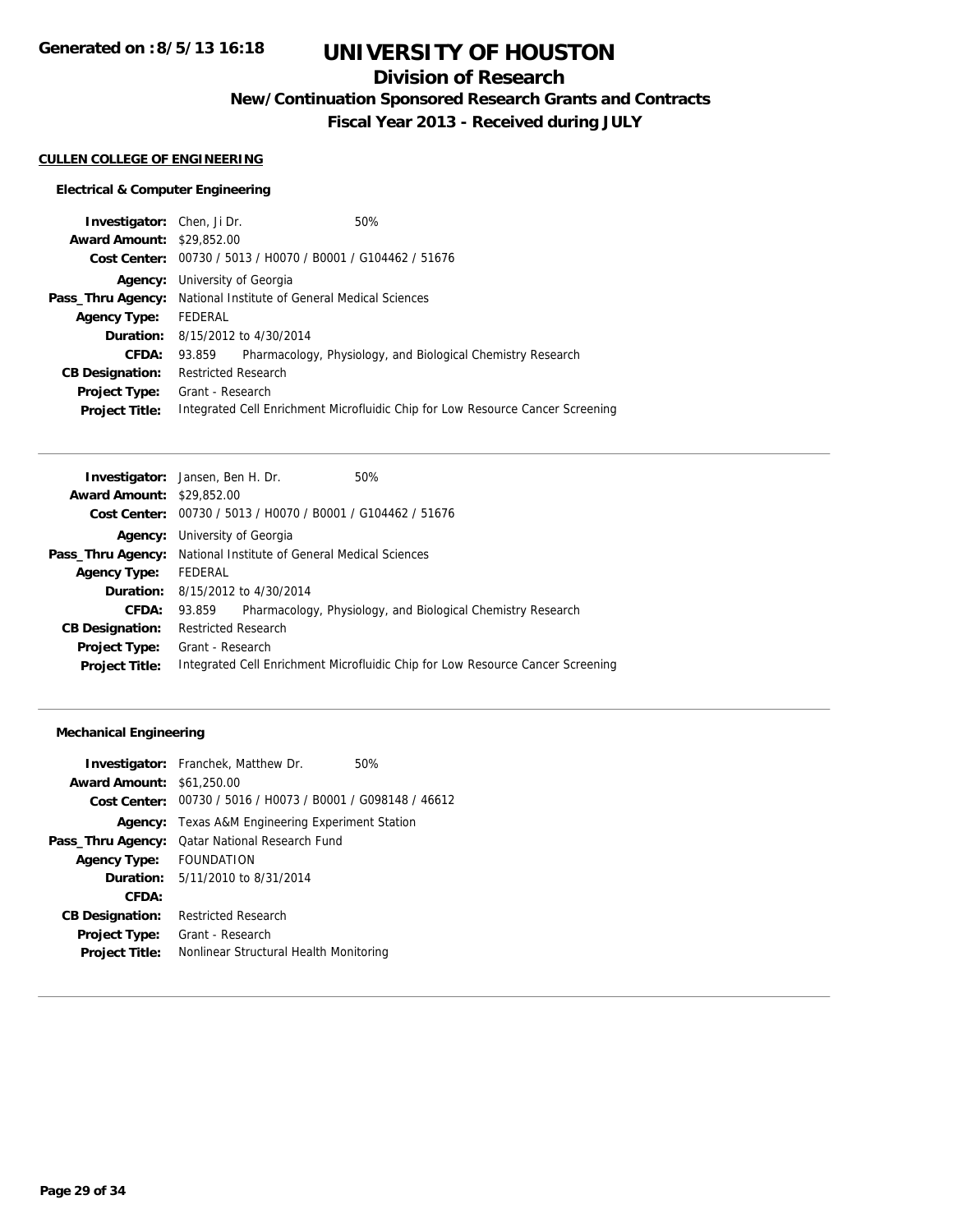## **Division of Research**

**New/Continuation Sponsored Research Grants and Contracts**

**Fiscal Year 2013 - Received during JULY**

#### **CULLEN COLLEGE OF ENGINEERING**

### **Mechanical Engineering**

|                                 | <b>Investigator:</b> Franchek, Matthew Dr.                  | 50% |
|---------------------------------|-------------------------------------------------------------|-----|
| <b>Award Amount: \$4,298.00</b> |                                                             |     |
|                                 | Cost Center: 00730 / 5016 / H0073 / B0001 / G101912 / 46711 |     |
|                                 | <b>Agency:</b> Texas A&M Engineering Experiment Station     |     |
| Pass_Thru Agency:               | <b>Qatar National Research Fund</b>                         |     |
| <b>Agency Type:</b>             | <b>FOUNDATION</b>                                           |     |
|                                 | <b>Duration:</b> $5/11/2010$ to $8/31/2014$                 |     |
| CFDA:                           |                                                             |     |
| <b>CB Designation:</b>          | <b>Restricted Research</b>                                  |     |
| Project Type:                   | Grant - Research                                            |     |
| <b>Project Title:</b>           | Nonlinear Structural Health Monitoring                      |     |

|                        | Investigator: Grigoriadis, Karolos M. Dr.                   | 50% |
|------------------------|-------------------------------------------------------------|-----|
| <b>Award Amount:</b>   | \$4,298.00                                                  |     |
|                        | Cost Center: 00730 / 5016 / H0073 / B0001 / G101912 / 46711 |     |
| Agency:                | Texas A&M Engineering Experiment Station                    |     |
| Pass_Thru Agency:      | <b>Qatar National Research Fund</b>                         |     |
| <b>Agency Type:</b>    | <b>FOUNDATION</b>                                           |     |
|                        | <b>Duration:</b> $5/11/2010$ to $8/31/2014$                 |     |
| CFDA:                  |                                                             |     |
| <b>CB Designation:</b> | <b>Restricted Research</b>                                  |     |
| <b>Project Type:</b>   | Grant - Research                                            |     |
| <b>Project Title:</b>  | Nonlinear Structural Health Monitoring                      |     |
|                        |                                                             |     |

|                                  | <b>Investigator:</b> Grigoriadis, Karolos M. Dr.<br>50%     |
|----------------------------------|-------------------------------------------------------------|
| <b>Award Amount: \$61,250.00</b> |                                                             |
|                                  | Cost Center: 00730 / 5016 / H0073 / B0001 / G098148 / 46612 |
|                                  | <b>Agency:</b> Texas A&M Engineering Experiment Station     |
| Pass_Thru Agency:                | <b>Qatar National Research Fund</b>                         |
| <b>Agency Type:</b>              | <b>FOUNDATION</b>                                           |
|                                  | <b>Duration:</b> 5/11/2010 to 8/31/2014                     |
| CFDA:                            |                                                             |
| <b>CB Designation:</b>           | <b>Restricted Research</b>                                  |
| <b>Project Type:</b>             | Grant - Research                                            |
| <b>Project Title:</b>            | Nonlinear Structural Health Monitoring                      |
|                                  |                                                             |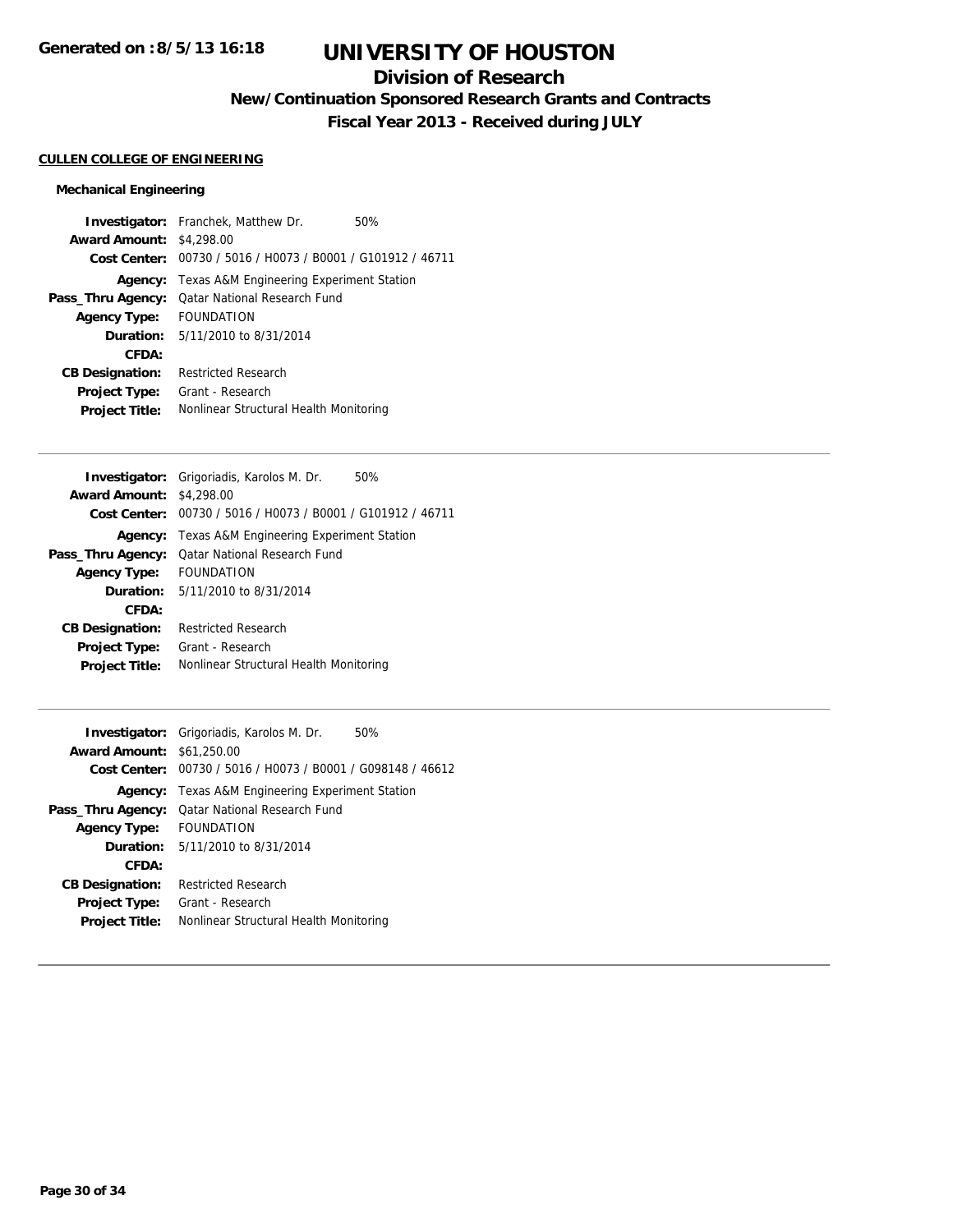## **Division of Research**

**New/Continuation Sponsored Research Grants and Contracts**

**Fiscal Year 2013 - Received during JULY**

#### **DIVISION OF RESEARCH**

#### **Center for Biomedical & Environmental Genomics**

|                                  | <b>Investigator:</b> Chapman, Barbara M. Dr.<br>33%              |  |
|----------------------------------|------------------------------------------------------------------|--|
| <b>Award Amount: \$66,000.00</b> |                                                                  |  |
|                                  | Cost Center: 00730 / 5013 / H0108 / B0001 / G105009 / 51679      |  |
|                                  | <b>Agency:</b> U.S. Department of Energy                         |  |
| Pass_Thru Agency:                |                                                                  |  |
| <b>Agency Type:</b>              | FEDERAL                                                          |  |
|                                  | <b>Duration:</b> 9/1/2012 to 8/31/2014                           |  |
| CFDA:                            | Office of Energy Research Financial Assistance Program<br>81.049 |  |
| <b>CB Designation:</b>           | <b>Restricted Research</b>                                       |  |
| Project Type:                    | Co-Op Agreement - Research                                       |  |
| <b>Project Title:</b>            | An eXascale PRogramming Environment and System Software (XPRESS) |  |
|                                  |                                                                  |  |

|                                  | 50%<br><b>Investigator:</b> Chapman, Barbara M. Dr.                                                           |
|----------------------------------|---------------------------------------------------------------------------------------------------------------|
| <b>Award Amount: \$86,500.00</b> |                                                                                                               |
|                                  | Cost Center: 00730 / 5043 / H0546 / B0001 / G105937 / 51951                                                   |
|                                  | <b>Agency: UT-Battelle, LLC</b>                                                                               |
|                                  | <b>Pass_Thru Agency:</b> U.S. Department of Energy                                                            |
| <b>Agency Type:</b>              | FEDERAL                                                                                                       |
|                                  | <b>Duration:</b> 11/1/2012 to 9/30/2013                                                                       |
| CFDA:                            | Department of Energy<br>81.000                                                                                |
| <b>CB Designation:</b>           | <b>Restricted Research</b>                                                                                    |
| <b>Project Type:</b>             | Contract - Research                                                                                           |
| <b>Project Title:</b>            | OpenSHMEM: Support for Standardization Effort, Enhanced Reference Implementation, and Publication of Standard |

#### **TcSUH**

|                               | <b>Investigator:</b> Lee, T. Randall Dr.                                         | 10% |  |
|-------------------------------|----------------------------------------------------------------------------------|-----|--|
| <b>Award Amount: \$999.50</b> |                                                                                  |     |  |
|                               | Cost Center: 00730 / 5013 / H0070 / B0001 / G098595 / 44709                      |     |  |
| Agency:                       | National Science Foundation                                                      |     |  |
| Pass_Thru Agency:             |                                                                                  |     |  |
| <b>Agency Type:</b>           | FEDERAL                                                                          |     |  |
|                               | <b>Duration:</b> 9/1/2009 to 8/31/2014                                           |     |  |
| CFDA:                         | <b>Engineering Grants</b><br>47.041                                              |     |  |
| <b>CB Designation:</b>        | <b>Restricted Research</b>                                                       |     |  |
| Project Type:                 | Grant - Research                                                                 |     |  |
| <b>Project Title:</b>         | GOALI: Fabrication and Device Physics of Bit-Patterned Magnetic Recording Mediua |     |  |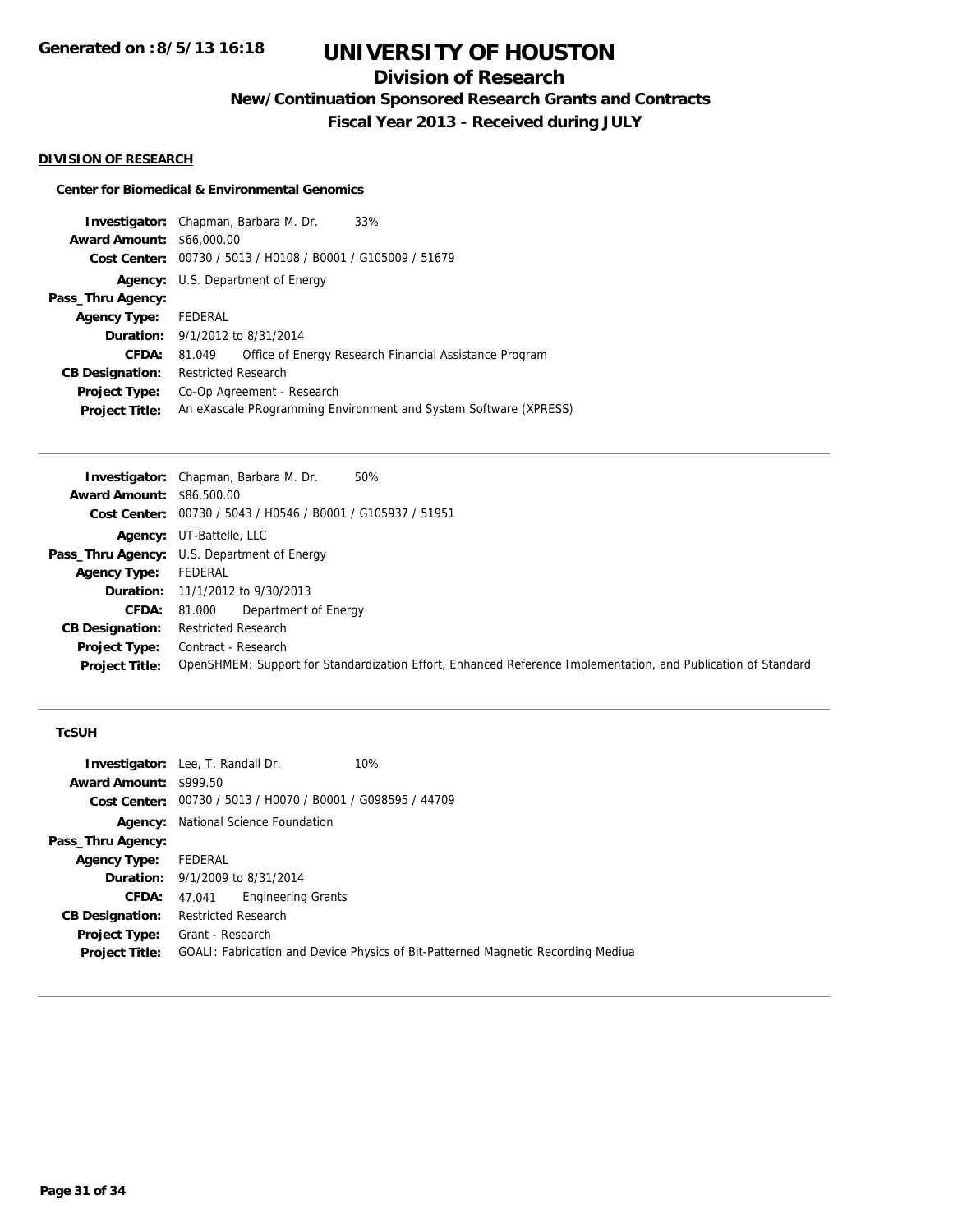## **Division of Research**

**New/Continuation Sponsored Research Grants and Contracts**

**Fiscal Year 2013 - Received during JULY**

#### **DIVISION OF RESEARCH**

### **Texas Learning/Computation Center**

| 10%<br><b>Investigator:</b> Tian, Siva Dr.                                                  |
|---------------------------------------------------------------------------------------------|
| <b>Award Amount: \$2,498.00</b>                                                             |
| Cost Center: 00730 / 5013 / H0288 / B0001 / G104505 / 51659                                 |
| National Science Foundation                                                                 |
|                                                                                             |
| FEDERAL                                                                                     |
| <b>Duration:</b> 9/1/2012 to 8/31/2015                                                      |
| Mathematical and Physical Sciences<br>47.049                                                |
| Restricted Research                                                                         |
| Grant - Research                                                                            |
| Collaborative Research: New Developments for Analysis of Two-Way Structured Functional Data |
|                                                                                             |

#### **Texas Obesity Research Center**

|                                  | <b>Investigator:</b> Ledoux, Tracey Dr.                     | 33%                                                                  |
|----------------------------------|-------------------------------------------------------------|----------------------------------------------------------------------|
| <b>Award Amount: \$58,882.56</b> |                                                             |                                                                      |
|                                  | Cost Center: 00730 / 5013 / H0500 / B0001 / G104409 / 51305 |                                                                      |
| Agency:                          | National Institute of Child Health and Human Development    |                                                                      |
| Pass_Thru Agency:                |                                                             |                                                                      |
| <b>Agency Type:</b>              | FEDERAL                                                     |                                                                      |
|                                  | <b>Duration:</b> 7/1/2012 to 6/30/2014                      |                                                                      |
| CFDA:                            | 93.865                                                      | Center for Research for Mothers and Children                         |
| <b>CB Designation:</b>           | <b>Restricted Research</b>                                  |                                                                      |
| <b>Project Type:</b>             | Grant - Research                                            |                                                                      |
| <b>Project Title:</b>            |                                                             | Science and Community: Partnering to prevent early childhood obesity |
|                                  |                                                             |                                                                      |

|         | 34%                                                                                                                                                                                                                                                                                                       |
|---------|-----------------------------------------------------------------------------------------------------------------------------------------------------------------------------------------------------------------------------------------------------------------------------------------------------------|
|         |                                                                                                                                                                                                                                                                                                           |
|         |                                                                                                                                                                                                                                                                                                           |
|         |                                                                                                                                                                                                                                                                                                           |
|         |                                                                                                                                                                                                                                                                                                           |
| FEDERAL |                                                                                                                                                                                                                                                                                                           |
|         |                                                                                                                                                                                                                                                                                                           |
| 93.865  | Center for Research for Mothers and Children                                                                                                                                                                                                                                                              |
|         |                                                                                                                                                                                                                                                                                                           |
|         |                                                                                                                                                                                                                                                                                                           |
|         | Science and Community: Partnering to prevent early childhood obesity                                                                                                                                                                                                                                      |
|         | <b>Investigator:</b> Lee, Rebecca Dr.<br><b>Award Amount: \$60,666.88</b><br><b>Cost Center:</b> $00730 / 5013 / 40500 / 80001 / 6104409 / 51305$<br>National Institute of Child Health and Human Development<br><b>Duration:</b> 7/1/2012 to 6/30/2014<br><b>Restricted Research</b><br>Grant - Research |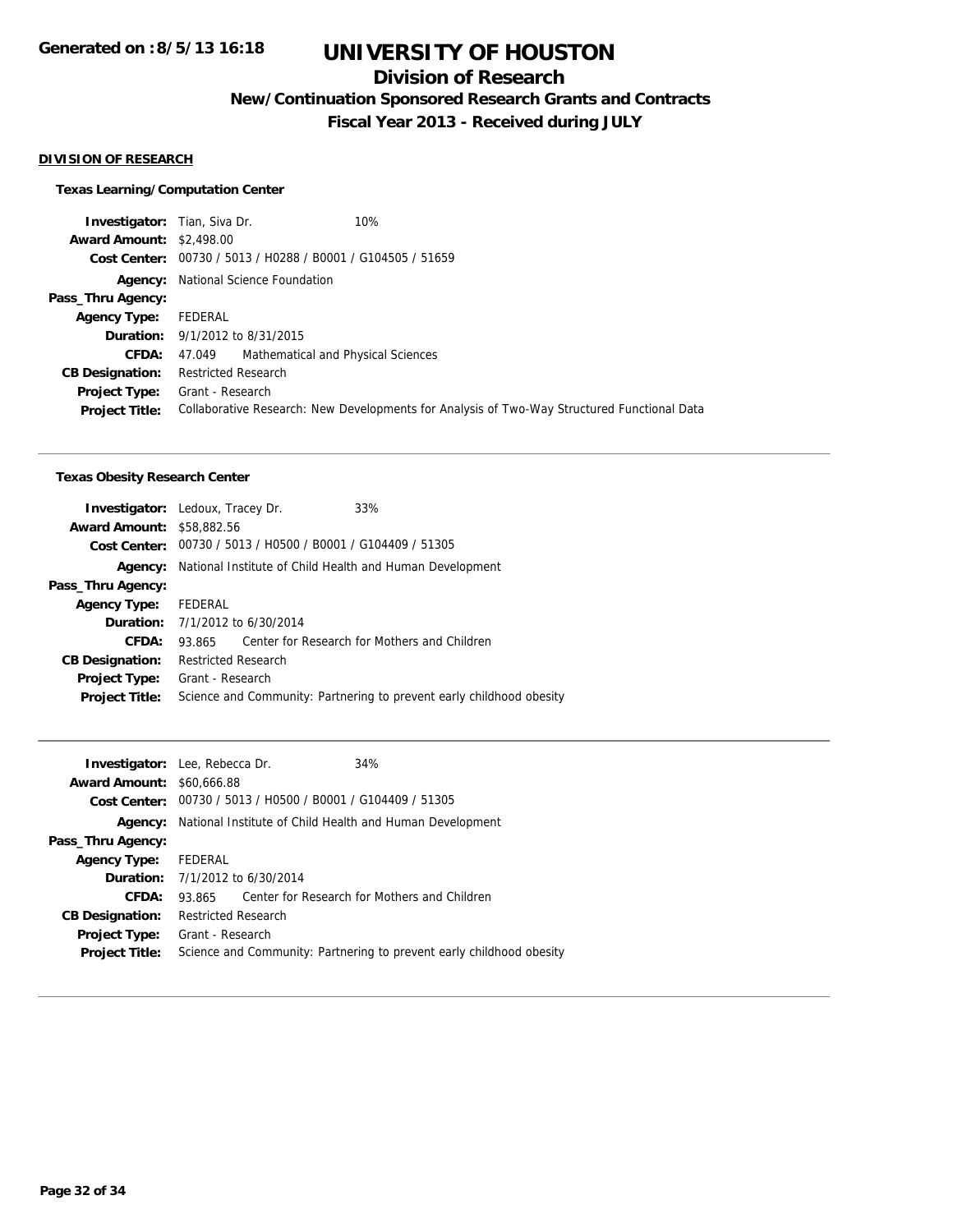## **Division of Research**

**New/Continuation Sponsored Research Grants and Contracts**

**Fiscal Year 2013 - Received during JULY**

#### **DIVISION OF RESEARCH**

### **Texas Obesity Research Center**

| <b>Investigator:</b> O'Connor, Daniel Dr.                   | 33%                                                                  |
|-------------------------------------------------------------|----------------------------------------------------------------------|
| <b>Award Amount:</b><br>\$58,882.56                         |                                                                      |
| Cost Center: 00730 / 5013 / H0500 / B0001 / G104409 / 51305 |                                                                      |
| National Institute of Child Health and Human Development    |                                                                      |
|                                                             |                                                                      |
| FEDERAL                                                     |                                                                      |
| <b>Duration:</b> $7/1/2012$ to $6/30/2014$                  |                                                                      |
| 93.865                                                      | Center for Research for Mothers and Children                         |
| <b>Restricted Research</b>                                  |                                                                      |
| Grant - Research                                            |                                                                      |
|                                                             | Science and Community: Partnering to prevent early childhood obesity |
|                                                             |                                                                      |

|                                 | 100%<br><b>Investigator:</b> Lee, Rebecca Dr.                                                      |
|---------------------------------|----------------------------------------------------------------------------------------------------|
| <b>Award Amount: \$7,188.00</b> |                                                                                                    |
|                                 | Cost Center: 00730 / 5013 / H0500 / B0001 / G104140 / 51119                                        |
|                                 | <b>Agency:</b> National Institutes of Health                                                       |
| Pass_Thru Agency:               |                                                                                                    |
| <b>Agency Type:</b>             | FEDERAL                                                                                            |
|                                 | <b>Duration:</b> 6/1/2012 to 9/11/2013                                                             |
| CFDA:                           | Nursing Research<br>93.361                                                                         |
| <b>CB Designation:</b>          | <b>Restricted Research</b>                                                                         |
| <b>Project Type:</b>            | Grant - Research                                                                                   |
| <b>Project Title:</b>           | Predicting PA Adoption among Minority Women Using SEM and Participatory Research (Scherezade Mama) |